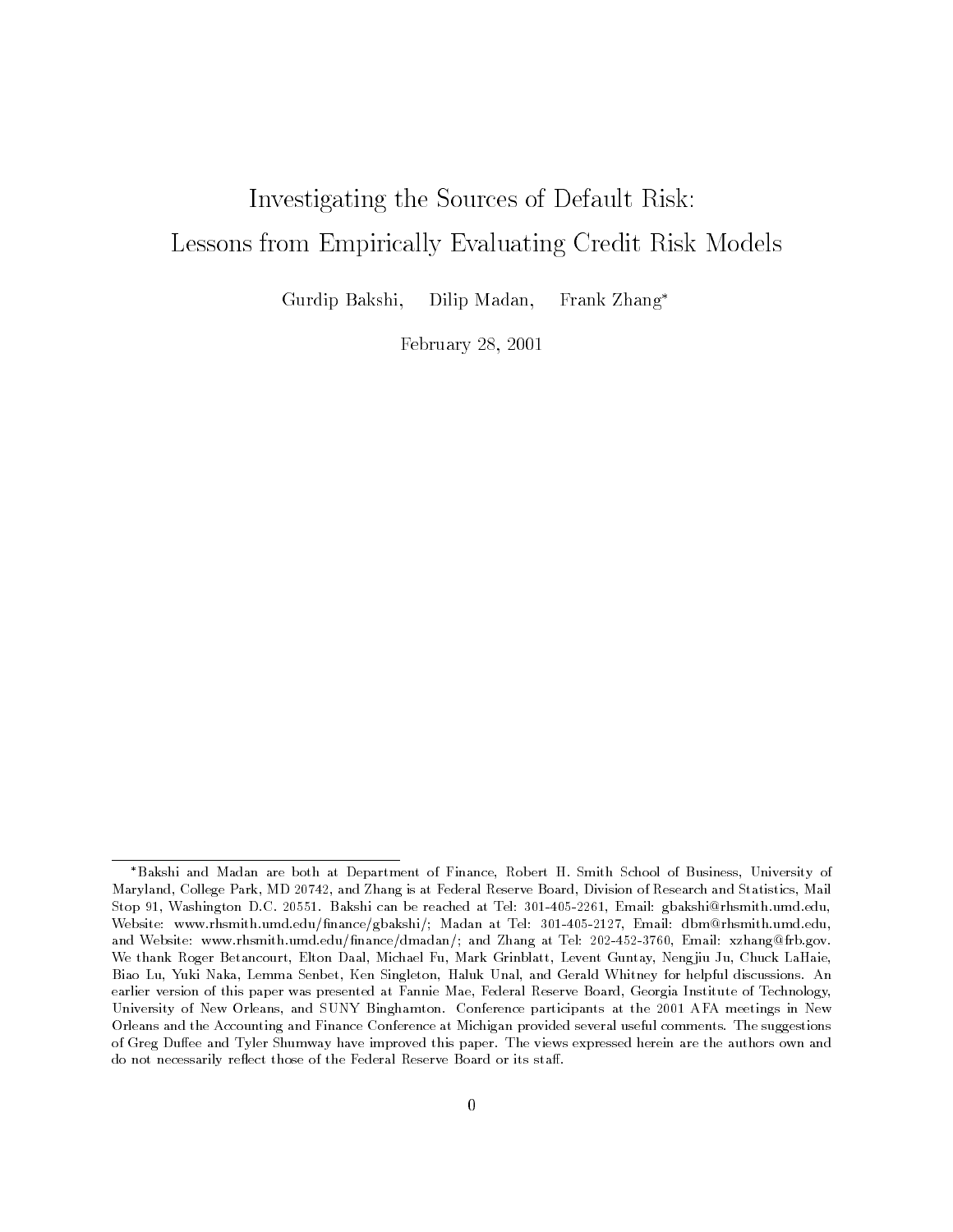# Investigating the Sources of Default Risk:Lessons from Empirically Evaluating Credit Risk Models

#### Abstract

From a credit risk perspective, little is known about the distress factors - economy-wide or firm-specific - that are important in explaining variations in defaultable coupon yields. This paper proposes and empirically tests a family of credit risk models. Empirically, we find that firm-specific distress factors play a role (beyond treasuries) in explaining defaultable coupon bond yields. Credit risk models that take into consideration leverage and book-to-market arefound to reduce out-of-sample yield fitting errors (for the majority of firms). Moreover, the empirical evidence suggests that interest rate risk may be of first-order prominence for pricing and hedging. Measured by both out-of-sample pricing and hedging errors, the credit risk models perform relatively better for high grade bonds. Controlling for credit rating, the modelperformance is generally superior for longer maturity bonds compared to its shorter maturitycounterparts. Using equity as an instrument reduces hedging errors. This paper provides anempirical investigation of credit risk models using observable economic factors.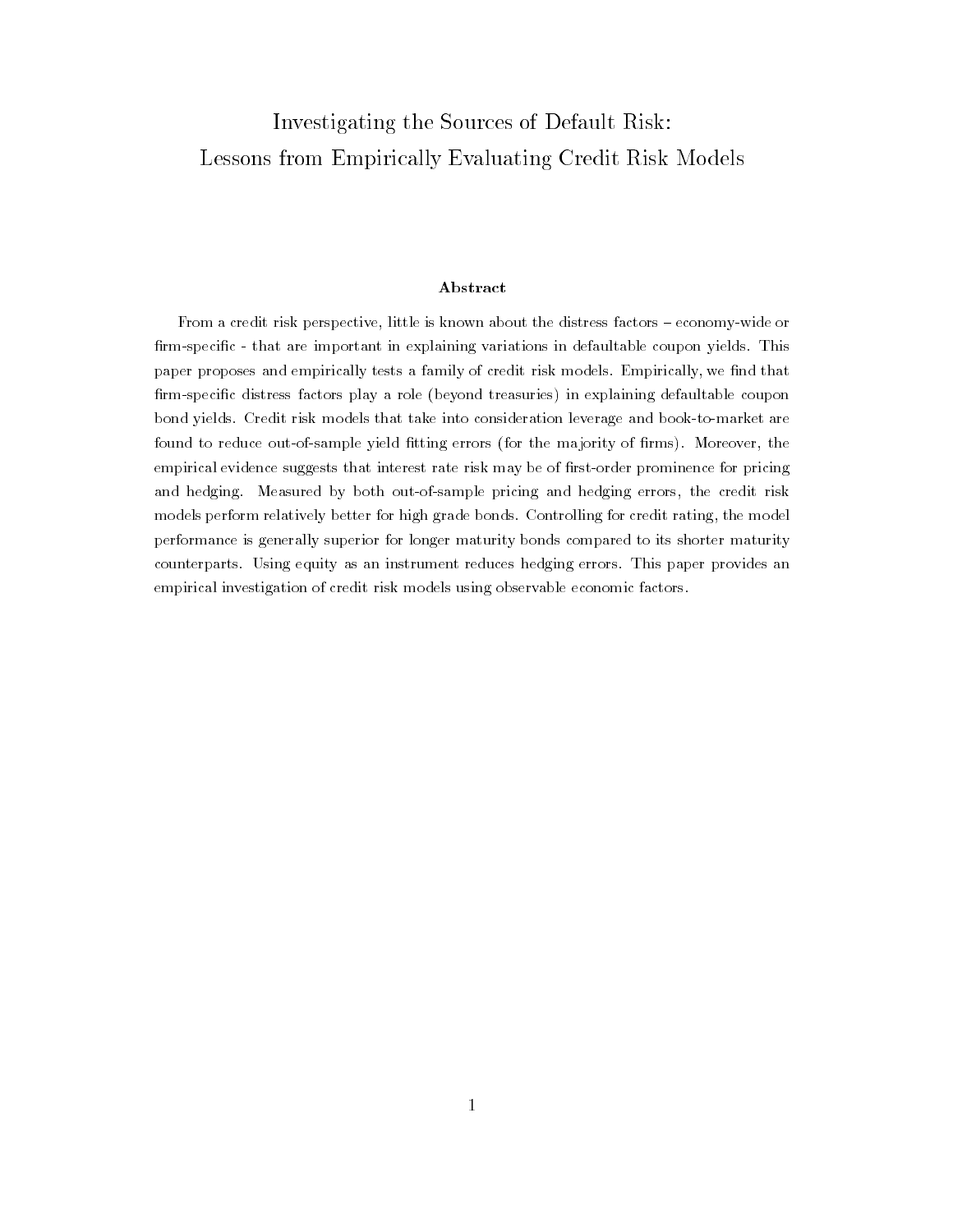Building credit risk models as the basis for evaluating default exposures is of fundamental importance to financial economists. Consistent with this objective, theoretical research continues to shed light on the qualitative nature of credit spreads and their dependencies on essential features of the defaultable contract (i.e., credit rating of the participating parties and firm-specific/systematic default characteristics). For instance, Jarrow and Turnbull (1995) propose a valuation framework where the underlying asset or the derivative counterparty may default. Duffie and Singleton (1997, 1999) treat default as an unpredictable event governed by the instantaneous probability of default. On the other hand, Madan and Unal (1998) analytically decompose the risk of default into components related to timing and recovery risks. Each of the aforementioned approaches view default as occurring at a surprise stopping time. In a related work, Jarrow, Lando, and Turnbull (1997) develop a theoretical model where the bankruptcy process obeys a discrete state space Markov chain in credit rating (see also the generalization in Lando (1998)). Finally, in Merton (1974), Longstaff and Schwartz (1995) and Collin-Dufresne and Goldstein (1999), default is modeled using a predictable stopping time; namely, default occurs when a continuous process like the firm value reaches a default boundary. Each contribution provides a rich parameterization of the price of credit sensitive securities.

While signicant advances have been made in interpreting credit risks, there is a relative paucity of empirical studies that investigate the sources of credit risks using observable economic factors (the exceptions will be noted shortly): Which fundamental economic factors - economywide or firm-specific - capture variations in default risk? Which credit risk model is suitable for pricing and marking-to-market default contingent securities? Which model performs the best in hedging credit exposures (in all relevant dimensions)? Empirical investigations of credit risk models attempting to analytically capture patterns of structural dependencies on theoretically interpretable grounds are clearly desirable from several perspectives (for example in implementing the Basle committee recommendations on managing default risk).

Even when a particular set of models is theoretically appealing and reasonable on normative grounds, the selection of the preferred credit risk model has been hampered by a few considerations. First, there is often a mismatch between theoretical constructs and traded securities: the ma jority of the traded debt instruments are coupon paying, while extant models focus attention on valuing defaultable zeros. When default is a factor, the coupon bonds are not a portfolio of zeros (all remaining coupons share the same default time). Second, although conceptually elegant, the models in the predictable stopping time class are difficult to implement. As argued elsewhere, the capital structure of the firm is generally far too complex to specify recovery (to all claimants) in the event of default. Moreover, at the empirical level, these models generate a counterfactually low short-term yield spread for high quality borrowers (see the relevant discussion in Briys and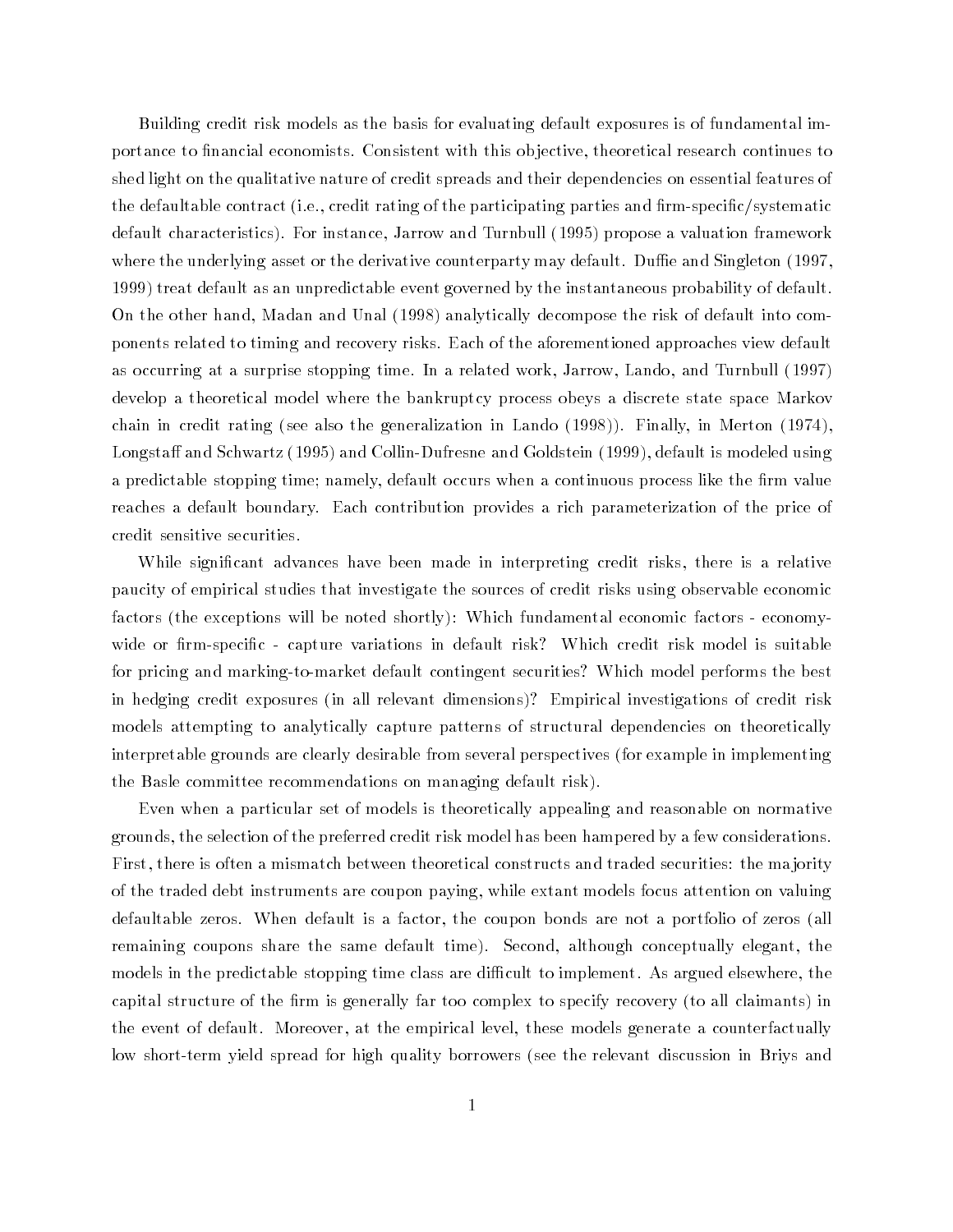de Verenne (1997), Collins-Dufresne and Goldstein (1999), Duffee (1999), Duffie and Singleton (1999), and Shumway (2001)).

The class of models we test empirically share a number of features in common. One, our characterization of credit risk relies on the surprise stopping time approach. In particular, we develop a class of credit risk models that incorporate the Duffie-Singleton  $(1999)$  assumption that recovery (in default) is proportional to the pre-defaultable market value of debt. Two, it is shown that the price of the defaultable coupon bond can be interpreted as the martingale expectation of the promised face value and coupons, when each payoff is discounted by the relevant defaultable discount rate; this rate embodies time value, loss arrival rates and recovery. Three, we develop in analytical closed-form, a set of three-factor credit risk models that depend on systematic as well as firm-specific distress variables. To be consistent with the existing literature, we posit two factors  ${}$  - the risk-free interest rate and its stochastic long-run mean  ${}$  to capture macroeconomic effects on the instantaneous likelihood of default (Duffee (1998) and Litterman and Scheinkman (1991)). The firm-specific distress factors we consider include leverage, book-to-market, profitability, lagged credit spread, and scaled equity price. The sources of default risk are apparent in our empirical framework.

Our empirical study that examines the pricing and hedging accuracy of credit risk models with observable economic factors (six distinct models) is based on a panel of 93 corporations and treasury STRIPS. This data set is merged from Lehman Brothers Fixed Income Database, COMPUSTAT and CRSP. From the original data, we omitted bonds that are putable, callable, convertible, or have a sinking fund provision. Overall, the ltered database consists of more than 46,000 corporate coupon bond prices and 20,000 treasury STRIPS.

A two-step procedure is followed to implement every credit risk model, and to infer the structural parameters. In the first step, we estimate the risk-neutralized parameters of the term structure using only treasury STRIPS. Keeping the treasury parameters constant across all firms, we estimate the risk-neutralized parameters of the firm-specific distress factor. We employed a twostep procedure because the joint estimation is computationally infeasible. Our empirical exercises support the following general findings:

- Firm specic distress factors such as leverage and book-to-market are positively related to yields in the firm cross-section. The relationship remains significant, even after controlling for credit rating;
- Incorporating a stochastic mean interest rate factor to the credit risk model enhances its performance. Our analysis indicates that the sensitivity of the defaultable discount rate to the interest rate is positive but less than unity. Consistent with our predictions, the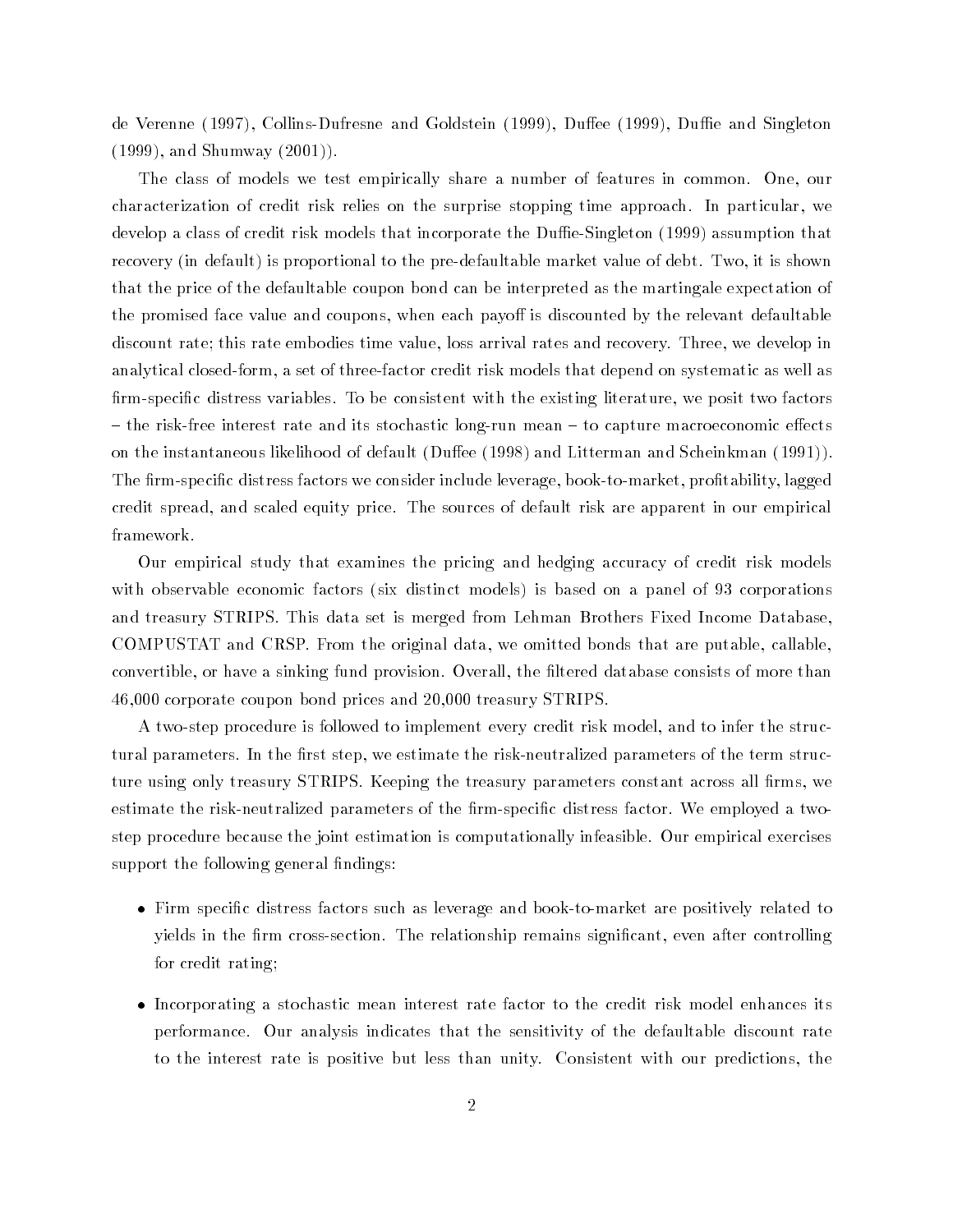estimated unconditional credit yield is higher for less credit worthy firms;

- Measured by both the absolute percentage pricing errors and the absolute yield basis point errors, the leverage ratio model and the book-to-market ratio model consistently outperform the interest rate only model (the credit risk model with no firm-specific distress). Leverage and book-to-market considerations are relevant for about  $70\%$  of the firms. The model improvement is most pronounced among long-term bonds;
- For our bond sample, interest rate risk captures the first-order effect of default. Once interest rate considerations are taken into account, the pricing improvement is marginal. This result is robust across subsamples restricted by credit rating, maturity and industries;
- The credit risk models exhibit distinct average mispricing patterns: the leverage and bookto-market ratio models overprice, while the interest rate model underprice, long-term bonds. The econometric analysis of valuation errors shows that if one were to consider expanding on the systematic default factors, the default premium would be a good candidate;
- Our pricing error metrics establish that credit risk models perform better for high grade bonds than for low grade ones; likewise, the empirical performance is superior for longer maturity bonds. Overall, our investigation supports the view that the credit risk models have pricing performance adequate for marking risk exposures.

We also evaluate the errors from delta-hedging a short position in the defaultable coupon bond. In this hedging strategy, we construct a replicating portfolio that consists of a positioning in two zero-coupon bonds and the underlying firm's equity. This research establishes several key insights. First, using equity as a hedging instrument reduces dynamic hedging errors. Second, the hedging effectiveness of the stock price model is superior relative to alternative credit risk models (based on absolute and mean percentage hedging errors). Third, the analysis reveals that interest rate risk is crucial to the profit/loss accounts of the hedger. All credit risk models over-hedge the target.

This paper is organized as follows. In Section 1, we present a generic framework to price defaultable coupon bonds. Section 2 proposes a class of three-factor credit risk models. The defaultable coupon bond data is described in Section 3. In Section 4, we examine the cross-sectional relationship between market yields and firm-specific distress factors. Section 5 describes the estimation procedure and the in-sample results. The out-of-sample pricing exercises are conducted in Section 6. Section 7 outlines the hedging strategy and examines the hedging performance of credit risk models. Conclusions are provided in Section 8. All technical details are in the Appendix.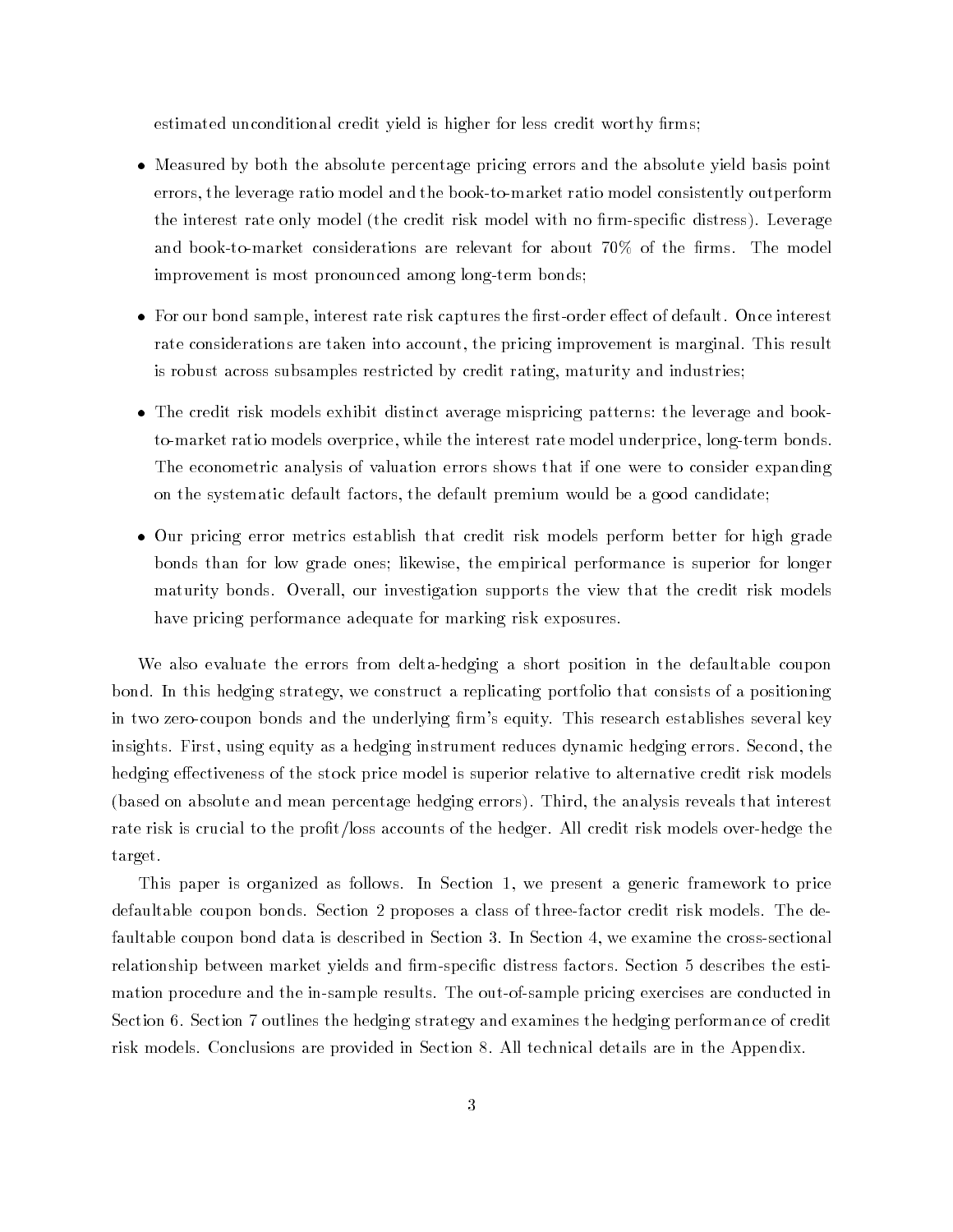# 1 Pricing Defaultable Coupon Bonds

Defaultable coupon bonds, like other debt contracts, are defined by their promised stream of cash flows through time. Typically these consist of a promised face value,  $F$ , to be paid at maturity T, and a stream of coupon payments to be paid in the interim. To accommodate both discrete and continuous coupon payments, we denote by  $C(t)$  the non-decreasing function of cumulated coupon payments until time t. In all generality, the function  $C(t)$  need not be deterministic and could depend on economic information as it becomes available.

In addition to specifying the promised payments, defaultable debt recognizes that there is a random time T at which default occurs. At this time, a payment  $y(\mathcal{T})$  is made in fulfillment of the debt obligation. The recovery,  $y(\mathcal{T})$ , if any, is generally far below the value of the remaining promised payments. We associate with the random time T, the unit step function  $\chi(t)$ , as made exact below:

$$
\chi(t) = \begin{cases} 1 & t \ge T \\ 0 & \text{Otherwise.} \end{cases}
$$
 (1)

The defaultable debt contract can now be defined by the entities:  $(F,T,C(t),\chi(t),y(t))$  that are  $p$  is a different adapted to the information intrations  $\mathcal{L}_{\mathcal{U}}[0, \ldots, T, \mathcal{L}_{\mathcal{U}}]$  is probability space (i.e.  $\mathcal{U}$ satisfying the usual technical conditions.

We suppose that the spot interest rate is given by r(t) and  $b(t) \equiv \exp \left( \int_0^t r(s) ds \right)$  is the associated accumulation of the money market account. According to Duffie (1996), the absence of arbitrage opportunities is ensured by the existence of a probability measure Q equivalent to P under which the money market discounted gains processes for all assets are martingales. It follows that the time t price of the defaultable coupon bond with maturity  $\tau$  periods from time t, denoted  $P(t, \tau)$ , is given by:

$$
P(t,\tau) = E_t^Q \left\{ \int_t^{t+\tau} \frac{b(t)}{b(u)} (1 - \chi(u)) dC(u) + \frac{b(t)}{b(t+\tau)} (1 - \chi(t+\tau)) F + \int_t^{t+\tau} \frac{b(t)}{b(u)} (1 - \chi(u)) y(u) d\chi(u) |\mathfrak{F}_t \right\},
$$
\n(2)

where  $E_t^*$  is the expectation operator under the probability measure  ${\bf Q}.$ 

The first integral in equation (2) accounts for the stream of coupon payments received as long as there is no default and stopped at the default time. The second term accounts for the receipt of the promised face value given no default. Finally, the last integral accounts for the single recovery at the default time (on noting that  $d\chi(u)$  equals the Kronecker delta function at  $u = \tau$ , and is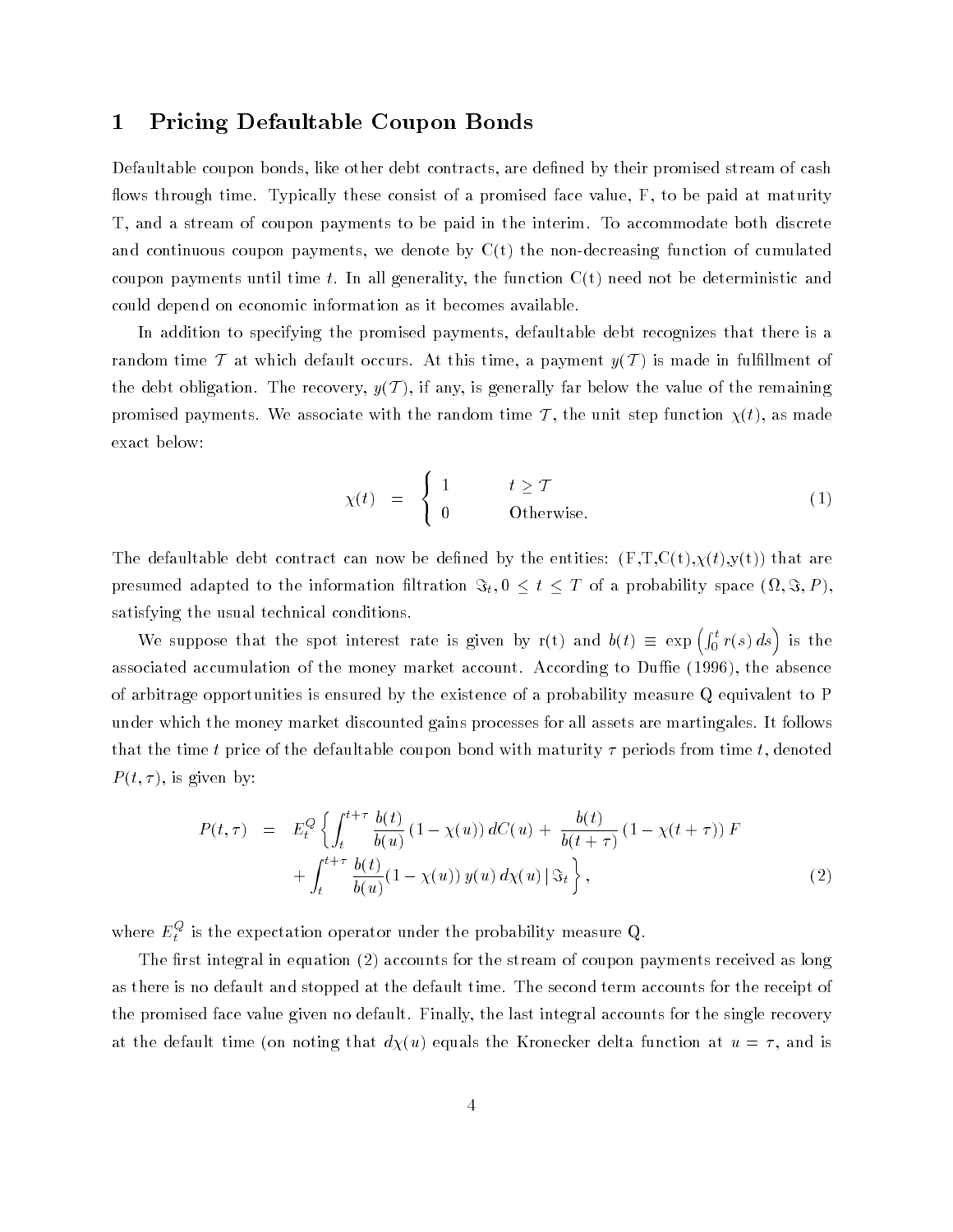zero at times other than the default time when it is one). As articulated in Duffie and Singleton  $(1997, 1999)$  and Madan and Unal  $(1998)$ , the difficulty in evaluating equation  $(2)$  comes from having to address the discontinuous random step process  $\chi(t)$ .

Most default models employ a stopping time to characterize default time. Specically in the class of models that use predictable stopping time, default occurs when a continuous process like the firm value reaches a default boundary (i.e., Merton  $(1974)$ , Longstaff and Schwartz  $(1995)$ and Collin-Dufresne and Goldstein (1999)). The second class of models view default as occurring at a *surprise* stopping time (Duffie and Singleton (1997, 1999), Jarrow and Turnbull (1995), and Madan and Unal (1998)). These models, though silent on the definition of the default event, focus their attention on the instantaneous likelihood of default. Our formulation of default in (2) is consistent with the surprise stopping time approach.

For a surprise default time that is a stopping time, there exists a positive process  $h(t)$ , called the hazard rate process, such that

$$
\chi(t) - \int_0^t (1 - \chi(u)) h(u) du \tag{3}
$$

is a martingale. When we have a martingale under the probability  $Q$ , then we refer to  $h(t)$  as the risk-neutral hazard rate process. Heuristically speaking,  $h(t) dt$  models the probability of default in the interval (t,t+dt), the instantaneous likelihood of default. The process  $h(t)$  is adapted to a subfiltration of continuous evolving information  $\mathcal{G}_t$ . In this case, Madan and Unal (1998) show that:

$$
E_t^Q [(1 - \chi(u)) | \mathcal{G}_u] = \exp\left(-\int_t^u h(s) \, ds\right). \tag{4}
$$

Using (4) and iterated expectations, it immediately follows that

$$
P(t,\tau) = E_t^Q \left\{ \int_t^{t+\tau} \frac{b(t)}{b(u)} \exp\left(-\int_t^u h(s) \, ds\right) dC(u) + \frac{b(t)}{b(t+\tau)} \exp\left(-\int_t^{t+\tau} h(s) \, ds\right) F + \int_t^{t+\tau} \frac{b(t)}{b(u)} \exp\left(-\int_t^u h(s) \, ds\right) y(u) h(u) \, du \, |\mathcal{G}_t \right\}.
$$
 (5)

Unlike equation (2), the pricing equation (5) eliminates all reference to the discontinuous process  $\chi(t)$ . Equation (5) reduces the problem of pricing defaultable coupon debt to that of pricing non-defaultable debt with an altered discount rate and cash flow claim.

If we now follow Duffie and Singleton (1999) and define recovery as a proportion,  $\lambda(t)$ , of the pre-default value of the defaultable debt so that

$$
y(t) = \lambda(t) P(t_-, \tau), \tag{6}
$$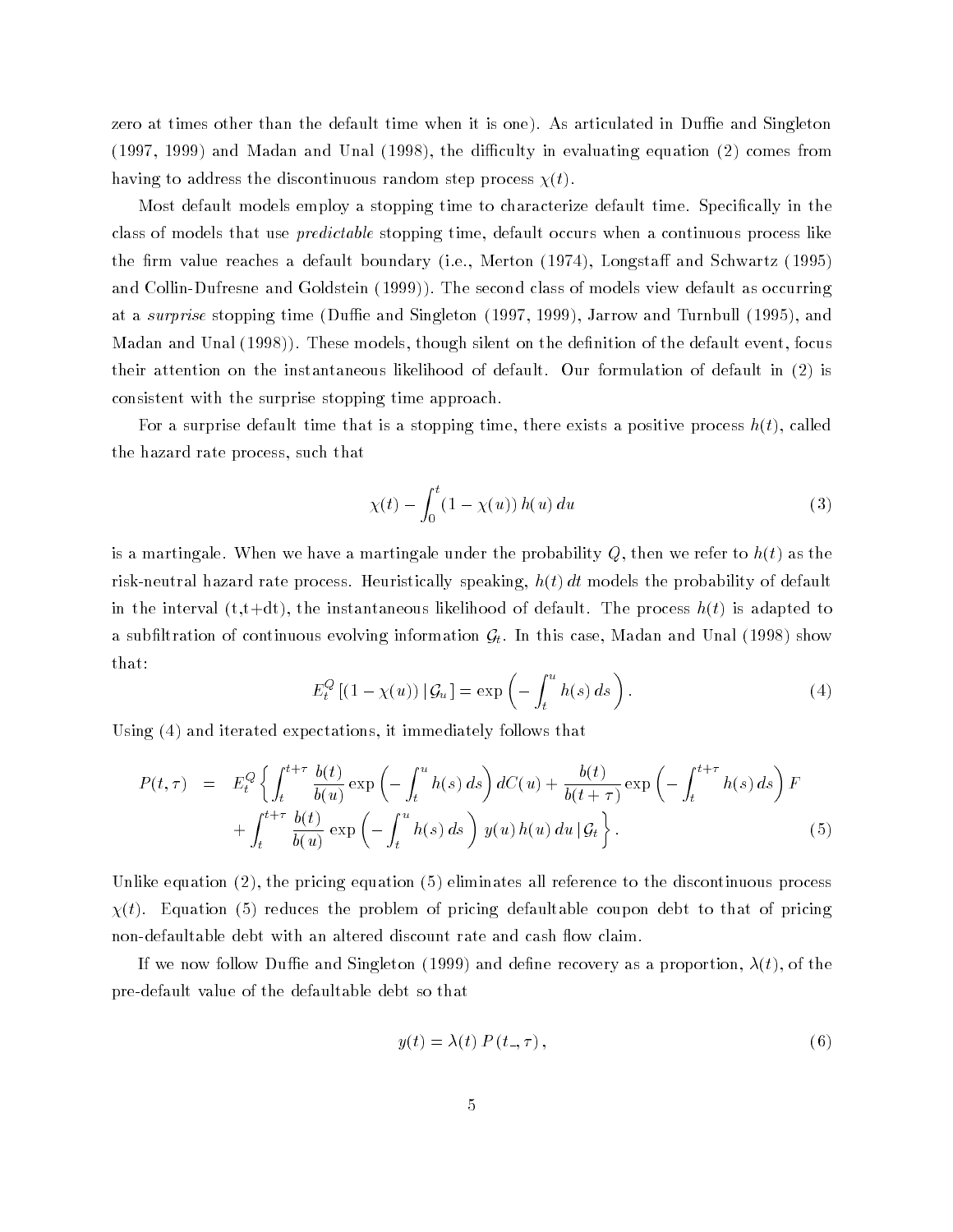then an application of Ito's lemma shows that the price of the defaultable debt may be written as (see the Appendix for intermediate steps):

$$
P(t,\tau) = E_t^Q \left\{ \int_t^{t+\tau} \exp\left(-\int_t^{t+u} [r(s) + h(s) (1 - \lambda(s))] ds \right) dC(u) +
$$
  

$$
F \exp\left(-\int_t^{t+\tau} [r(s) + h(s) (1 - \lambda(s))] ds \right) | \mathcal{G}_t \right\}.
$$
 (7)

Because it is not generally possible (in the Duffie-Singleton approach) to separate the effects of hazard rate process  $h(t)$  from that of the loss process  $(1 - \lambda(t))$ , define the aggregate defaultable discount rate as:

$$
R(t) \equiv r(t) + h(t) [1 - \lambda(t)].
$$
\n(8)

This discount rate consolidates time value, loss arrival rates and recovery considerations. Then, in the case of deterministic and continuous coupon rate  $c(t)$ , the defaultable debt equation can be simplied as:

$$
P(t,\tau) = \int_0^{\tau} c(t+u) P^*(t,u) du + F P^*(t,\tau), \qquad (9)
$$

where

$$
P^*(t, u) = E_t^Q \left\{ \exp \left( - \int_t^{t+u} R(s) \, ds \right) \left| \mathcal{G}_t \right. \right\},\tag{10}
$$

is the price of the unit face defaultable zero-coupon bond with maturity  $t + u$ .

In the next section, we derive models for  $R(t)$  that lead to empirically testable closed-form models for the price of defaultable coupon debt. In each credit risk model, the price of defaultable discount bonds is exponential affine in the state of the economy.

# 2 A Class of Credit Risk Models

Consider the family of aggregate defaultable discount rate models shown below (each firm is indexed by  $n$ ):

$$
R_n(t) = \Lambda_{0,n} + \Lambda_{r,n} r(t) + \Lambda_{x,n} X_n(t), \qquad n = 1, \cdots, N,
$$
\n(11)

where  $r(t)$  is the spot interest rate and  $X_n(t)$  surrogates firm-specific distress. This specification is theoretically reasonable, as it incorporates both an economy-wide variable and a firm-specific variable. To keep a parsimonious factor structure, we have assumed that distress is driven by a single-factor  $X_n(t)$  and a single systematic risk factor r(t). Our characterization of  $R_n(t)$  is sufficiently versatile to accommodate a K-factor model of  $X_n(t)$ , however. Like its default-free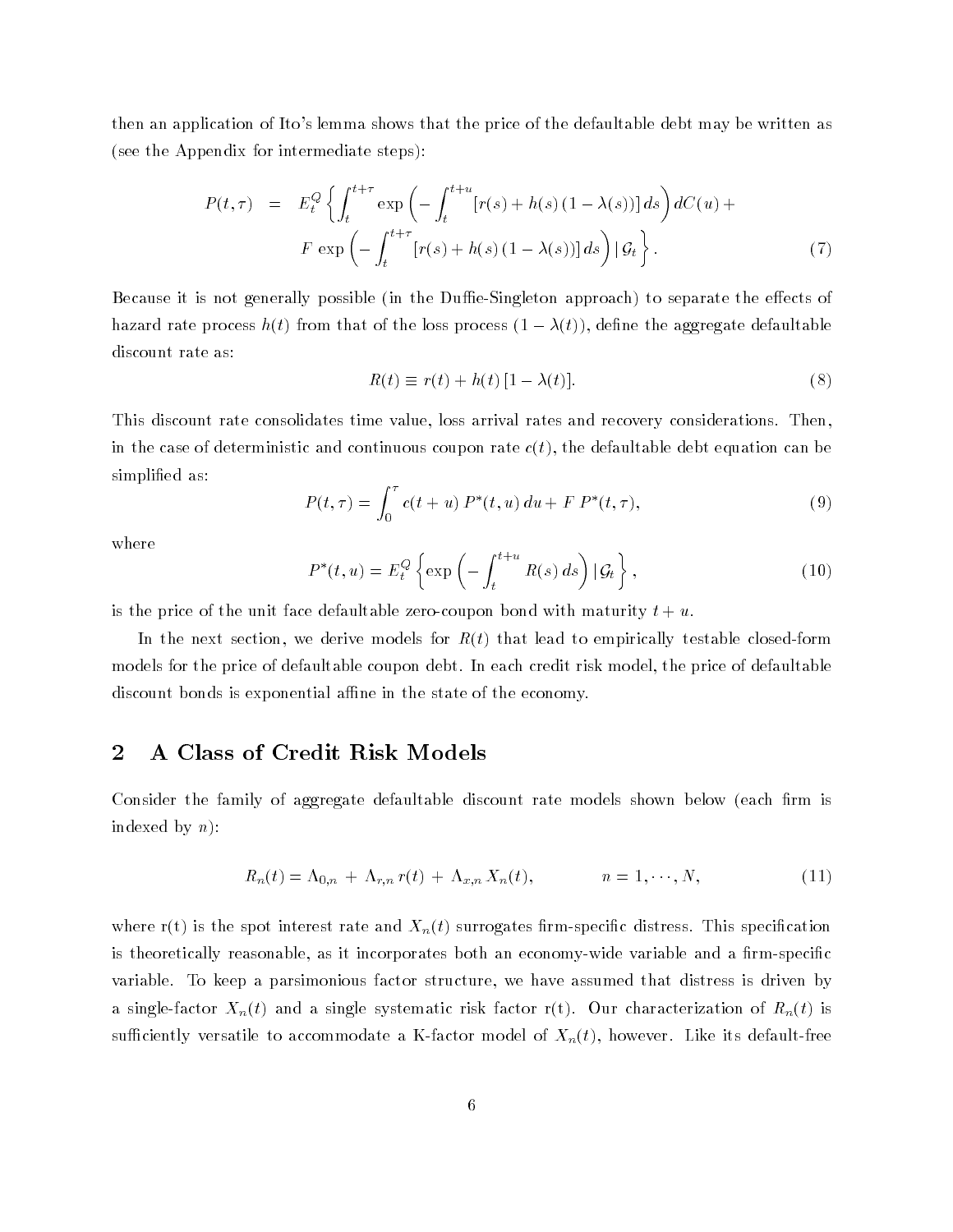predecessor, the linearity of  $R(t)$  in r(t) and  $X(t)$  is employed for analytical tractability. Equation (11) forms a convenient basis for the empirical analysis of credit risk models.

Although not yet derived in closed-form, the coefficients  $\Lambda_0,$   $\Lambda_r$  and  $\Lambda_x$  are key to understanding variations in defaultable yields.  $\Lambda_0$  measures the level of the unconditional instantaneous credit yield. If r is positive, defaultable bond yields are positively related to interest rates. Given the existing evidence on co-movements between treasury and corporate yield curves  $(D$ uffee  $(1998)$ ), it is expected that  $\alpha$  is positive. Similarly,  $\alpha$  as section the significance of the particular measure  $\beta$  , which distress variable. Assuming that  $X(t)$  is positively associated with firm-specific distress, the credit quality is the means deteriorates when distributed xin of (provided xin  $\mathcal{L}_{\mu}$  , 0).

Three special cases of (11) are of relevance to the literature.  $\textbf{CASE 1:}$  Setting  $\Lambda_0 = \Lambda_x = 0$  and r = 1 gives the term structure of default-free bonds. CASE 2: Under the parametric restriction x;n = 0, one obtains the class of credit risk models considered by Due and Singleton (1997). When  $X(t)$  is a hidden Markov variable, our framework admits the specification adopted in Duffee (1999). Case 3: The restriction ray  $\alpha$  of  $\alpha$  denotes the model of Jarrow and Turnbull and Turnbull (1995). Equation (11) indicates that cross-sectional variations in credit risk are primarily due to cross-sectional variations in  $\Lambda_{0,n}$ ,  $\Lambda_{r,n}$ ,  $\Lambda_{x,n}$ , and  $X_n$  (the interest rate is common to all firms). A later analysis shows that the parameters of the defaultable discount rate vary systematically with credit rating, as modeled also by Jarrow, Lando, and Turnbull (1997). To be specific, the magnitude of the unconditional instantaneous credit yield,  $\Lambda_{0,n}$ , is lower for higher quality firms relative to its more distressed counterparts.

To obtain a class of tractable credit risk models, two modeling decisions are made for the remainder of the paper. We first specify the dynamics of the nominal interest rate and the firm-specific distress factor. Next, we justify our choice for the distress factors. At the outset, assume that the interest rate,  $r(t)$ , evolves according to a two-factor model (under the equivalent martingale measure):

$$
dr(t) = \kappa_r \left[ z(t) - r(t) \right] dt + \sigma_r d\omega_r(t), \qquad (12)
$$

$$
dz(t) = \kappa_z \left[ \mu_z - z(t) \right] dt + \sigma_z d\omega_z(t), \tag{13}
$$

where the run means means of the short rate is represented by  $\alpha_1$  ,  $\alpha_2$  ,  $\alpha_3$  and  $\alpha_4$  are standard  $\alpha$ Brownian motions, with correlations  $r_{1,2}$  . As is conventionally interpreted,  $r_{2,1}$  and  $r_{2,1}$  are the rates of measure for extension for r(t) (z(t)). The dimensional coefficients r  $\rho$  and  $\sigma$  and  $\rho$  are constants.  $\sigma$ (t) is unobservable and will be inferred from the treasury yield curve.

Under the stated assumptions (12)-(13), the price of default-free discount bond maturing in  $\tau$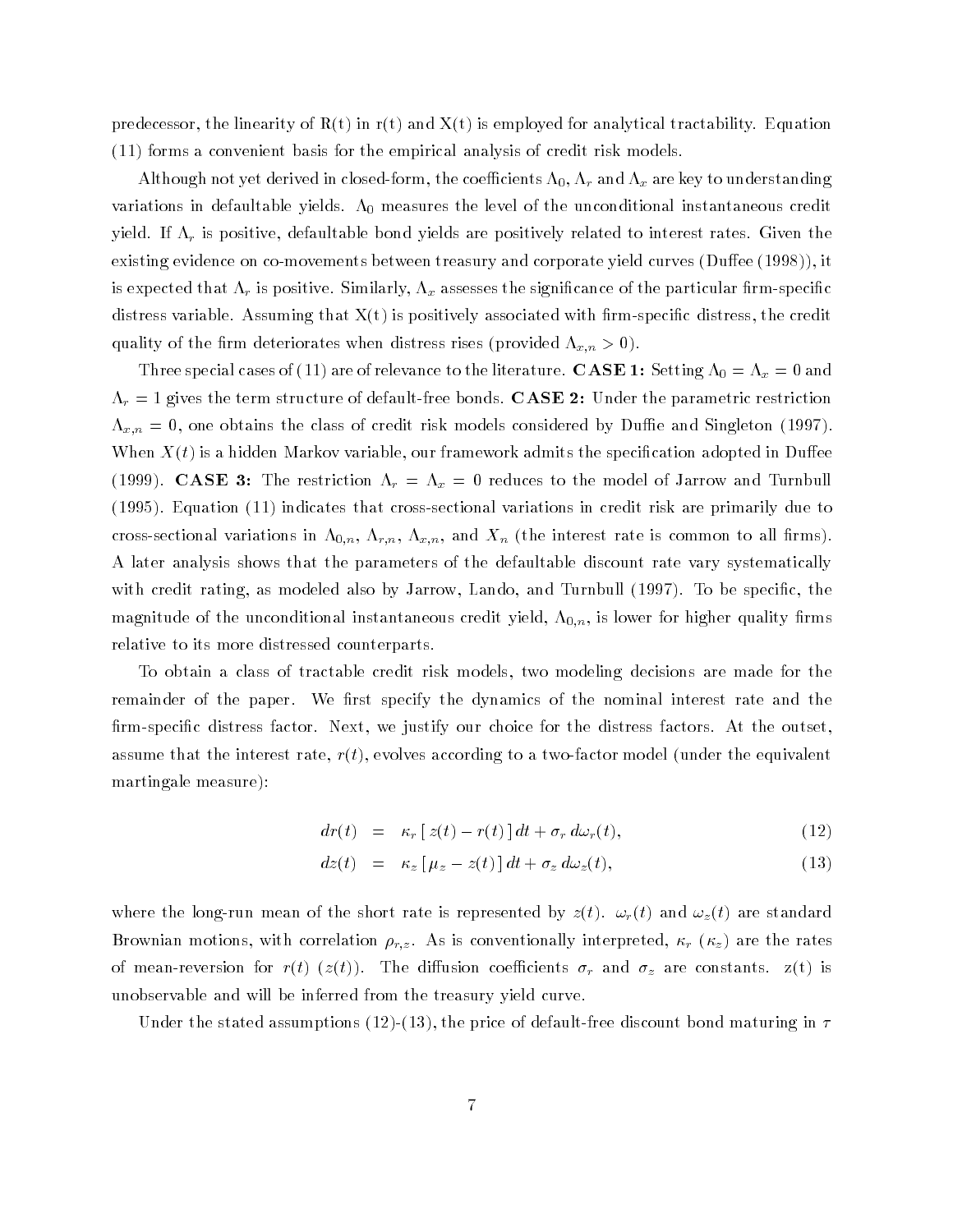periods from time t,  $B(t, \tau)$ , is:

$$
B(t,\tau) \equiv E_t^Q \left\{ \exp \left( - \int_t^{t+\tau} r(s) \, ds \right) \right\} = \exp \left[ -\overline{\alpha}(\tau) - \overline{\beta}(\tau) \, r(t) - \overline{\gamma}(\tau) \, z(t) \right],\tag{14}
$$

where  $\beta(\tau) \equiv \frac{-\frac{\epsilon}{\epsilon} \mathbf{r} + \frac{\epsilon}{\epsilon}}{L}$ ,  $\overline{\gamma}$  $\frac{\partial \overline{X}_r(\tau)}{\partial x_k}$ ,  $\overline{\gamma}(\tau) \equiv \frac{1-\exp(-\kappa_z \tau)}{\kappa_z} + \frac{\exp(-\kappa_z \tau) - \exp(-\kappa_r \tau)}{\kappa_z - \kappa_r}$  and  $\overline{\alpha}(\tau) \equiv -\frac{1}{2} \sigma_r^2 \int_0^{\tau} \beta^2(s) ds$  $\frac{1}{2}\sigma_z^2\int_0^\tau\overline{\gamma}^2(s)\,ds+\kappa_z\,\mu_z\,\int_0^\tau\overline{\gamma}(s)\,ds-\rho_{r,z}\,\sigma_r\,\sigma_z\int_0^\tau\beta(s)\,\overline{\gamma}(s)\,ds.$  The two-factor model is adopted for several reasons. First, when fitted to the treasury yield curve, it is found to reduce the empirical tting errors relative to the one-factor counterpart (see also, among others, Buhler, Uhrig, Walter, and Webber (1999) and Dai and Singleton (2000)). Statistically, the one-factor model is rejected in favor of a two-factor model of interest rates. Second, Litterman and Scheinkman (1991), Chen and Scott (1993) and Duffee (1998) have shown that movements in the *level* and *slope* of the yield curve capture a large fraction of treasury term structure variations. These considerations suggest that a two-factor model is desirable on empirical and theoretical grounds. Finally, though more complex interest rate models could be employed, this comes at the cost of a loss of parsimony and implementability.

Next, for its analytical tractability, we assume that the underlying distress factor obeys a process of the type:

$$
dX_n(t) = \kappa_{x,n} \left[ \mu_{x,n} - X_n(t) \right] dt + \sigma_{x,n} d\omega_{x,n}(t), \tag{15}
$$

where  $\mathbf{w}_x$  is a standard Brownian motion. Let  $\mathbf{r}_{T,x} = \mathbf{v} \cdot \mathbf{r}_t \cdot \mathbf{w}_T$ ,  $\mathbf{r} \cdot \mathbf{r}_T$ ,  $\mathbf{r}_T$ , assumptions (12)-(13) and (15) lead to a distinct model of credit risk. Since the structural parameters have a standard interpretation, unnecessary repetition is avoided. Notice that the form of (15) is a robust three parameter specification for the process of the firm-specific distress factor.

Consider now the price of a unit face defaultable discount bond with  $\tau$  periods left to maturity. Using the dynamics of r and X and solving  $(10)$ , we have (the subscript n is suppressed):

$$
P^*(t,\tau) = \exp\left[-\alpha(\tau) - \beta(\tau)r(t) - \gamma(\tau)z(t) - \theta(\tau)X(t)\right],\tag{16}
$$

where:

$$
\beta(\tau) \equiv \frac{\Lambda_r \left[1 - \exp\left(-k_r \tau\right)\right]}{k_r},\tag{17}
$$

$$
\gamma(\tau) \equiv \frac{\Lambda_r \left[1 - \exp\left(-\kappa_z \tau\right)\right]}{\kappa_z} + \frac{\Lambda_r \left[\exp\left(-\kappa_z \tau\right) - \exp\left(-\kappa_r \tau\right)\right]}{(\kappa_z - \kappa_r)},\tag{18}
$$

$$
\theta(\tau) \equiv \frac{\Lambda_x \left[1 - \exp\left(-\kappa_x \tau\right)\right]}{\kappa_x},\tag{19}
$$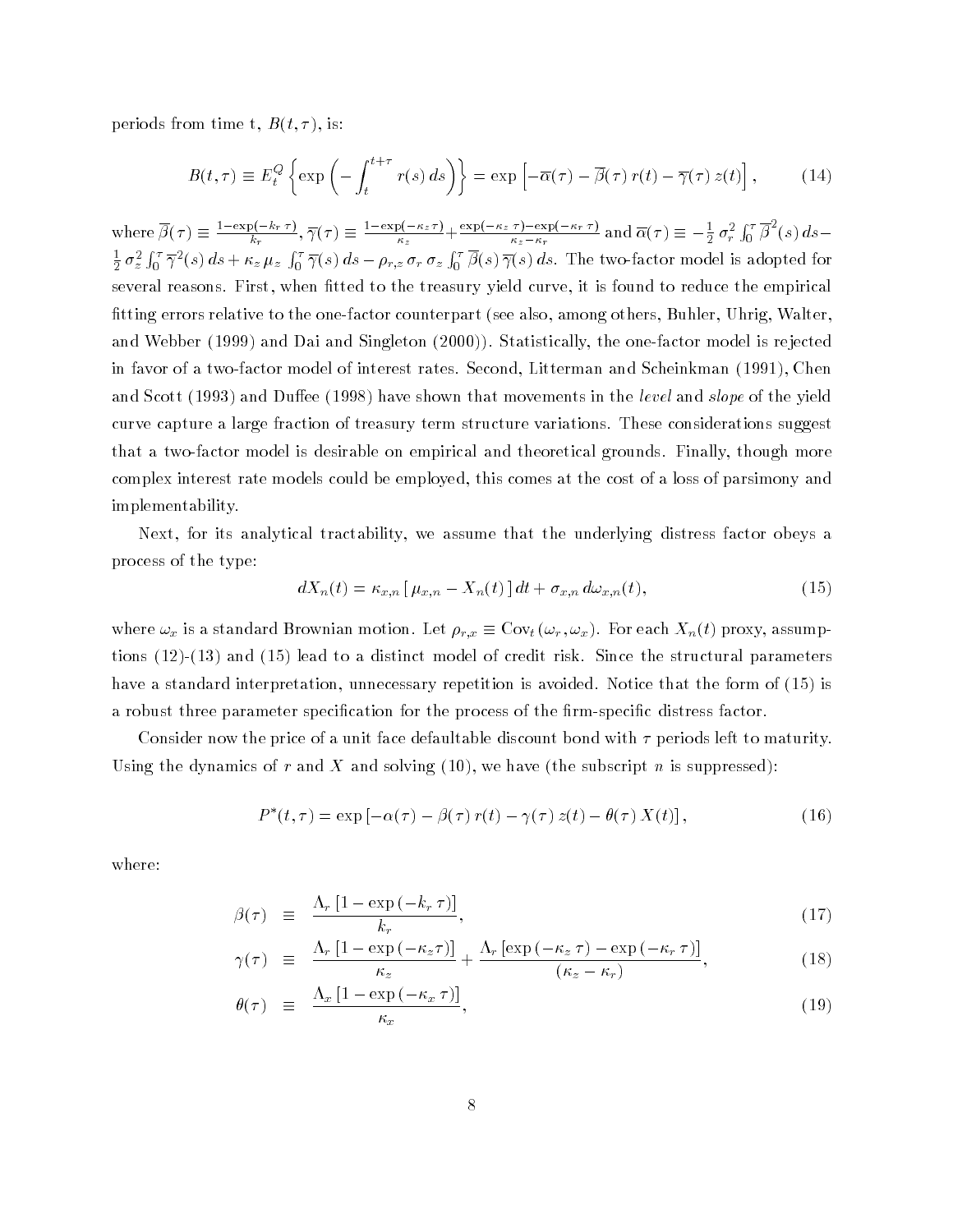and

$$
\alpha(\tau) \equiv \Lambda_0 \tau - \frac{1}{2} \sigma_r^2 \int_0^{\tau} \beta^2(s) \, ds + \kappa_x \, \mu_x \int_0^{\tau} \theta(s) \, ds - \frac{1}{2} \sigma_z^2 \int_0^{\tau} \gamma^2(s) \, ds - \frac{1}{2} \sigma_x^2 \int_0^{\tau} \theta^2(s) \, ds + \kappa_z \, \mu_z \int_0^{\tau} \gamma(s) \, ds - \rho_{r,x} \, \sigma_r \, \sigma_x \int_0^{\tau} \beta(s) \, \theta(s) \, ds - \rho_{r,z} \, \sigma_r \, \sigma_z \int_0^{\tau} \beta(s) \, \gamma(s) \, ds. \tag{20}
$$

We first observe that the price of the defaultable zero is exponential affine in three state variables: the interest rate, the stochastic long-run mean interest rate and the firm-specific distress factor. The model has 13 structural parameters. Specically, there are 3 parameters in the defaultable discount rate specication, 6 in the interest rate process and 4 associated with the dynamics of the firm-specific distress factor.

Second, under positivity of r and the speed of adjustments in the interest rate process, the defaultable discount bond price is negatively related to  $r(t)$  and  $z(t)$ . More precisely, we have

$$
\Delta_r^*(t,\tau) \quad \equiv \quad \frac{\partial \, P^*(t,\tau)}{\partial r} = -\beta(\tau) \, P^*(t,\tau) < 0,\tag{21}
$$

$$
\Delta_z^*(t,\tau) \quad \equiv \quad \frac{\partial \, P^*(t,\tau)}{\partial z} = -\gamma(\tau) \, P^*(t,\tau) < 0. \tag{22}
$$

Furthermore, the bond price is also negatively associated with the distress factor, as seen by

$$
\Delta_x^*(t,\tau) \quad \equiv \quad \frac{\partial \, P^*(t,\tau)}{\partial X} = -\theta(\tau) \, P^*(t,\tau) < 0,\tag{23}
$$

provided x <sup>&</sup>gt; 0. These expressions for the local risk exposures are later employed to develop delta-neutral hedges for marked-to-market risks.

Third, the yield to maturity of the defaultable discount bond, for maturity  $\tau$ , is

$$
Y^*(t,\tau) \equiv -\frac{\log[P^*(t,\tau)]}{\tau} = \frac{\alpha(\tau) + \beta(\tau)r(t) + \gamma(\tau)z(t) + \theta(\tau)X(t)}{\tau}.
$$
 (24)

From expressions (17)-(19), we can see that the sensitivity of yield to maturity with respect to each of the three state variables is decreasing in maturity. Based on this feature of the model, the risk exposures of long-term defaultable discount bonds are lower and it may be possible to ignore these risks in developing hedges. Albeit with different risk exposures, equation (24) decomposes the credit yield into a systematic risk component and a firm-specific risk component.

When  $\lim_{\tau\to 0} I_{-}(t, \tau) = \Lambda_{0,n} + \Lambda_{r,n} \tau(t) + \Lambda_{x,n} \Lambda_n(t)$ . Letting  $\tau \to \infty$ , we obtain the asymptotic defaultable yield as:  $Y^*(t,\infty) = \Lambda_0 - \frac{\sigma_r^2 \Lambda_r^2}{2\kappa_r^2} + \mu_z \Lambda_r - \frac{\rho_{r,z} \sigma_r \sigma_z \Lambda_r^2}{\kappa_r \kappa_z} - \frac{\sigma_z^2 \Lambda_r^2}{2\kappa_z^2} + \Lambda_x \mu_x - \frac{\sigma_x^2 \Lambda_x^2}{2\kappa_x^2}$ ri $x \cdot y \cdot x \cdot x \cdot y$  $\kappa_r \kappa_x$  and the defaultable bonds of defaultable bonds of defaultable bonds of defaultable bonds of defaultable bonds of defaultable bonds of defaultable bonds of defaultable bonds of defaultable bonds of defaultable b defaultable yield curve shapes including double humped yield curve.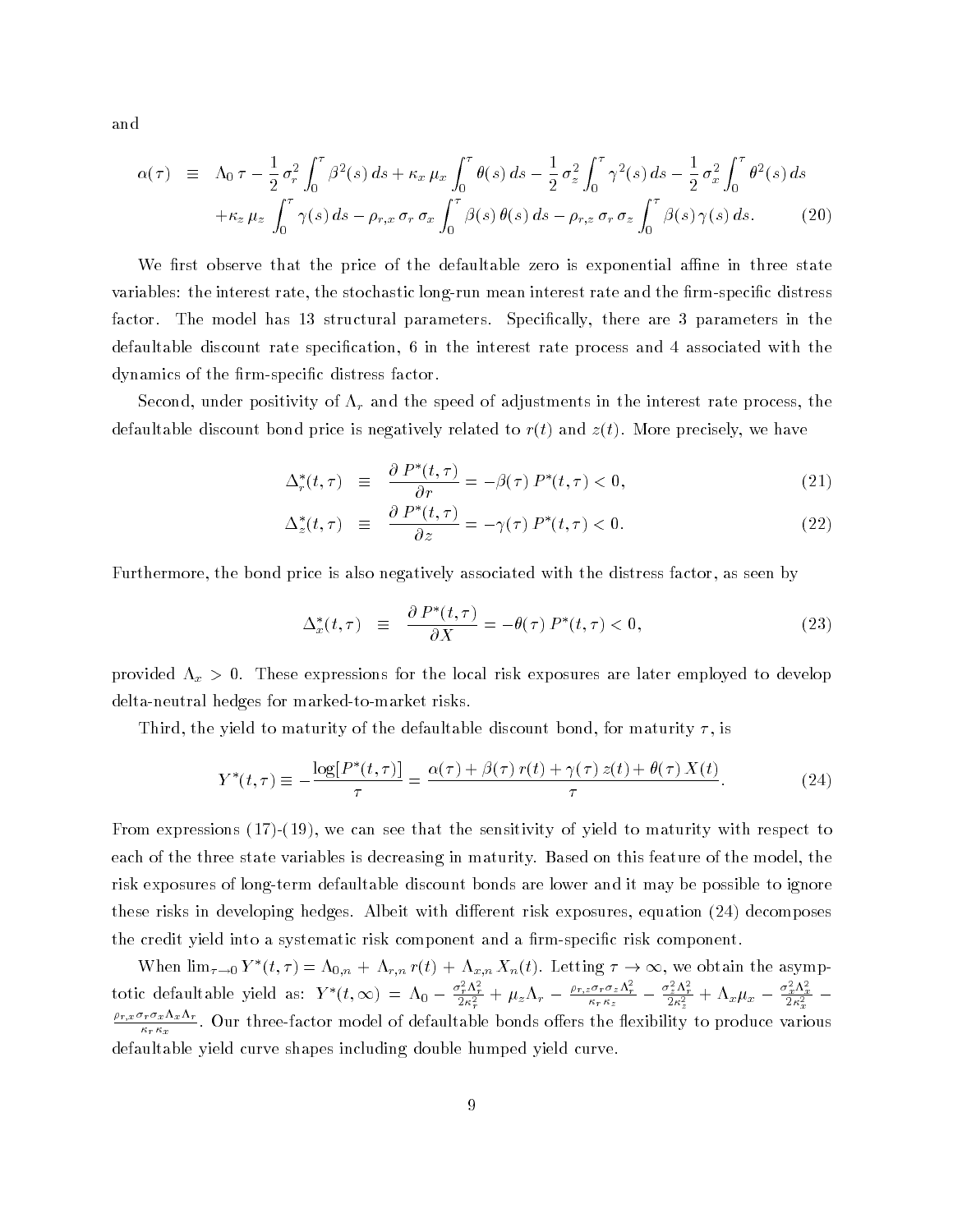The price of the defaultable coupon bond can now be computed by inserting (16) into (9). In particular, the yield to maturity on a defaultable coupon bond,  $Y(t, \tau)$ , can be recovered by solving the following non-linear equation:

$$
0 = P(t,\tau) - \int_0^{\tau} c(t+u) \exp[-Y(t,\tau)u] du - F \exp[-Y(t,\tau)\tau],
$$
\n(25)

which is, in principle, solvable given coupon bond price and the promised cash flow stream (one for each  $\tau$ ). The yield curve of the defaultable coupon bond inherits the same structure as that displayed by the zeros.

Before closing this section, we discuss proxies for the firm-specific distress factor used in the study. Five candidates for  $X_n(t)$  are selected for their empirical plausibility. Each choice is a dimensionless quantity and leads to a distinct testable model of credit risk. We later summarize how well these variables explain the cross-section of corporate yields. This analysis shows that the proposed variables have incremental information on corporate yields. Each firm-specific distress factor is discussed in turn:

- $\cdots$  . The metric that  $\cdots$  is the standard corporate theory suggests that leveral such that leverage. captures firm-level distress. Leverage is also a key ingredient in the structural models of Merton (1974), Longstaff and Schwartz (1995) and Collin-Dufresne and Goldstein (1999). We will refer to this model as the Leverage Ratio Model.
- 2. Let  $X_n$  be the ratio of a firm's book value of equity to its market value (i.e., **Book-to-**Market). According to Fama and French (1992), firms with high book-to-market are relatively more distressed. In contrast, firms with low book-to-market are stronger firms with good cash flow prospects. This model will be referred to as the  $B/M$  Ratio Model.
- $\mathcal{S}$  . The next candidate for  $\mathcal{S}$  is the Proposition of a result of ability  $\mathcal{S}$ of a firm to honor debt obligations out of its operating income (Titman and Wessels (1988)). In this model, default probability is inversely related to protability. Credit risk models that incorporate profitability concerns will referred to as the **Profitability Model**.
- $\sim$  for the fourth model, we assume that  $\sim$  is driven by the spirit spirit spirit spirit spirit spirit of Duffie and Singleton  $(1997)$ ). We will refer to this model as the Lagged Spread Model.
- $S$ . Finally, I.e., is the scale stock price s(t), i.e., s(t)  $\sim$  s(c)(S(t)). In this case, we posit  $as(t) = -\frac{1}{2}\sigma_x^2\,at + \sigma_x\,a\omega_x(t),$  which is a parametric special case of (15). The resulting credit risk model has 11 parameters. The use of equity prices is especially attractive from the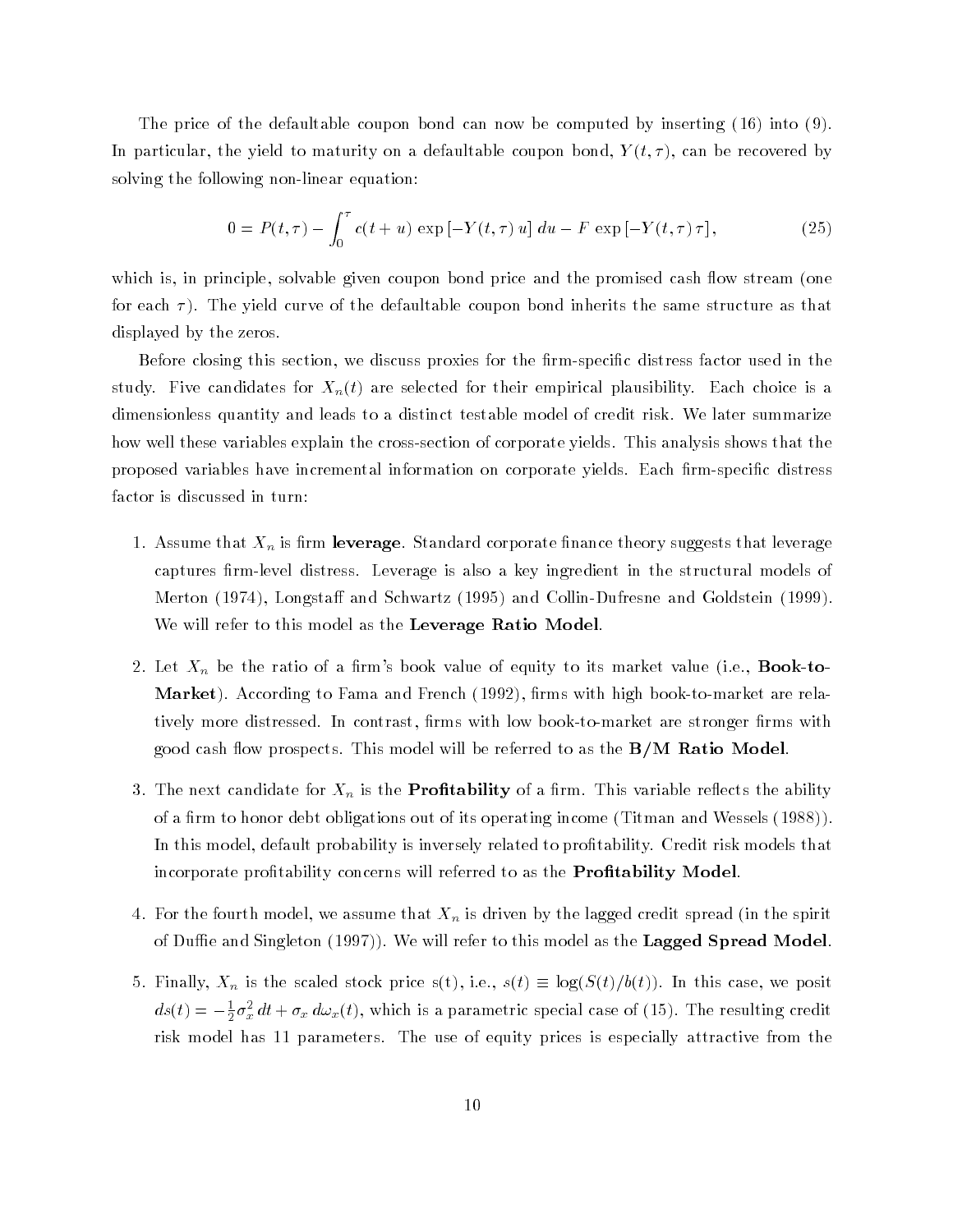hedging perspective (Madan and Unal (1998)). We will refer to this credit risk model as the Stock Price Model.

As already mentioned, when x is set equal to zero, the credit risk model reduces to a twofactor model where movements in the treasury curve are the sole source of credit risk. Because of this property, the model with x = 0 will be used to benchmark the performance of the above alternative credit risk models. The general model  $(11)$  is comparable to Duffee  $(1999)$ . But in the interest of evaluating the out-of-sample pricing and hedging performance of credit risk models, we replace hidden factors by identiable factors.

To limit the scope of our investigation, we restrict our attention to the class of reduced-form defaultable discount rate models. First, as default is triggered only at maturity, the Merton (1974) model cannot be easily adapted to price defaultable coupon bonds. Second, unless jumps are added, these models imply a counterfactually low credit spreads for short-maturity defaultable bonds. On the other hand, Collins-Dufresne and Goldstein (1999) have shown that the structural models in the one-factor class have undesirable long-run yield properties. Furthermore, Jones, Mason, and Rosenfeld (1984), Wei and Guo (1997) and Eom, Helwege, and Huang (2000) present evidence rejecting such models. In summary, our focus is on reduced-form default risk models with identiable economic factors that may or may not be tradable.

## 3 The Data on Defaultable Coupon Bonds

The data for the study is merged from several sources. First, corporate coupon bond prices, yields and treasury security prices are extracted from the Lehman Brothers Fixed Income Database. This database has over 28,000 instruments and contains information on publicly traded nonconvertible debt, with principal in excess of one million dollars. For each fixed income security, the database has entries on, among others, (i) the month-end flat price, (ii) the accrued interest, (iii) the maturity date, (iv) the amount of coupon and principal, and (v) the yield to maturity. Debt issues are classied as callable, putable, or subordinated (or having a sinking fund provision). Each debt contract is assigned an industry classification and a credit rating (Fitch, Moody's and Standard and Poor's). In this study, we employ the Standard and Poor's credit rating. The database covers the period from January 1973 to March 1998.

Several exclusionary lters are imposed to construct the sample of defaultable coupon bonds. First, trader bid quotes are used in our analysis (ask quotes are not recorded). Because the secondary market for corporate bonds is relatively illiquid, traders are often unwilling to supply quotes in the presence of insufficient trading. For these illiquid bonds, matrix quotes are generated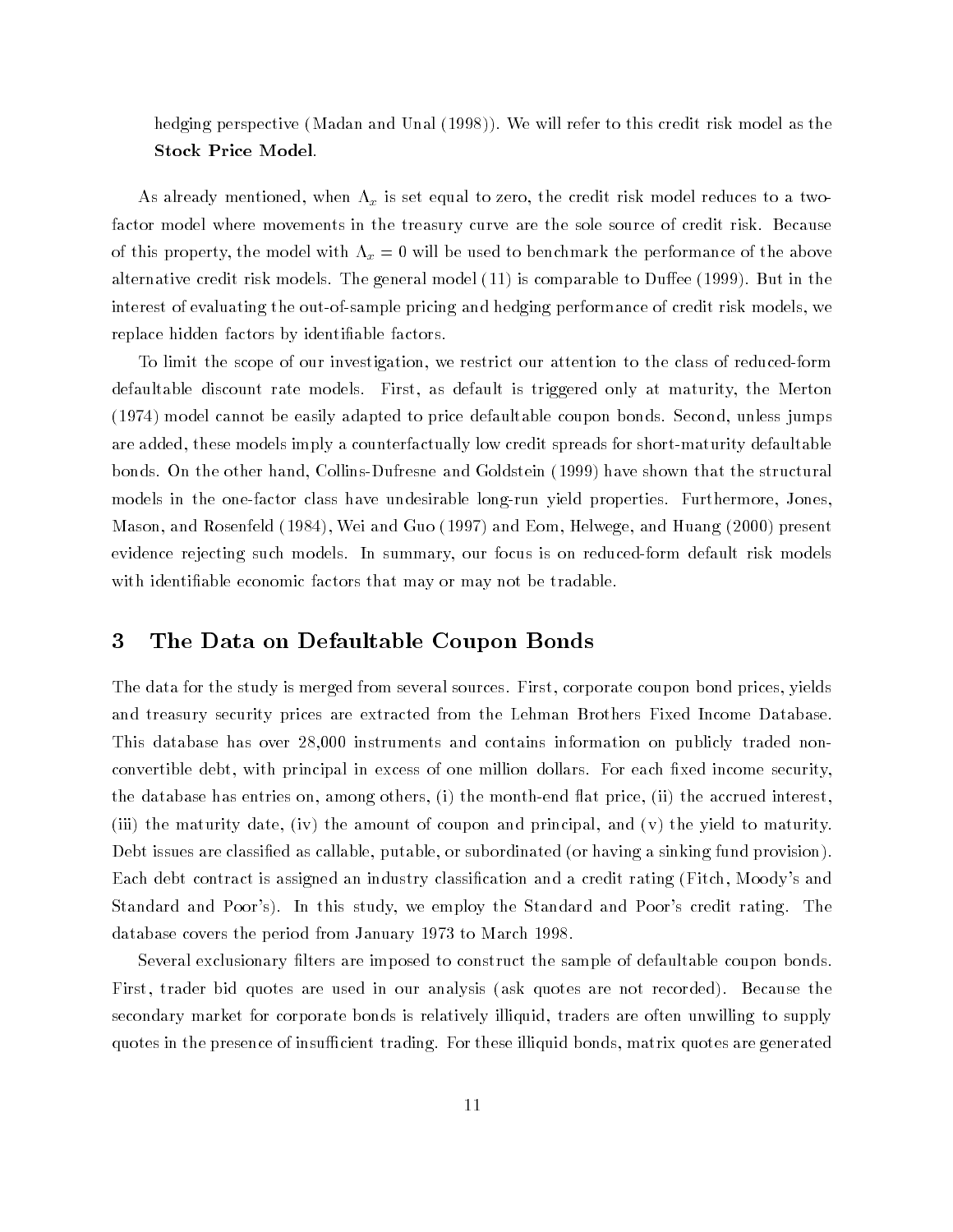(according to some internal model by Lehman Brothers) and recorded in the database. Since our primary goal is to test the performance of credit risk models against market prices, matrix quotes are avoided.

Second, bonds with embedded options are discarded. We also eliminated such bonds as passthrough and asset-backed securities. For consistency, only regular bonds are considered. To mitigate market microstructure biases, debts with time-to-maturity less than 1 year are excluded. Next, we only include bonds that pay semi-annual coupons. In fact, only a few defaultable discount bonds and quarterly/annual coupon paying bonds exist in the database. Finally, to facilitate model implementation, we retained firms with at least four bond issues outstanding each month and data availability of over two years. 183 firms satisfy all the above requirements.

The resulting firm universe is matched with equity price and accounting data from CRSP and COMPUSTAT, respectively. Due to the unavailability of equity price, 80 firms were dropped. Of the remaining 103 firms, 10 firms have data missing on leverage and book-to-market. We are therefore left with a final sample of 93 firms. This sample is broadly diversified with 24 financials, 48 industrials and 21 utility firms. Prior to March 1989, as few non-callable bonds were issued, the data is sparse with only 20 firms per month. In the interest of a wider cross-section, we decided to limit attention to the sample between March 1989 and March 1998. Our sample includes such well-known companies as Bank of America, Ford, IBM, Philip Morris, and Wal-Mart. This sample has 46,262 coupon bond observations.

The three-month treasury bill rate is the proxy for the short interest rate throughout (source: Federal Reserve Board). We employ trader quotes on treasury STRIPS to build the term structure of default-free bonds. There are 20,173 treasury STRIPS quotes over our sample period (about 135 treasury prices per month). We use treasury STRIPS to estimate the two-factor model of interest rates.

To empirically test credit risk models, we constructed several proxies for the distress factor,  $X_n(t)$ . These variables are constructed as described below:

- **Leverage**, Lev<sub>n</sub>(t), is defined as long-term book value of debt (COMPUSTAT quarterly item 51) divided by the firm value. The firm value is the sum of long-term debt and the market capitalization of common equity, M;
- **Book-to-Market,**  $B_n(t)/M_n(t)$ , is computed as the book value of equity (COMPUSTAT quarterly item 59) divided by the market value of equity;
- **Profitability**, Profit<sub>n</sub>(t), is calculated as operating income (COMPUSTAT quarterly item 21) divided by net sales (COMPUSTAT quarterly item 2);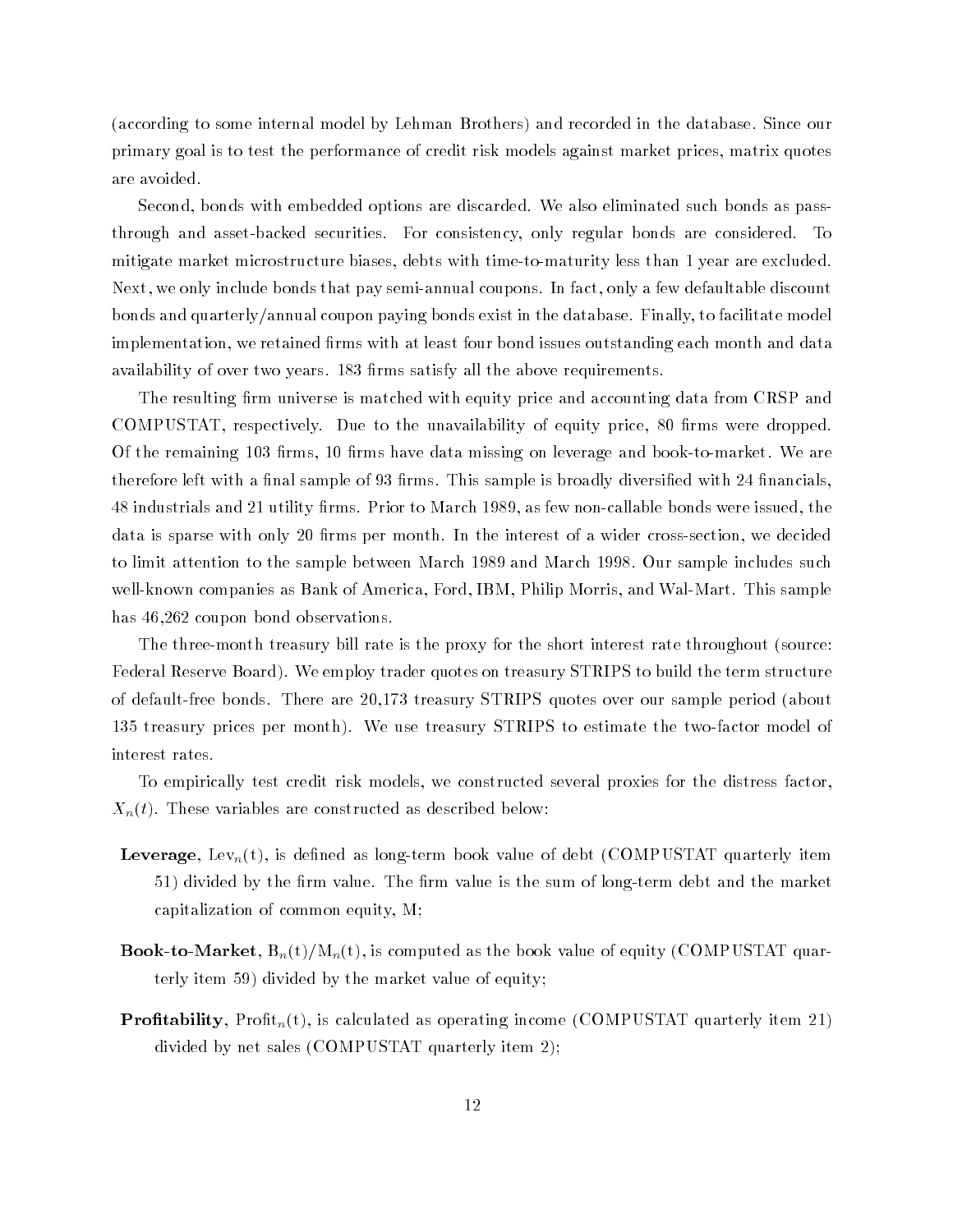- **Spread**<sub>n</sub> $(t-1)$ , is the average yield on the firm's debt minus the three-month treasury bill rate, as of month t-1;
- **Scaled Stock Price**,  $s_n(t)$ , is the log of the current stock price normalized by the money market account. That is,  $s(t) \equiv \log \left( \frac{S(t)}{[1 + s(0)] \times [1 + s(1)]} \right)$  $\frac{S(t)}{[1+r(0)]\times[1+r(1)]\cdots[1+r(t)]}$ .

Even though long-term debt and book values are recorded at the quarterly frequency, the series for leverage and book-to-market ratio are monthly. For each firm, the debt value and the book value are updated on a quarterly basis (while the market value of equity is updated monthly). To circumvent any look-ahead biases, we use debt and book values from the previous quarter to compute leverage and book-to-market factors for the next three months. A cubic spline is used to convert the quarterly protability measure into a monthly protability measure.

Corporate bonds are classified into three credit rating categories. Specifically, bonds with (numerical) credit rating up to 5 are designated as AA-rated; between 6 and 8 are designated as A-rated; and credit rating 9 and higher are designated as BBB-rated (or below). Moreover, bonds with maturity less than 5 years are called *short-term* bonds; between 5 and 10 years are classified as medium-term bonds; and maturity longer than 10 years form the long-term bond category. Table 1 shows that 15% (53%) of the bond issues have a credit rating of AA (A), while 32% have a credit rating of BBB or below (see Duffee  $(1999)$  and Elton, Gruber, Agrawal, and Mann  $(20001)$ ).

Table 1 displays summary statistics on bond attributes and firm-specific distress factors (i.e., leverage, B/M and profitability) for 25 firms. We report the (average) number of bonds outstanding, the yield, the credit rating, and the maturity. The maturity structure of bonds is mixed with some firms preferring short-term debt to its long-term counterpart. According to Table 1, firms in the financial industry tend to have the lowest maturity, while industrials tend to finance long-term. Likewise, more credit-worthy firms issue longer-term debt. The average credit spread between AA and BBB-rated bonds is 58 basis points.

Turning to firm-specific distress factors, notice that leverage,  $B/M$  and profitability vary substantially in the firm cross-section. On average, less credit worthy firms are associated with higher leverage and a more pronounced book-to-market ratio (and vice-versa). However, the yield pattern is less than clear across industries: industrials have the highest average yield but relatively lower leverage and  $B/M$ . The relationship between average profitability and average yield appears ambiguous. That is, a higher profitability need not translate into lower credit yields.

Four empirical yardsticks are adopted to evaluate credit risk models. At the outset, we determine whether firm-specific distress factors have explanatory ability in the cross-section of yields. In a second exercise, we analyze whether the estimated structural parameters are reasonable and investigate the in-sample fitting errors of credit risk models. Next, we contrast their out-of-sample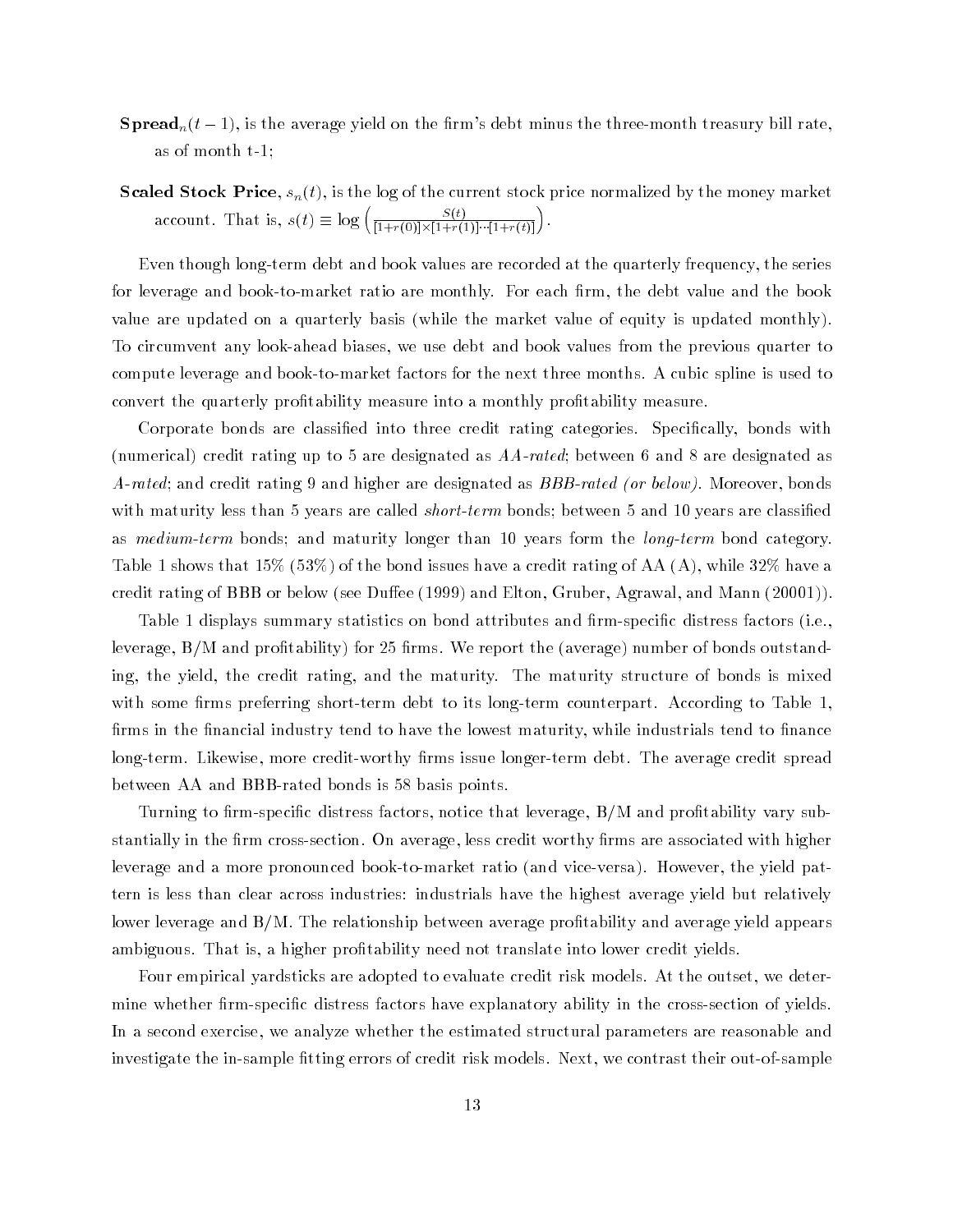pricing accuracy. Finally, we take risk management perspectives and examine the hedging effectiveness of credit risk models. Each yardstick captures distinct aspects of model performance.

## 4 Firm-Specic Distress Factors and the Cross-section of Yields

Although the choice of firm-specific distress factors appears reasonable on economic grounds, we examine whether cross-sectional variations in these variables explain differences in the corporate yields. The basic testing equation is:

$$
Y_{\ell}(t) = \Pi_0(t) + \Pi_1(t)\,\tau_{\ell}(t) + \Pi_2\,X_{\ell}(t) + \epsilon_{\ell}(t), \qquad \ell = 1, \cdots, L, \qquad (26)
$$

where  $\ell$  ranges over all bond issues of all the names and  $t=1,\dots,T$ . In the regression specification (26),  $\ell$  denotes the corresponding  $\ell$  is the corresponding  $\ell$  is the distribution and  $\ell$  is the distressed of  $\ell$ factor (leverage, book-to-market or profitability). The OLS regression is performed each month,  $t$ , and the resulting coefficients are pooled in the time-series (i.e., the reported  $\Pi_2\equiv\frac{1}{T}\sum_{t=1}^T\Pi_2(t)).$ The testable hypothesis is that higher levels of leverage and book-to-market (and lower levels of profitability) lead to higher corporate yields. That is, more distressed firms have higher credit spreads. Shown in square brackets, the reported t-statistic is the mean coefficient divided by the standard error of the mean estimate.

The  $\Pi_2$  estimate, reported in Table 2, is at the core of the defaultable discount rate specification (11). Panel A of Table 2 demonstrates that the impact of leverage on yields is consistently positive and strongly significant. The coefficient  $\Pi_2$  varies between 0.23 and 1.98 when bonds are grouped by credit rating; and between 0.72 and 1.38 when bonds are grouped by maturity. For the set of regressions, the minimum t-statistic is 5.4. Consistent with intuition, the effect of leverage on yields is most pronounced among lower grade bonds and among long-term bonds. For instance, a 1% change in the leverage ratio increases the yield of BBB-rated bonds by 19.8 basis points. The impact of leverage on yields is time-stable, as reflected in the proportion of t-statistics above 2 (i.e., as seen by  $1_{t>2}$ ). Moreover, the goodness-of-fit of the model is reasonable: for BBB-rated bonds, the maximum (adjusted)  $K^-$  is 87% in the bivariate regression with  $\tau_\ell$  and Lev $_\ell$  as the explanatory variables (and 10.2% in the univariate regression with  $\text{Lev}_\ell$ ).

Turning to the yield behavior with respect to book-to-market, we observe a similar finding: the B/M attribute is positively correlated with average yields (see Panel B). Consider BBB-rated bonds. The coefficient  $\Pi_2$  is 0.24 with a t-statistic of 5.5. Now consider long-term bonds, where the estimated  $\Pi_2$  is 0.55 (t-statistic of 7.7). Like leverage, the coefficient  $\Pi_2$  is monotonically increasing with bond maturity. The magnitude of  $1_{t>2}$  suggests that the effect of book-to-market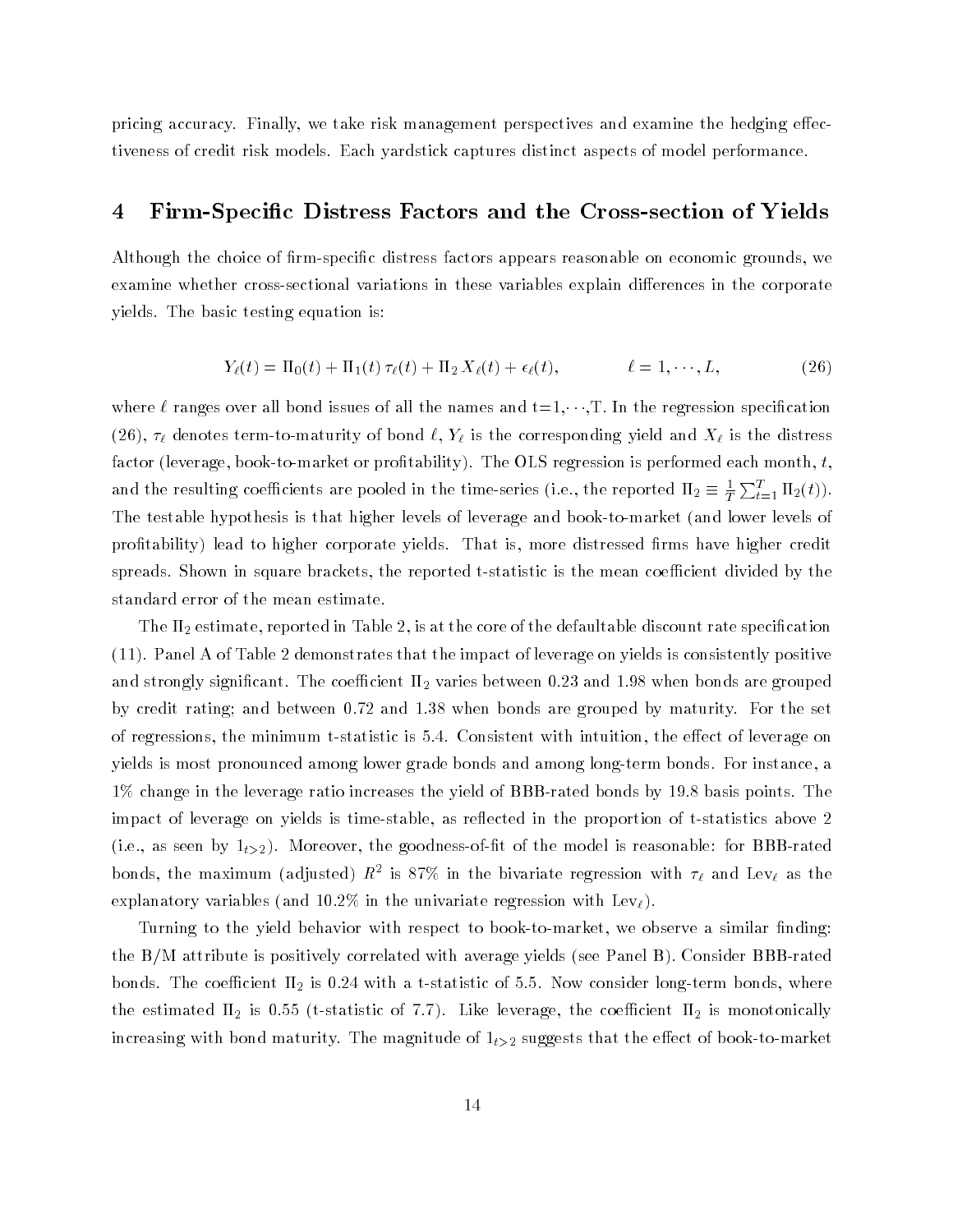remains robust over time. However, comparing Panels A and B, one difference is apparent. Once the maturity of the bond is controlled, the book-to-market factor displays smaller slope coefficients. Economically, a 1% change in the book-to-market factor implies a 5.5 basis points change in the yield of long-term bonds (the leverage counterpart is 13.8 basis points). Overall, the book-tomarket factor is an important variable in the cross-section of corporate yields.

As expected, Panel C indicates that the average  $\Pi_2$  is negative. The coefficient  $\Pi_2$  ranges between -1.70 and -0.16. As in the case of leverage, the profitability measure has a bigger effect on long-term bonds and low-rated bonds. Based on the  $1_{t<-2}$  statistic, the evidence is less than strong for profitability. This is also confirmed by the relatively low magnitudes of the t-statistic and the goodness-of-fit  $\mathbb{R}^2$  measures. Our evidence indicates that profitability may be of second-order importance relative to leverage and B/M ratio.

The coefficient  $\Pi_1$  can be interpreted as the slope of the corporate yield curve. Irrespective of the distress factor, the yield curve is steeper for lower-rated bonds and for short-term bonds.  $\Pi_0$ , the unconditional instantaneous yield, is positive and statistically significant. Our empirical findings on the relevance of distress factors are robust across sub-periods (not reported). This is true even when  $Y_{\ell}(t) - r(t)$  is employed as the dependent variable in (26).

In sum, the regression results are broadly consistent with our modeling approach that the defaultable discount rate is a function of firm-specific distress factors. Even after accounting for credit rating, the marginal impact of firm-specific distress factors on yields is generally significant. Overall, firm-specific variables are informative about cross-sectional variations in the credit spreads. Having justied our choice empirically, we now proceed to a more formal analysis of credit risk models and to investigating the determinants of default risk.

### 5 Estimation of Credit Risk Models

Guided by theoretical and practical considerations, six credit risk models are estimated. The specification of the defaultable discount rate is as outlined below  $(n = 1, \dots, N)$ :

| 1. Leverage Ratio Model      | $R_n(t) = \Lambda_{0,n} + \Lambda_{r,n} r(t) + \Lambda_{x,n} \operatorname{Lev}_n(t)$     |
|------------------------------|-------------------------------------------------------------------------------------------|
| 2. B/M Ratio Model           | $R_n(t) = \Lambda_{0,n} + \Lambda_{r,n} r(t) + \Lambda_{x,n} \frac{B_n(t)}{M_n(t)}$       |
| 3. Profitability Model       | $R_n(t) = \Lambda_{0,n} + \Lambda_{r,n} r(t) + \Lambda_{x,n} \text{Profit}_n(t)$          |
| 4. Lagged Yield Spread Model | $R_n(t) = \Lambda_{0,n} + \Lambda_{r,n} r(t) + \Lambda_{x,n}$ Spread <sub>n</sub> $(t-1)$ |
| 5. Stock Price Model         | $R_n(t) = \Lambda_{0,n} + \Lambda_{r,n} r(t) + \Lambda_{x,n} s_n(t)$                      |
| 6. Interest Rate Model       | $R_n(t) = \Lambda_{0,n} + \Lambda_{r,n} r(t)$                                             |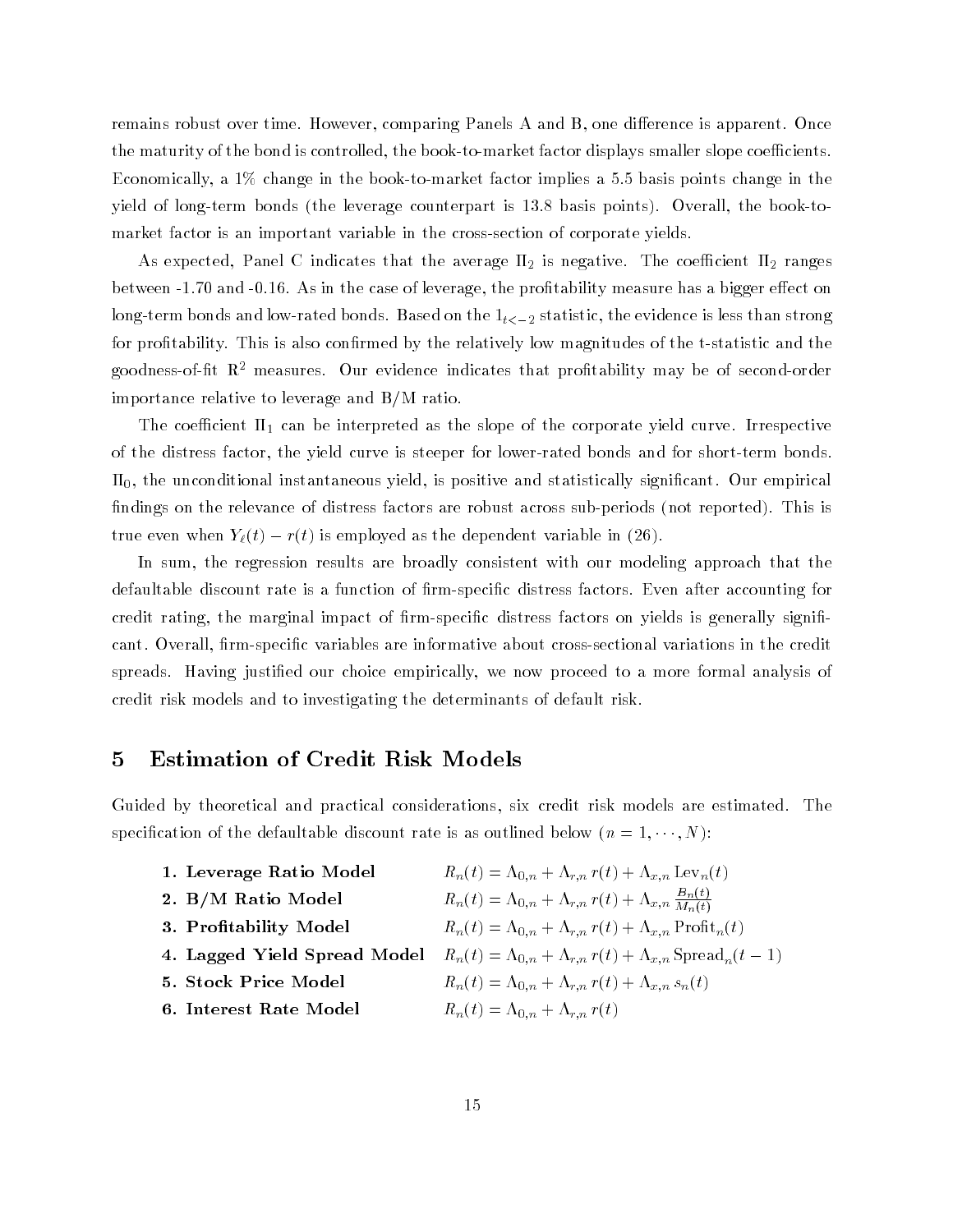where, recall, Lev<sub>n</sub>(t) is the leverage ratio;  $\frac{m(v)}{M_n(t)}$  is the book-to-market ratio;  $\mathrm{Proht}_n(t)$  represents the firm profitability; Spread<sub>n</sub> $(t-1)$  is the lagged credit spread; and  $s_n(t)$  is the scaled stock price. In each case, the defaultable discount (coupon) bond price can be determined from equation (16)  $((9))$ . Our discussion is divided into three parts: (i) estimating the interest rate parameters, (ii) estimating the firm-specific default parameters, and (iii) contrasting the in-sample valuation errors across models.

#### 5.1 Interest Rate Parameters

The parameters of the interest rate process are common to all firms. For this reason, we only employ treasury securities to estimate the interest rate parameters (see also Duffee (1999)). In particular, we exploit a panel of treasury STRIPS prices. The resulting interest rate parameters are fixed in the cross-section of firms. The exact implementation procedure is as follows.

 $S_{\text{S}}$  are collect L treasury STRIPS prices each month. Let  $\mathcal{U}$  ( $\mathcal{V}$  = 1; 2;  $\mathcal{U}$  index the term to-maturity of the treasury STRIPS. Denote the market price by  $\overline{B}(t, \tau_{\ell})$  and the model price by  $B(t, \tau_{\ell})$ . Let the complete vector of structural parameter (under the equivalent martingale  $m$ eas are  $j$  be defined as  $\pm \gamma = (r, r \gamma, r \gamma, r \gamma, r \gamma, r \gamma)$   $r \gamma$ ,  $r \gamma$ ,  $r \gamma$ ,  $r \gamma$ ,  $r \gamma$ ,  $r \gamma$ ,  $r \gamma$ ,  $r \gamma$ ,  $r \gamma$ ,  $r \gamma$ ,  $r \gamma$ ,  $r \gamma$ ,  $r \gamma$ ,  $r \gamma$ ,  $r \gamma$ ,  $r \gamma$ ,  $r \gamma$ ,  $r \gamma$ ,  $r \gamma$ ,  $r \gamma$ ,  $r \gamma$ ,  $r \gamma$ ,  $r \gamma$ , error:

$$
\epsilon_{\ell}[\Phi_r] \equiv \frac{\overline{B}(t,\tau_{\ell}) - B(t,\tau_{\ell})}{\overline{B}(t,\tau_{\ell})},\tag{27}
$$

which is the percentage deviation of the model determined price from the observed market price.

 $S$  . So step for the parameter vector  $\mathcal{L}_f$  , that minimizes the root measured percentage percentage pricing error (one for each month t):

$$
RMSE_r(t) \equiv \min_{\Phi_r} \sqrt{\frac{1}{L} \sum_{\ell=1}^L |\epsilon_\ell|^2}, \qquad t = 1, \cdots, T. \tag{28}
$$

This minimization procedure will result in an estimate of the risk-neutralized parameters for the two-factor interest rate model. The implied parameter approach is now standard in the literature (see Brown and Dybvig (1986) and Dai and Singleton (2000) and references therein). The variation across time in the risk-neutral parameters is consistent with the traditional asset pricing results on the time-variation of the risk premia in the financial markets.

Note that the one-factor model of interest rates is nested within the two-factor model of interest rate outlined in (12)-(13). Setting  $\alpha$   $\beta$   $\beta$   $\beta$  and  $\alpha$  and  $\alpha$  and  $\alpha$  constants of  $\alpha$  and  $\alpha$ the one-factor (Vasicek (1977)) model of interest rates: dr(t) = r [zr(t)] dt+r d!r(t). Imposing appropriate restrictions on the parameter vector in  $(27)-(28)$ , we can similarly infer the parameters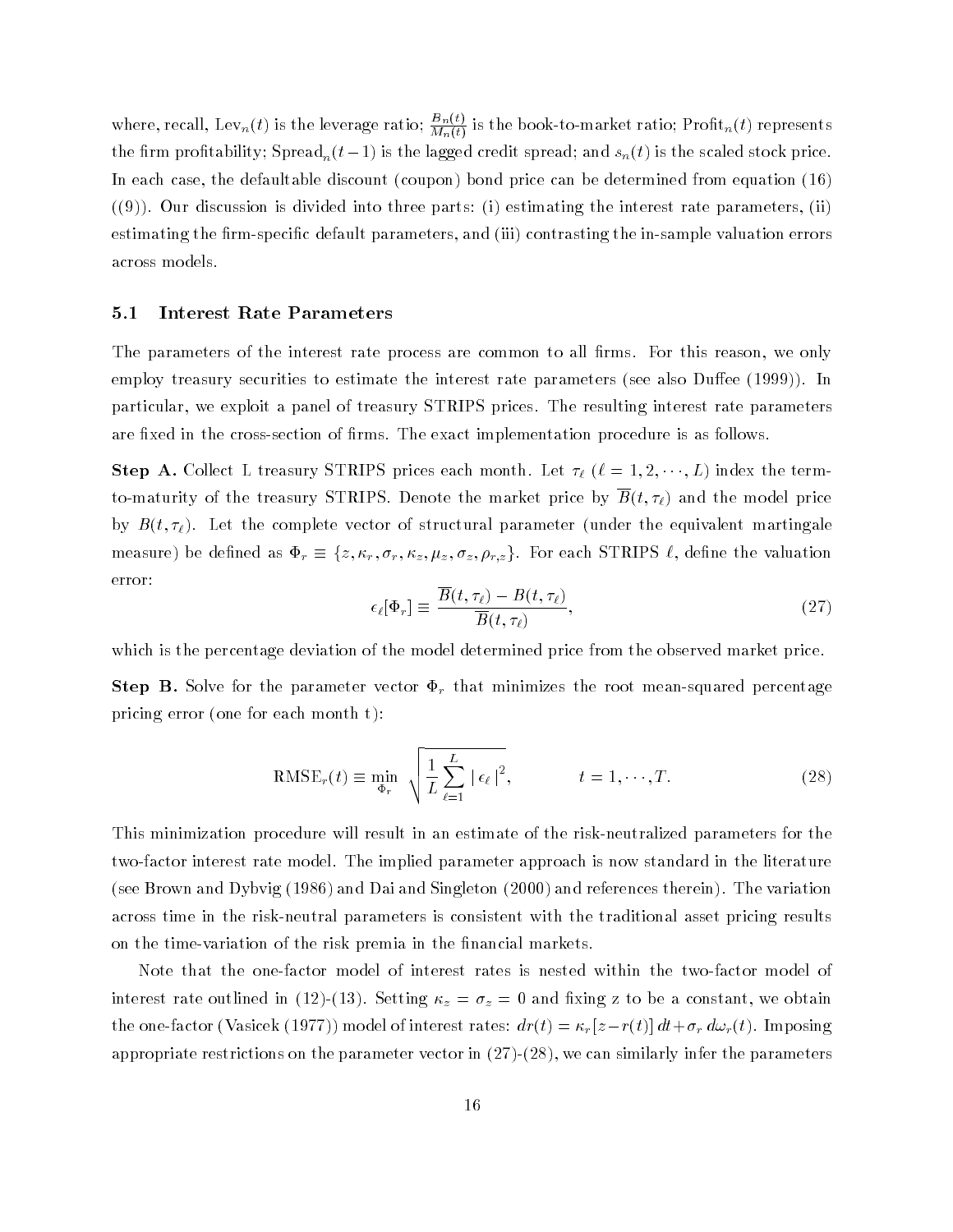of the one-factor model. In Panel A and Panel B of Table 3, we present the parameter estimates and compare the in-sample and out-of-sample valuation errors of the one-factor and the two-factor model of interest rates, respectively.

The empirical estimations are enlightening from several perspectives. Because the estimation results are similar across subsamples, concentrate on the full sample findings. First, adding a stochastic mean factor to the one-factor model of interest rates improves its performance considerably. This point can be demonstrated in several ways. Inspection of the table shows that the in-sample RMSE of the one-factor model is 1.64%, while the corresponding RMSE for the two-factor model is 0.51%. The reduction in the in-sample absolute yield errors, denoted BYE, is also substantial: the two-factor model provides an average absolute yield error of 6.75 basis points versus 14.91 basis points (hereby bp) for the one-factor model. Viewed from a valuation perspective, the 8.16 bp improvement is economically important (Table IV in Dai and Singleton (2000) provides a comparison).

Not surprisingly, the superiority of the two-factor model of interest rates is also evident on the basis of out-of-sample goodness-of-t measures. To compute the out-of-sample valuation errors, we <del>interest from the reasury STRIPS of the strips of the strips of month to the use the strips of the use the strip</del> structural parameters (and  $r$ ) to calculate the theoretical price of STRIPS in the subsequent month t. Comparing the model price to the market price and consolidating the valuation errors across all STRIPS, we report the average out-of-sample RMSE and BYE (in their respective columns) in curly brackets. We can observe that a two-factor (one-factor) model of interest rate has an out-of-sample RMSE of 2.82% (3.35%) and an out-of-sample BYE of 20.82 (24.70) basis points. In a nutshell, based on the in-sample and out-of-sample valuation yardsticks, the two-factor model of interest rates is less mis-specied. Therefore, the two-factor interest rate model will be adopted to estimate the credit risk models throughout.

As seen, the structural parameters of the two-factor (and one-factor) model of interest rates are reasonable. Over the full sample, the average long-run mean, z, is  $8.5\%$  with a drift coefficient of  $15.8\%$  and a diffusion coefficient of 0.019. The speed of adjustment of r and z to their means is 0.301 and 0.032, respectively. We estimate a negative correlation between interest rate movements and changes in the long-run mean. Albeit estimated under the physical probability measure, Collin-Dufresne and Solnik (1999, Table 1) report similar estimates for the two-factor model (see also, among others, Chen and Scott (1993) and Dai and Singleton (2000)).

The estimated parameters seem time-stable. This can be seen by both the small standard errors of the parameter estimate (shown in parenthesis) and the relatively small variation in the parameter estimates from the 89:03-93:12 subsample to the 94:01-98:03 subsample. Moreover, the coefficient of variation, computed as the standard deviation of the estimate divided by mean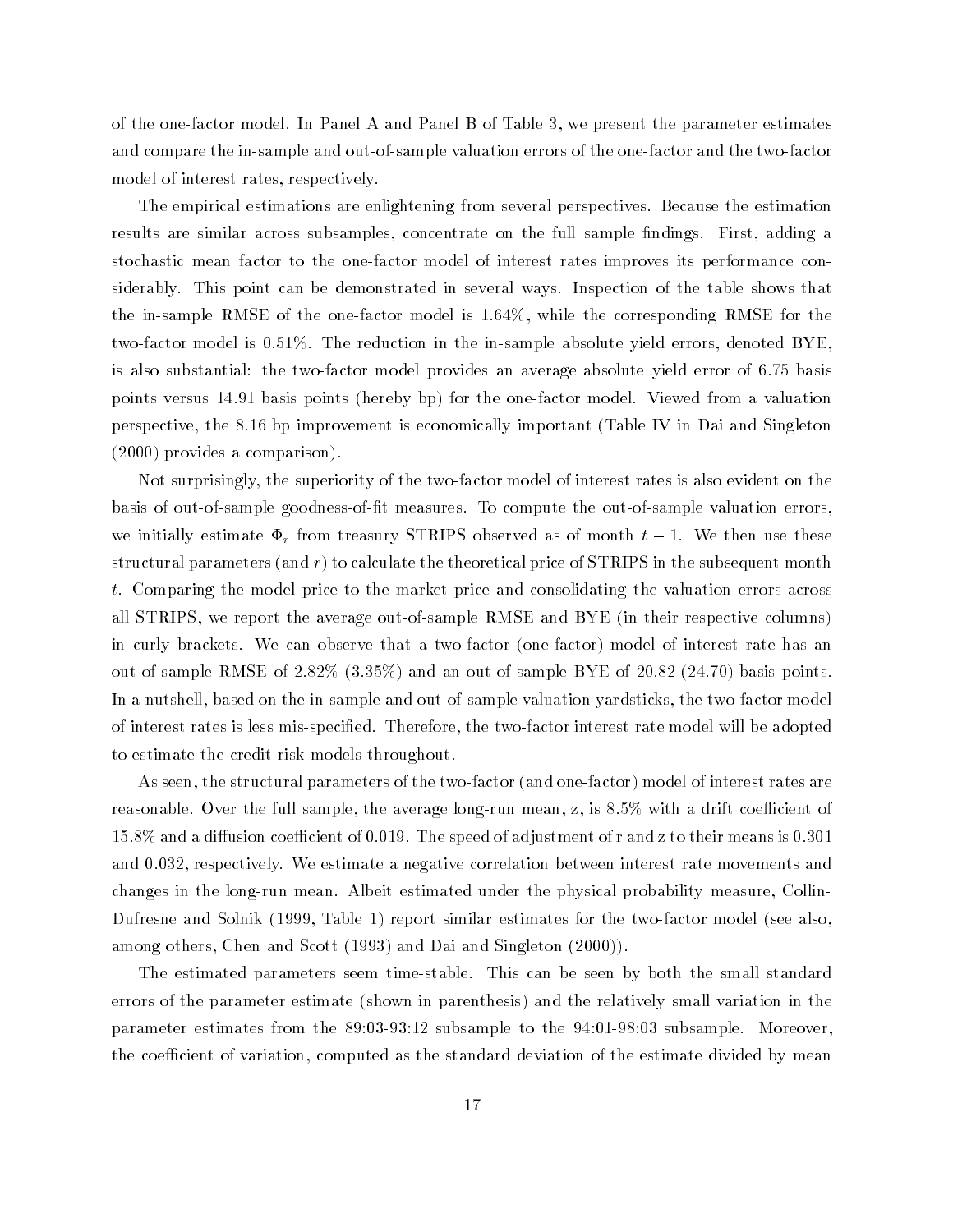estimate, are all less than 0.5. Other parameters of the credit risk models, as we describe next, are conditional on the estimated interest rate parameters.

#### 5.2 Firm-Specic Default Parameters

The remaining task is to estimate the parameters of the defaultable discount rate and the parameters of the distress process. Take the leverage ratio model as an example and define the firm $s_{\mathcal{P}}$  parameters by the vector:  $x_{x,n} = (x_{0,n}, x_{r,n}, x_{x,n}, x_{x,n}, x_{x,n}, x_{x,n}, x_{r,n}, \ldots, x_{n}$ As before, we minimize the root mean-squared percentage pricing error:

$$
\text{RMSE}_{x,n}(t) \equiv \min_{\Phi_{x,n}} \sqrt{\frac{1}{K} \sum_{k=1}^{K} |\epsilon_{x,k,n}|^2}, \qquad t = 1, \cdots, T \text{ and } k = 1, \cdots, K,
$$
 (29)

where letting  $\epsilon_{x,k} |\Phi_{x,n}| \equiv \frac{P(x,k)-P(x,k)}{P(x)}$ .  $P(t,\tau_k)$  . Here, P (c, c) is the market price of the defaultable coupon bond while  $P(t, \tau)$  is the theoretical price implicit in the leverage ratio model.

While there is an abundance of treasury STRIPS, the number of defaultable coupon bonds is often insufficient to estimate the 7 structural parameters contained in  $\Phi_{x,n}$ . To achieve a compromise, we modify our approach in an elementary way. We pool corporate bonds each quarter and then minimize (29), which has the implication of asserting the constancy of risk premia for a quarter. Lengthening the period of estimation is sub ject to greater mis-specication. This estimation procedure is repeated for each firm and for each of the six credit risk models.

In summary, the estimation of each credit risk model is carried in two phases: (1) The parameters of the two-factor interest rate model are estimated from treasury STRIPS. (2) Conditional on the estimated treasury parameters, the parameters of the defaultable discount rate and the distress factor are estimated from individual corporate bonds. In other words, the parameters of the defaultable discount rate are updated only once every three months, while the structural parameters driving treasury are updated each month.

In reporting the parameter estimates of credit risk models, two decisions are made to conserve on space. First, we only present the parameter estimates for the leverage ratio model and the  $B/M$  ratio model. Second, rather than report parameter estimates for each firm, we aggregate parameter estimates by their credit rating, maturity and industrial classication, respectively. In doing the aforementioned, the parameters are first averaged in the time-series for each firm and then across firms. Naturally, the large number of firms in our sample makes it impractical to display parameter estimates at the individual firm level.

Table 4 presents the average value and the coefficient of variation for each parameter in  $\Phi_x$ . Start with the leverage ratio model in Panel A. Strengthening our priors from the cross-sectional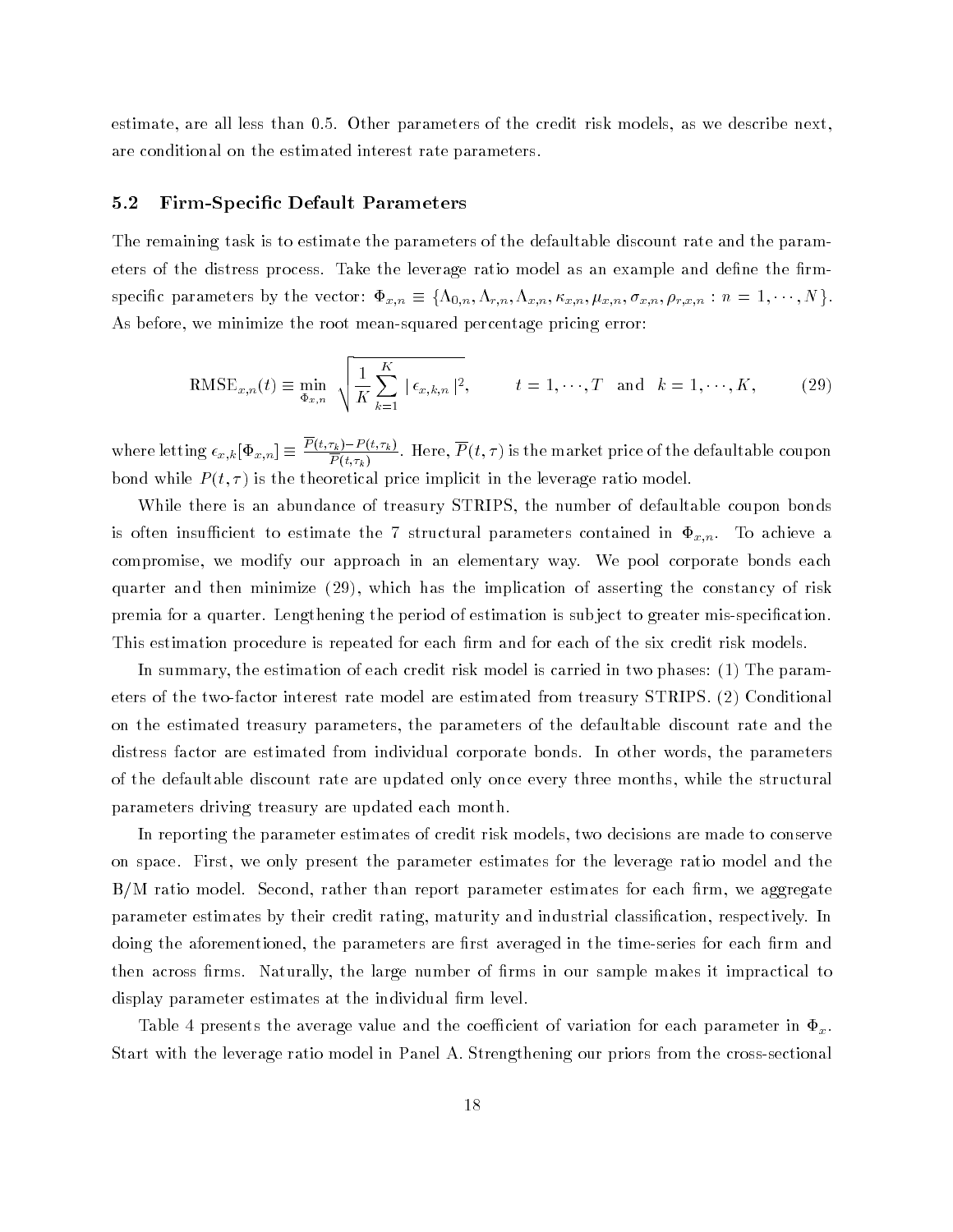regressions, the coefficient  $\mu$  is positive. The average  $\mu$  and time periods are regress all the average  $\mu$ is 0.0051 (although not reported, it is statistically significant for most individual firms). Consequently, in the presence of interest rate risk, the marginal effect of leverage is to enhance the defaultable discount rate. Corporate yields and credit spreads accordingly rise when firm leverage increases dynamically over time. Of particular interest is the fact that  $\tau_{\phi}$  is induced another  $\omega$ AA-rated bonds and the lowest among utility firms. Along the maturity spectrum, the magnitude of the estimate indicates that leverage related distress is more relevant for long-dated corporate bonds than for short-dated corporate bonds.

With regard to the role of interest rate risk in the defaultable discount rate, the sign of  $\Lambda_r$ is positive and less than unity. Specifically, the lower the credit rating of the bond, the more positive is the parameter estimate: r equals 0.767 for AA-rated bonds, 0.823 for A-rated bonds and  $0.874$  for BBB-rated bonds. As in Duffee (1999), the parameter estimates substantiate the common intuition that an upward shift in the short rate raises the defaultable discount rate. Our evidence reveals that the effect of interest rate is generally the strongest among short-term bonds.  $\mathcal{C} = \mathcal{C} = \{ \mathbf{1}, \ldots, \mathbf{1}, \ldots, \mathbf{1}, \ldots, \mathbf{1}, \ldots, \mathbf{1}, \ldots, \mathbf{1}, \ldots, \mathbf{1}, \ldots, \mathbf{1}, \ldots, \mathbf{1}, \ldots, \mathbf{1}, \ldots, \mathbf{1}, \ldots, \mathbf{1}, \ldots, \mathbf{1}, \ldots, \mathbf{1}, \ldots, \mathbf{1}, \ldots, \mathbf{1}, \ldots, \mathbf{1}, \ldots, \mathbf{1}, \ldots, \mathbf{1}, \ldots, \mathbf{1}, \ldots, \mathbf{$ (distress) sensitivity is mostly less (more) than 0.5. The response of defaultable discount rate to a changing interest rate environment is more uniform relative to changing firm-specific distress risk.

During our sample period, the average estimate of the instantaneous credit yield,  $\Lambda_{0},$  ranges between 1.8% for AA-rated bonds and 2.3% for BBB-rated bonds. Consequently, as previously asserted,  $\Lambda_0$  is monotonically increasing when the credit rating worsens. Consistent with the observed yield structure of corporate bonds, the instantaneous credit yield is higher for long-term bonds relative to short-term counterparts. On balance, the estimated parameters  $\Lambda_0$ ,  $\Lambda_r$  and  $\Lambda_x$ are each plausible. As theory requires, the defaultable discount rate is positive in general (given the positivity of  $r(t)$  and  $Lev(t)$ .

Now shift focus to the forcing process for a firm's leverage. The data supports the idea that leverage is a mean-reverting stochastic process: the average x is 46.4% for AA-rated bonds and 47.9% for BBB-rated bonds (and statistically signicant with CV far below 0.5). Regardless of the credit rating and bond maturity, the speed of adjustment is remarkably stable. The average x is in the neighborhood of 0.26 and implies a half-life of 2.65 years. The volatility parameter, x, is about 12% and rix is in the range of -0.115 to -0.115 to -0.115 to -0.10. The small RMSE and APE (less i than  $2\%$ ) suggests that the adopted one-factor specification may be a reasonable candidate for characterizing the risk-neutral dynamics of the leverage ratio.

When distress is proxied by book-to-market, the structural parameters are similar (and reported in Panel B of Table 4). We again reach the conclusion that the magnitude of x is small relative to the magnitude of r . Allowing for possible scaling dierences in the nominal interest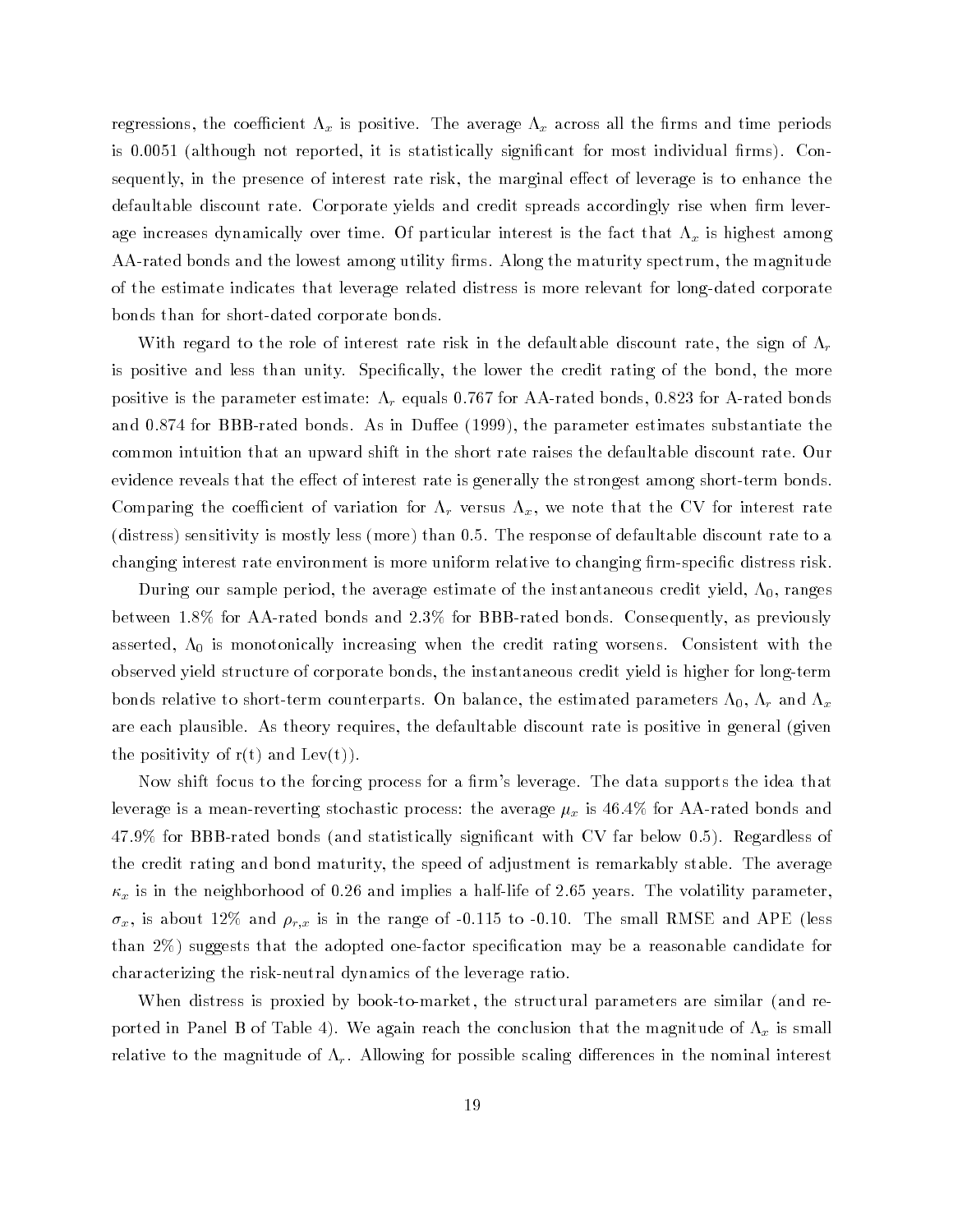rate and the firm-specific distress factors, one interpretation of this finding is that the interest rate risk component may be of higher-order relevance. We also divided the full sample into two subsamples and found average parameters close to those presented in Table 4. The subsample results and parameter estimates from other credit risk models are available upon request.

#### 5.3 Comparison of In-Sample Valuation Errors

Because credit risk models are often employed in marking-to-market other illiquid securities, the in-sample performance is of interest. Does a three-factor credit risk model with identifiable firmspecific distress factors improve upon a two-factor counterpart with firm-specific distress considerations absent? Table 5 provides a snap-shot of in-sample valuation errors across the two dimensions of credit rating and maturity. For each credit risk model, we provide the average (minimized) RMSE and the corresponding average BYE valuation errors. The results from this line of investigation are summarized below:

- 1. Overall, the inclusion of firm-specific distress factors provide only a marginal improvement over the interest rate credit risk model. Contrary to our expectations, based on the minimized RMSE, the maximum improvement is of the order of 0.17% (in the intersection of AA-rated and long-term bonds). The maximum difference in absolute yield errors, BYE, amounts to 2.31 basis points (across all models). The systematic distress factor is an important source of credit risk.
- 2. Among the set of credit risk models with a firm-specific distress factor, the stock price model is the least mis-specied in-sample. When averaged over the entire bond sample, the RMSE and BYE of this model is 1.26% and 20.52 basis points (compared the maximum errors of 1.35% and 21.62), respectively.
- 3. Controlling for maturity, the average BYE worsens with the credit rating of the bond (especially among medium-term bonds that are BBB-rated). The yield basis point errors are declining with maturity: all models face a particular hurdle fitting short-term bonds.
- 4. Even though leverage and B/M factors are often identied with distress, the performance of the models do not depart substantively. In several credit rating-maturity groupings, the 8 parameter interest rate model has lower valuation errors relative to the more elaborately specied 13 parameter models. More complex models need not necessarily perform better in-sample.

There may be several reasons for the documented phenomenon that the discrepancy between the valuation errors from various credit risk models is small in magnitude. For one, the prevailing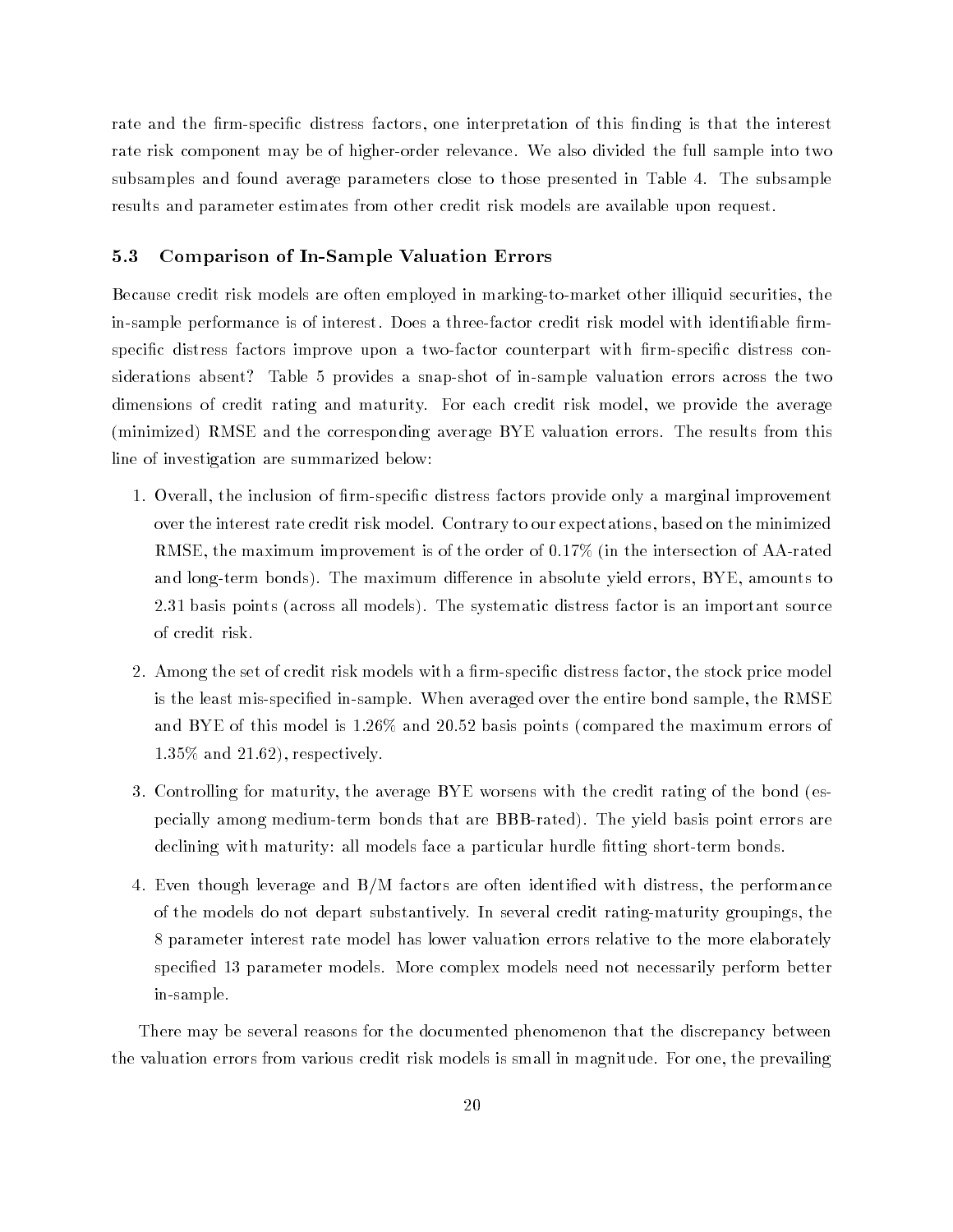fixed-income databases are tilted towards investment grade bonds. For this class of bonds, it is entirely possible that systematic distress factors capture the first-order effect of default. Firmspecic default component may be more relevant for pricing speculative (high yield) bonds.

Second, the adopted practice of updating the parameter set potentially interacts with the illiquidity of the corporate fixed income market. At an abstract level, the frequent updating of the parameters can have the effect of reducing the valuation errors of all pricing models. Some of these concerns will be addressed in the empirical exercises to follow. It suffices to say that the nature of the in-sample findings have pushed us to understand the out-of-sample pricing and dynamic hedging performance of credit risk models in even greater detail.

# 6 Pricing Accuracy of Credit Risk Models

Out-of-sample pricing performance need not improve when additional parameters are added to a valuation model. This is because extra parameters have identification problems and may penalize out-of-sample accuracy. In the empirical analysis to follow, we first present an integrated picture of model performance when defaultable bonds are classied according to credit rating, maturity, industry affiliation, and individual firms. Second, a set of robustness checks are performed. Lastly, we present a specication analysis of model mispricing. Our fundamental emphasis continues to be on explaining variations in defaultable bond yields using firm-specific and systematic default factors.

#### 6.1 Consolidated Picture of Model Errors

The implementation of the out-of-sample test is straightforward. To compute the time t valuation errors, we can assume that we can assume the parameter vectors, restriction of  $\alpha$ ; using the cross-section of STRIPSS  $\alpha$ (previous month) and defaultable corporate bonds (in the previous quarter). Using parameters so estimated, we calculate the model determined bond price with contemporaneous interest rate and firm-specific distress factor as inputs. The long-run interest rate is set at its lagged value, as it is estimated within the parameter vector r . Next we compute the absolute percentage pricing error, APE, as the absolute valuation error divided by the market bond price. A similar calculation is made for the absolute yield basis point error, BYE, dened as the absolute deviation of the model yield from the market observed yield. This procedure is repeated for every bond and for each firm. Allowing for possible departures in the number of structural parameters, a similar procedure is followed for other credit risk models.

Table 6 puts the out-of-sample pricing results into perspective. First, most three-factor credit risk models do better than the two-factor interest rate only model. For instance, measured by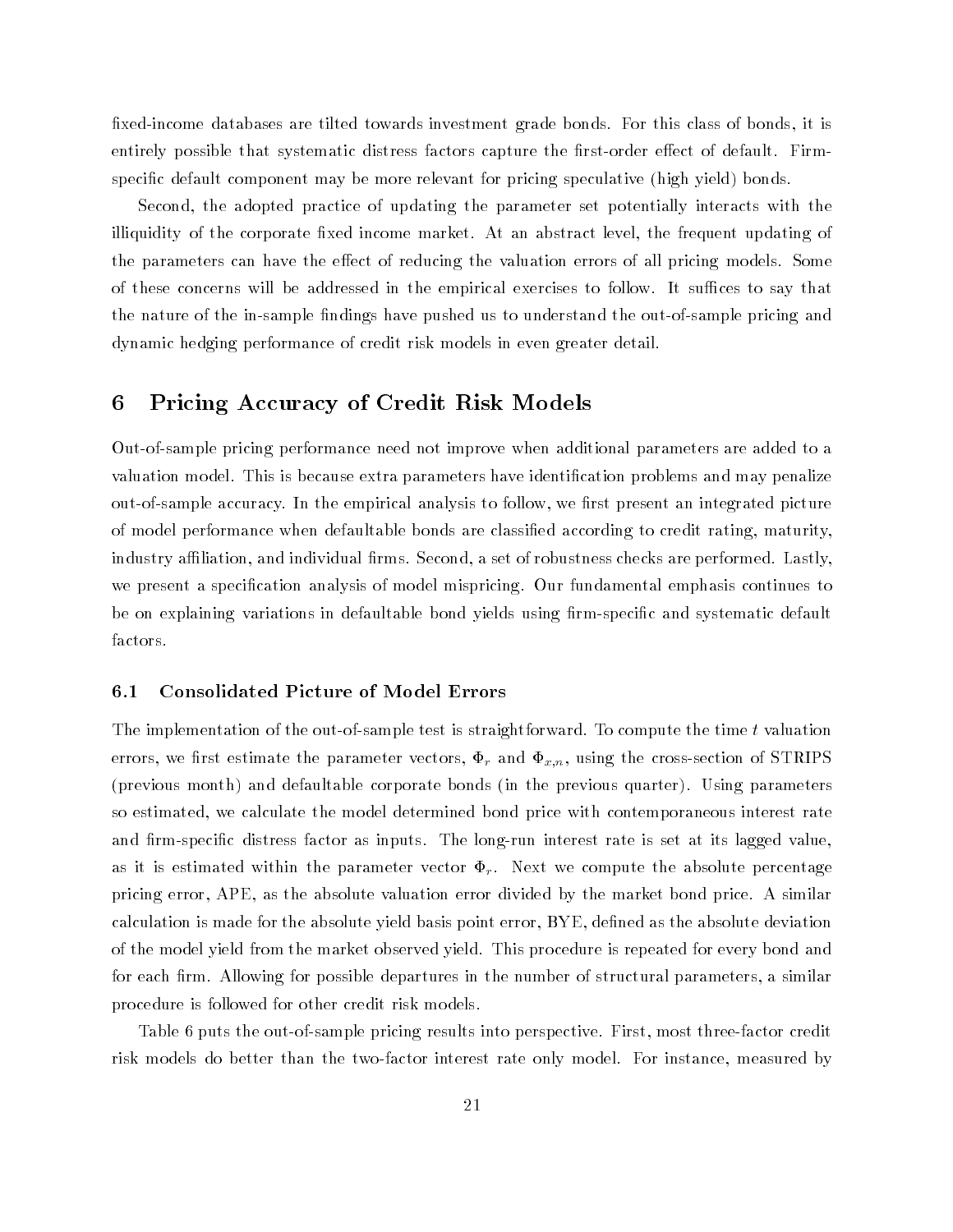both the APE and BYE, the leverage ratio model and book-to-market ratio model consistently perform better than the interest rate model. Based on the entire bond sample, the improvement is not large in magnitude, however. More precisely, the difference between the  $B/M$  ratio model and interest rate model is 0.03% based on the APE, and 0.67 basis points based on the BYE. Though, on the surface, the pricing improvement appears to be observationally small, given the large notional principal, it may still be economically relevant. In spirit of our findings, Gupta and Subrahmanyam (2000) also find low magnitudes of out-of-sample pricing errors in the cap and floor markets. The low pricing errors may be a feature common to most fixed income markets (also see Dai and Singleton (2000) and Duffee (1999)). In our case, the maximum APE and BYE in the "All-All" category is  $1.88\%$  and 33.41 bp, respectively.

Second, comparing the entries in Table 5 and Table 6, it is not surprising that the out-ofsample valuation errors are strictly higher than the corresponding in-sample valuation errors. The deterioration in model valuations amount to about 6 basis points when averaged over all bonds, and about 9 basis points among BBB-rated bonds. Because the ask price is not reported in the Lehman database, we are unable to compare the valuation errors relative to the bid-ask spreads. In a later exercise, we provide a specication analysis of pricing errors (especially after controlling for credit rating and maturity effects).

Unlike our findings from in-sample pricing errors, third, the stock price model has the worst performance out-of-sample (in all credit rating and maturity groupings). The BYE (APE) of this model ranges between 26.36 bp to 38.69 bp  $(0.91\%$  to 3.34%) compared to 24.21 bp to 42.62 bp (0.62% to 2.64%) for the interest rate model. This potential inconsistency may be related to the substantial volatility of equities relative to corporate yields. Therefore, the use of scaled stock price produces unwanted volatility in the defaultable discount rate. However, in the hedging section, we show that the stock price is effective in explaining price changes. Finally, even though the out-of-sample performance of the leverage,  $B/M$ , profitability, and the lagged spread, models is close, the relative ranking between credit risk models is altered in-sample versus out-of-sample.

Fourth, the model mispricing displays systematic biases across credit rating and maturity. The principal evidence is outlined below:

- The absolute yield basis point errors are generally higher for lower rated bonds. In the case of the leverage ratio model, the difference between the pricing errors for AA-rated versus BBB-rated bonds is about 8 bp. They are also higher for shorter maturity bonds, with a difference of about 7 bp;
- Consider model performance across the maturity dimension. Based on the  $APE$  yardstick, the  $B/M$  ratio model has the best performance. When the  $BYE$  valuation errors are the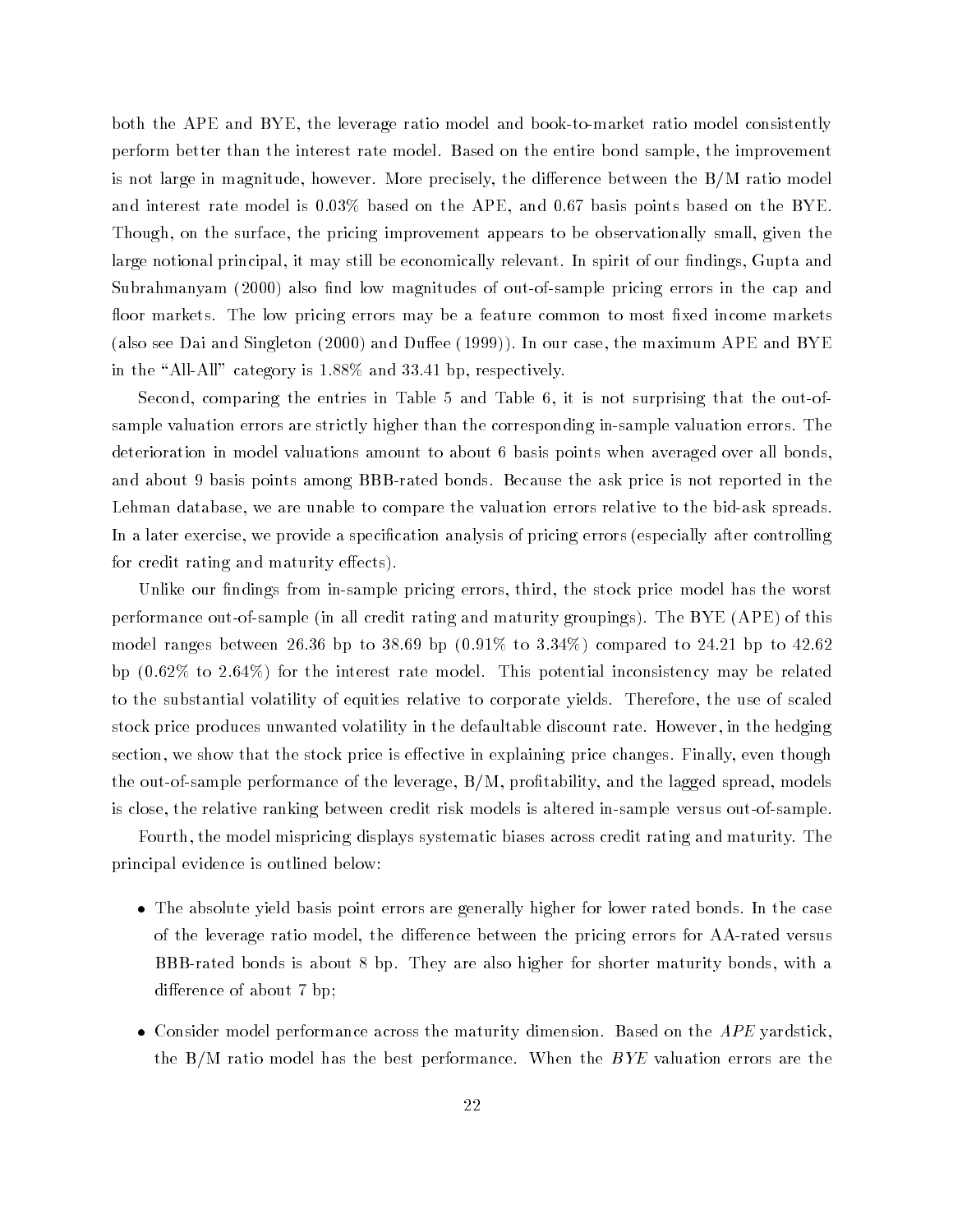basis, the B/M is also the best model for short-term and medium-term bonds. In contrast, the profitability model produces the lowest BYE fitting errors among long-term bonds;

- $\bullet$  Now consider the rating dimension. Both the B/M ratio model and the leverage ratio model are superior models compared to the interest rate model for AA-rated and A-rated bonds. The reverse conclusion holds true for BBB-rate bonds;
- Returning to long-term bonds, the difference in BYE between the leverage ratio model (and also  $B/M$ , lagged spread and profitability models) and the interest rate only model is more than 2 bp. In particular, the small overall difference between the credit models with and without firm-specific variables is mainly due to their close performance in the short and medium term category;
- Rarely is the lagged spread model superior to the leverage ratio model and the B/M ratio model. Overall, leverage and book-to-market factors enhance the working of the credit risk model.

The average mispricing patterns for each credit risk model warrant a few comments. Figure 1 and Figure 2 displays the mean yield basis point error by credit rating and maturity. From Figure 1 and "All Bonds," we can make the observation that (with the exception of the stock price model) all credit risk models over-price the market observed yield. Moreover, the interest rate model has the worst average over-pricing of 6.93 bp. On the other hand, A-rated and BBB-rated bonds are underpriced by the stock price model. The mispricing worsens as the rating decreases. A different mispricing pattern emerge across maturity: all models over-price short-term bonds and under-price medium-term bonds. The credit risk models behave differently in the long-term bond category with leverage and B/M models over-pricing, while the interest rate model under-prices.

Moving on to Panel A of Table 7, we first report the out-of-sample pricing and yield performance, by industry. While the conclusions regarding the relative ranking of alternative credit risk models essentially hold, one additional insight emerges. That is, most models fit the utility bonds the best, followed by industrial and then financial firms. However, this conclusion must be interpreted with caution, as considerations of bond maturity and cash flow stability vary across industries. For example, stable operating cash flows may translate into a lower default probability for utilities.

Panel B of Table 7 demonstrates that the differences between credit risk models surface more clearly when the pricing error is considered at the individual firm level. Specifically, we show that firm-specific distress factors have explanatory ability beyond systematic distress factors. Among our sample of 93 firms, we observe that the leverage ratio model outperforms the interest rate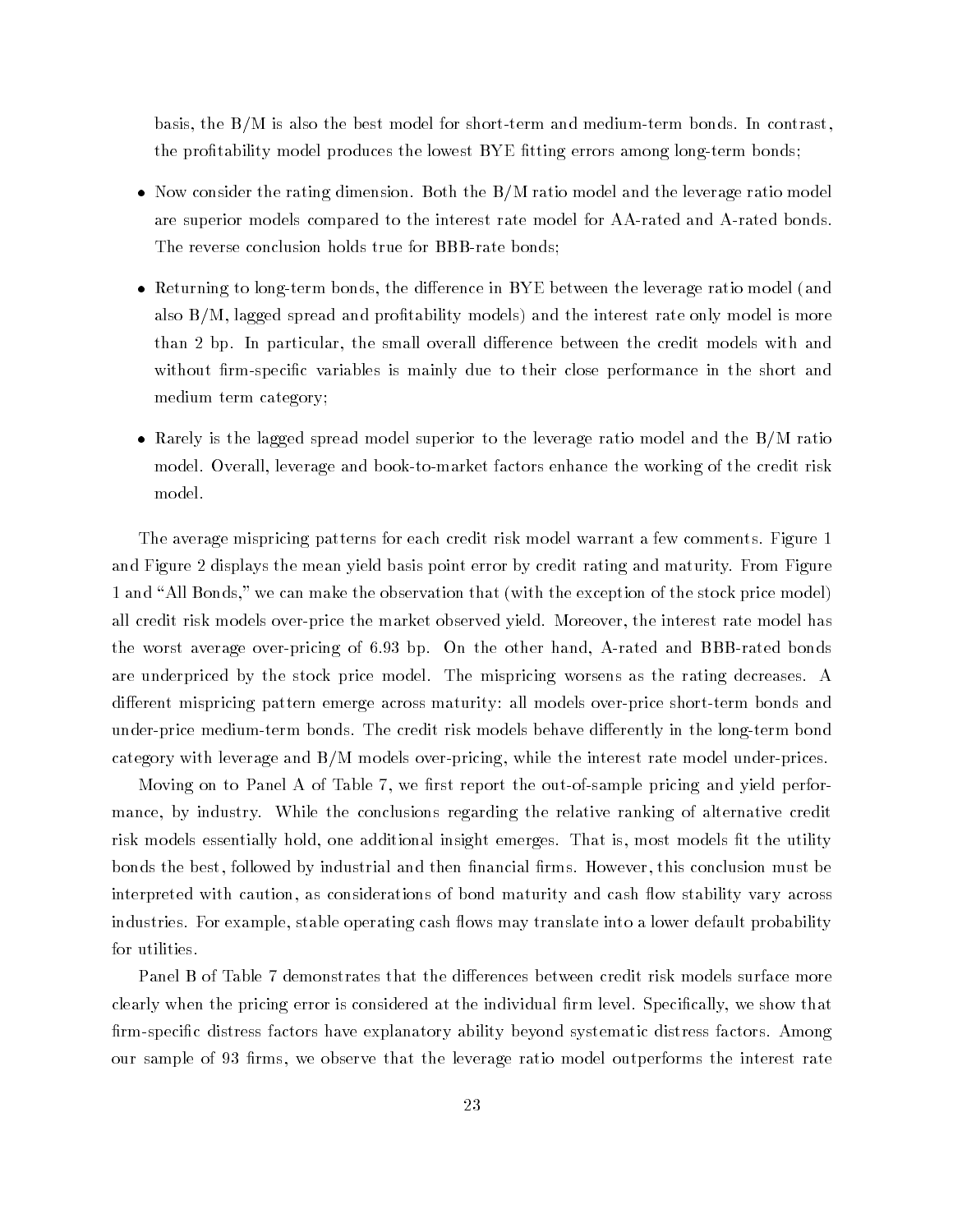model for 71% of the firms; the corresponding figures for book-to-market ratio model and the lagged spread model is 66% and 69%, respectively. Pair wise comparison of the leverage ratio model and the book-to-market ratio models shows that the former outperforms the latter for 51% of the firms. Hence, the two models have a comparable relative performance.

By far, one surprising result is the small improvement made by the lagged spread model over the interest rate model. This model uses the lagged average spread in explaining the current spread. The empirical outcome is therefore puzzling from an autoregressive viewpoint. In summary, firmspecic characteristics, especially leverage ratio and book-to-market equity ratio help lower the out-of-sample pricing errors. Contrary to what one might expect, even the worst performing models (the stock price and profitability models) have a relative small out-of-sample pricing error. The class of credit risk models considered have performance adequate for marking risk exposures.

#### 6.2 Robustness

How robust are our empirical ndings to perturbations in test design? To address this question, several empirical exercises are conducted. In the first experiment, we divided the full sample period into two subsamples. The yield basis point errors for the 1994-1998 subsample (shown in Table 8) confirms that modeling interest rate risk is of fundamental importance. Albeit the BYE are lower over this subsample, the maximum improvement by any credit risk model over the interest rate model in the "All" category is about 0.5 basis points. It is reassuring that BYE again displays a U-shaped maturity pattern, with BYE of the short-term bonds typically more pronounced than the long-term bonds.

Because the median can be a more robust statistic, we compute the median  $\operatorname{BYE}$  across firms each month; the reported median BYE is the average median in the time-series. Comparing the corresponding entries in Table 8 and Table 6, the medium BYE is generally smaller than the mean. For instance, the median BYE for the interest rate (leverage ratio) model is 23.98 bp (23.42 bp) versus 28.07 bp (27.60 bp) for the mean. Our discussions about credit risk models are not dependent on the choice of the measure of central tendency. In particular, the documented results are not overly influenced by either aggregation or the existence of outliers.

One remaining concern is the consequence of frequently updating structural parameters on model performance. To investigate this question, we took a rather extreme approach. In this empirical exercise, we time-averaged the structural parameter values and kept them constant over the entire sample of 89:03 through 98:03. Recall that the constancy of the risk-neutral parameters is tantamount to the constancy of the risk premia, which is counterfactual. Then, updating values for the nominal interest rate, the firm-specific distress factor and the stochastic long-run mean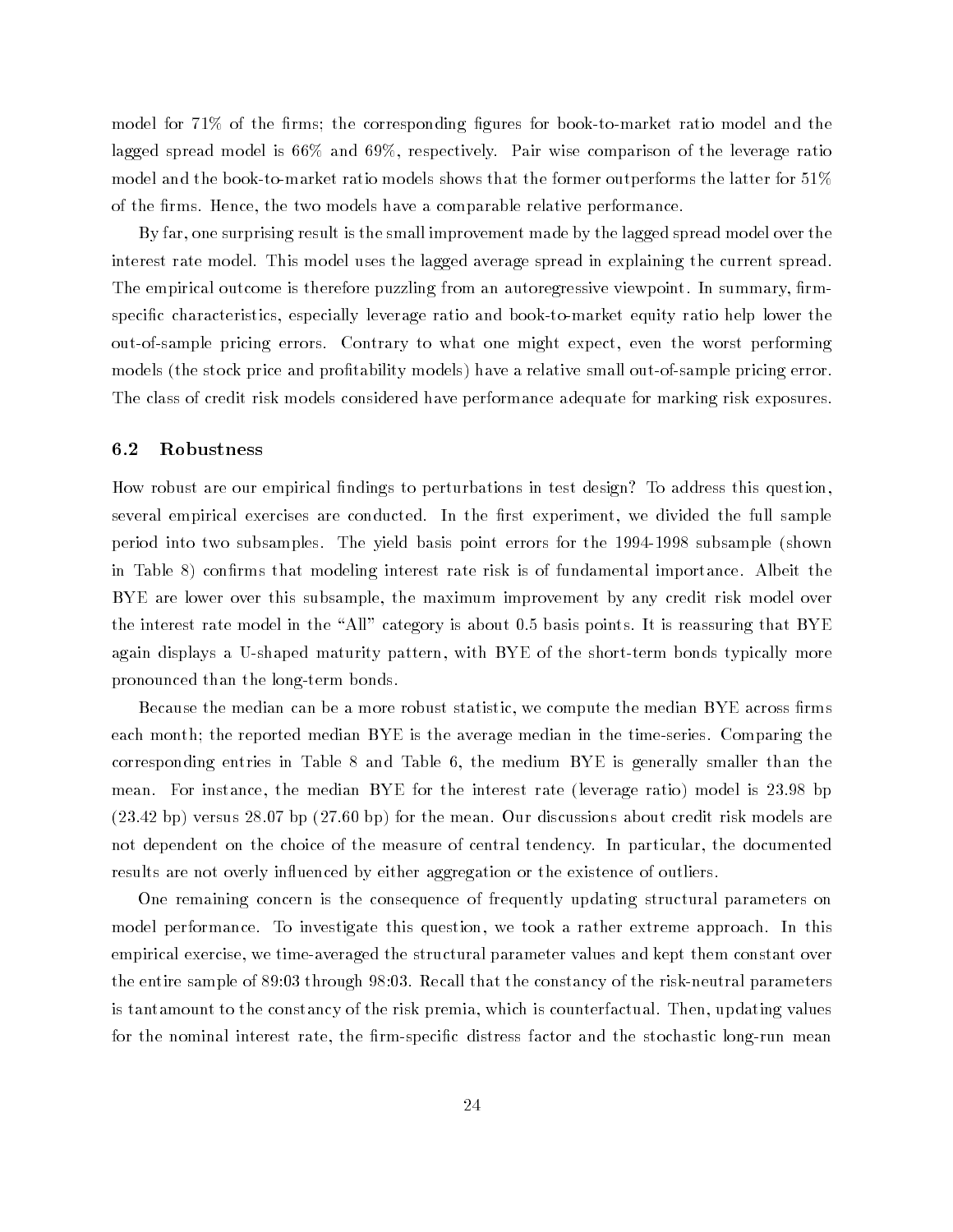interest rate, we recomputed the pricing errors for all the bonds. In the last panel of Table 8, we report the resulting yield basis point errors. We can again make the point that the yield basis point errors are monotonically increasing when credit-worthiness of the bonds worsens. It is evident that firm-specific variables have incremental power in explaining the yield structure of corporate bonds: the leverage ratio model and the B/M ratio model now out-performs the interest rate model by a wider margin. In large part, our central findings are unaffected by how the structural parameters are updated. The empirical results are mostly robust.

#### 6.3 Specication Analysis of Pricing Errors

Two key issues are addressed in this subsection. First, are model biases - pooled by credit rating or maturity - linked to dynamic variations in certain systematic distress factors? Second, are cross-sectional variations in model errors related to excluded rm-specic factors? Each issue is elaborated in turn.

To investigate whether the unexplained portion of the pricing error is due to systematic distress factors other than the short interest rate, the following OLS regression is estimated:

$$
APE(t) = \eta_0 + \eta_g \text{GIP}(t) + \eta_p \text{TERM}(t) + \eta_d \text{DEF}(t) + \epsilon(t),
$$
\n(30)

for each credit risk model. In equation  $(30)$ ,  $\text{GIP}(t)$  is the growth rate of industrial production (during month t);  $TERM(t)$ , the term premium, is the yield differential between the 30-year treasury bond and the three-month treasury bill rate; and  $\bf DEF(t)$ , the default premium, is the yield differential between BBB-rated bonds and AAA-rated bonds. Table 9 reports the results of the time-series regression, where the dependent variable, APE, is the equally-weighted absolute percentage pricing error over all bonds. The t-statistics are computed using robust standard errors.

Several points can be made based on this table. Consider the combined explanatory ability of the systematic factors. We can hrst make the observation that the goodness-of-ilt  $R$  -statistics are higher for AA-rated bonds and medium-term bonds. Second, among credit risk models, the stock price model and the profitability model appear most mis-specified when ranked by their average  $R^+$ , across an categories. Therefore, if one were to consider expanding on the systematic factors, then the stock price model and the profitability model would benefit the most, especially in the medium-term category.

Regardless of the credit risk and the maturity of the bond, most of the credit risk models experience a deterioration in the pricing quality in periods of high industrial growth. This is inferred from the coef is and the coefficient g is generally positive. It is also application that GIP impacts the pricing quality of AA-rated and short-term bonds the most. Continuing, periods of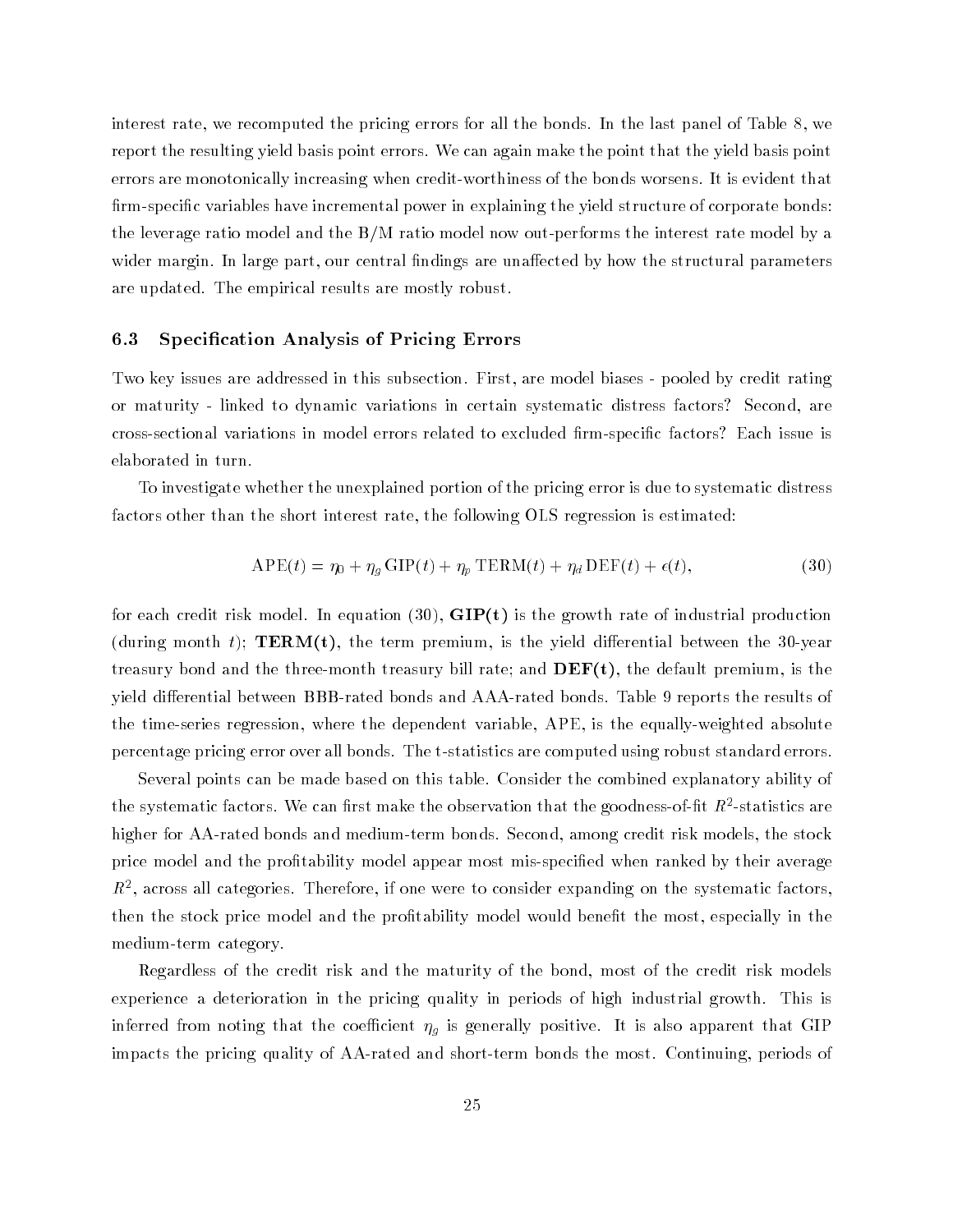high term premium signicantly impacts the pricing of short-term bonds. One possible explanation is that the adopted two-factor interest rate model performs adequately for medium and long-term bonds.

Our results broadly suggest that if the number of systematic factors was to be increased, then the default premium would be a good choice. As seen, the default premium is perhaps the most signicant systematic distress factor. A rise in the default premium lowers the absolute pricing errors of AA-rated bonds. Among AA-rated bonds, we see that with the exception of leverage and B/M ratio models, most model errors are signicantly related to default premium. Among BBB-rated bonds, each credit risk modeling error is significantly related to  $DEF(t)$ . So, including default premium in the defaultable discount rate specification can help mitigate the pricing errors of a credit risk model. If the default premium were to be introduced as a systematic distress factor, one would need to construct a zero-coupon credit spread curve that is rich enough to permit estimation of the risk-neutral default premium process. Currently, the data for such an exercise is not readily available. For these reasons, we have maintained focus on the interest rate factor throughout.

Let us now reconcile the second issue in some detail. Notice that, unlike with additional systematic factors, two firm-specific factors can be accommodated within our empirical framework (provided there are sufficient number of bonds). How can a credit risk model with two firmspecific factors be expected to fare relative to the set of one-factor models already estimated? In this regard, we explore two cross-sectional regression specifications. First, we regressed the absolute percentage pricing errors of the leverage ratio model on the B/M ratio (all t-statistics are significant, and  $\ell = 1, \cdots, L$ , and obtained:

**All- Bonds** 
$$
APE_{\ell}|_{Lev} = 0.255 + 0.021 \frac{B_{\ell}}{M_{\ell}} + \epsilon_{\ell}, \quad R^2 = 5.6\%
$$
  
**BBB-Rated**  $APE_{\ell}|_{Lev} = 0.283 + 0.019 \frac{B_{\ell}}{M_{\ell}} + \epsilon_{\ell} \quad R^2 = 9.9\%,$ 

where it is understood that the reported coefficients are averages across all the monthly regressions. Second, we regressed the pricing errors of the B/M ratio model on the leverage ratio, and obtained:

**All- Bonds** 
$$
APE_{\ell} |_{B/M} = 0.190 + 0.163 \text{ Lev}_{\ell} + \epsilon_{\ell}, \quad R^2 = 4.8\%,
$$
  
**BBB-Rated**  $APE_{\ell} |_{B/M} = 0.094 + 0.412 \text{ Lev}_{\ell} + \epsilon_{\ell}, \quad R^2 = 13.0\%.$ 

In each of the regressions, we investigate whether the pricing errors are significantly correlated with an omitted firm-specific variable.

The results reinforce our earlier assertion that it may be possible to lower the pricing errors of BBB-rated bonds. For example, the leverage factor is positively and significantly related to the pricing errors of the B/M ratio model. The average goodness-of-fit statistics from this regression is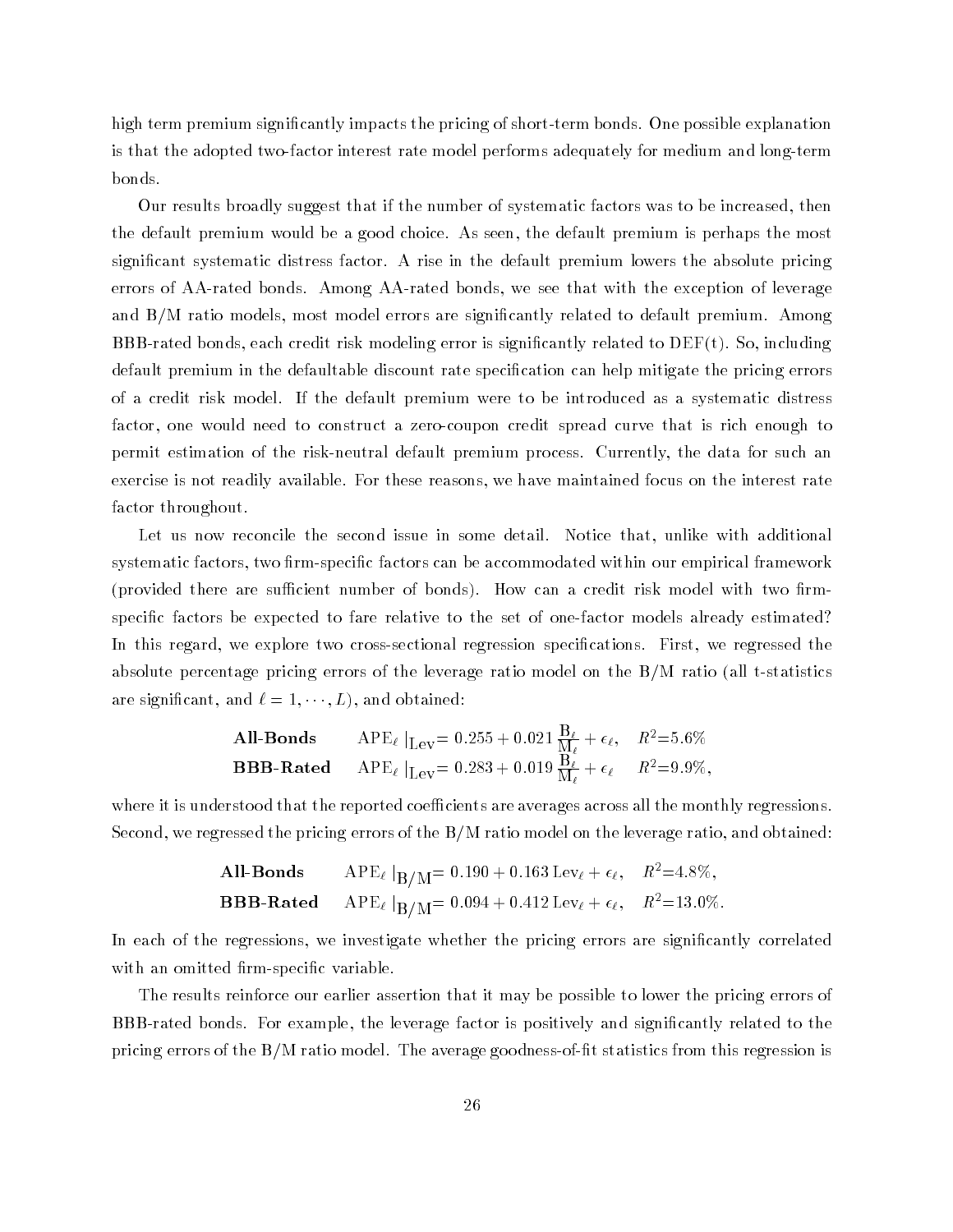about 13.0%. While B/M is also positively related to the pricing errors of the leverage ratio model, the coefficient are much smaller. Although not done here, a credit risk model with two firm-specific variables may prove beneficial from a valuation perspective. Given data and space considerations, we leave a formal analysis of the four-factor credit risk models to a follow-up empirical pro ject.

# 7 Hedging Performance of Credit Risk Models

We now proceed to examine the dynamic hedging performance of credit risk models. In the hedging strategy, as many instruments as sources of risks are employed to create a delta-neutral hedge in all dimensions. Four credit risk models are considered: (i) the leverage ratio model, (ii) the book-to-market ratio model, (iii) the stock price model, and (iv) the interest rate model. The first two credit risk models perform relatively better based on out-of-sample pricing, while the other two models rely on traded securities as factors.

To fix main ideas, suppose the target hedge is a short position in a corporate bond with  $\tau$ periods to expiration and market price  $\overline{P}(t,\tau)$ . Take the stock price model for a benchmark illustration. In this model, there are three sources of uncertainty: the short interest rate, the long-term mean of the short interest rate and the issuing firm's stock. Therefore, the delta-neutral hedge employs three instruments: (i) a zero-coupon treasury with maturity  $\tau_1$ , (ii) another zerocoupon treasury with maturity  $\tau_2$ , and (iii) the issuing firm's stock. It is understood that the positioning in bonds neutralizes interest rate risk and the positioning in equity neutralizes equity risk. By a standard argument, the current value of the replicating portfolio is given by:

$$
w_0(t) + w_1(t) B(t, \tau_1) + w_2(t) B(t, \tau_2) + w_3(t) S(t), \tag{31}
$$

where  $w_1(t)$ ,  $w_2(t)$  and  $w_3(t)$ , are the weights on the two treasury securities and the issuing firm's stock, respectively. Let the current stock price be denoted by  $S(t)$ , and the yet undetermined residual cash position be  $w_0(t)$ . Using the fact that  $dS(t) = r(t) S(t) dt + \sigma_x S(t) d\omega_x(t)$  and Ito's lemma, we arrive at the positioning below (see the Appendix for details):

$$
w_1(t) = \frac{\Delta_z \frac{\partial B(t,\tau_2)}{\partial r} - \Delta_r \frac{\partial B(t,\tau_2)}{\partial z}}{\frac{\partial B(t,\tau_2)}{\partial r} \frac{\partial B(t,\tau_1)}{\partial z} - \frac{\partial B(t,\tau_2)}{\partial z} \frac{\partial B(t,\tau_1)}{\partial r}},
$$
\n(32)

$$
w_2(t) = \frac{\Delta_z \frac{\partial B(t,\tau_1)}{\partial r} - \Delta_r \frac{\partial B(t,\tau_1)}{\partial z}}{\frac{\partial B(t,\tau_1)}{\partial r} \frac{\partial B(t,\tau_2)}{\partial z} - \frac{\partial B(t,\tau_1)}{\partial z} \frac{\partial B(t,\tau_2)}{\partial r}}, \quad \text{and,} \tag{33}
$$

$$
w_3(t) = \frac{\Delta_x}{S(t)}.\tag{34}
$$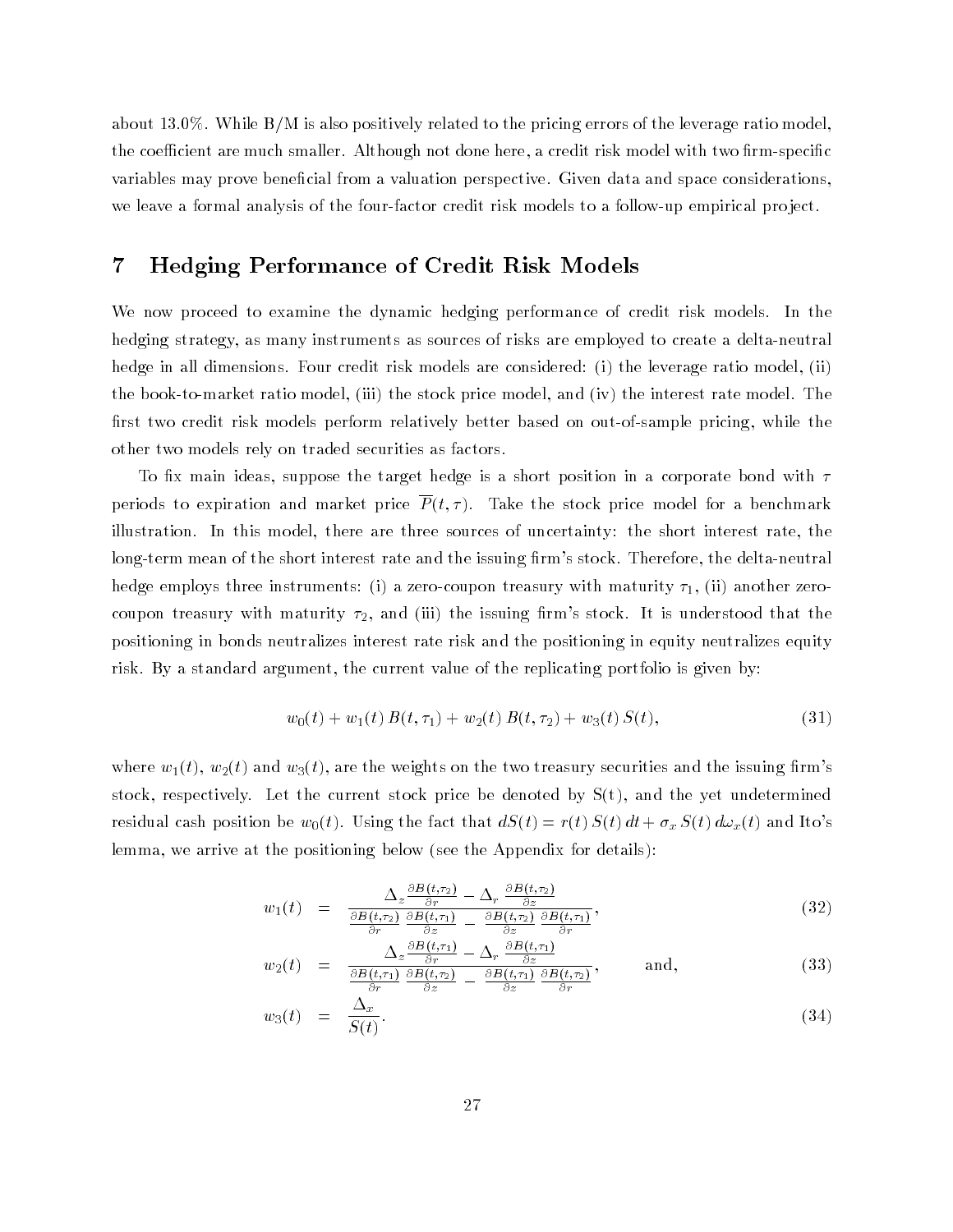The partial derivatives,  $\frac{1}{2}$  at  $\frac{\partial \mathbf{y}}{\partial r}$  and  $\frac{\partial \mathbf{y}}{\partial z}$ , are in analytical closed-form using the bond valuation formula (14). To make the position self-financing at each date  $t$ , we impose the restriction that:  $w_0(t) = \overline{P}(t,\tau) - w_1(t) B(t,\tau_1) - w_2(t) B(t,\tau_2) - w_3(t) S(t)$ . The local risk exposures for the defaultable coupon bond are the aggregated face and coupon exposures as made exact below:

$$
\Delta_r(t,\tau) \equiv F \Delta_r^*(t,\tau) + \int_0^{\tau} c(t+u) \Delta_r^*(t,u) du, \qquad (35)
$$

$$
\Delta_z(t,\tau) \equiv F \Delta_z^*(t,\tau) + \int_0^{\tau} c(t+u) \Delta_z^*(t,u) du, \qquad (36)
$$

and finally,

$$
\Delta_x(t,\tau) \equiv F \Delta_x^*(t,\tau) + \int_0^{\tau} c(t+u) \Delta_x^*(t,u) du, \qquad (37)
$$

where  $\Delta_r(t, \tau)$ ,  $\Delta_z(t, \tau)$  and  $\Delta_x(t, \tau)$  are as displayed in (21)-(25). In sum, invoking the Markov property of the model, the positioning in the replicating portfolio (31) is a function of current market prices.

To study the hedging effectiveness of this model, we maintain a short position in the defaultable bond and construct the aforementioned hedge portfolio. We liquidate the combined position at time  $t + \Delta t$  and compute the percentage hedging error as:

$$
H(t + \Delta t) = \frac{1}{\overline{P}(t,\tau)} \{w_0(t) \exp[r(t)\Delta t] + w_1(t) B(t + \Delta t, \tau_1 - \Delta t) + w_2 B(t + \Delta t, \tau_2 - \Delta t) + w_3(t) S(t + \Delta t) - \overline{P}(t + \Delta t, \tau - \Delta t) \},
$$
\n(38)

where the term in the curly brackets represents the discrepancy between the replicating portfolio value and the value of the shorted target hedge. Therefore, under the stated convention, the cash position appreciates at the risk-free interest rate.

Rebalancing the replicating portfolio, we implement this hedging strategy each period and for each of the 93 individual firms. As a consequence, we have a cross-section of percentage hedging errors  ${\bf -}$  one for each period t. The reported absolute percentage hedging error is given by: AHE $(t + \Delta t) \equiv \frac{1}{K} \sum_{k=1}^{K} |H(t + \Delta t)|$ , and the mean percentage hedging error is given by:  $\mathrm{MHE}(t+\Delta t)\equiv \frac{1}{K}\sum_{k=1}^K H(t+\Delta t).$  Because the parameters of the credit risk models are updated once each quarter, the rebalancing frequency is set to three months and the hedging errors are calculated over the following one month (i.e.,  $\Delta t = 1/12$ ).

Implementing a dynamic hedging strategy with the leverage ratio model (and the book-tomarket ratio model) poses a dilemma, as leverage (and book value) is non-traded. However, we use as instruments in constructing the hedge treasuries and individual equity price that hedges the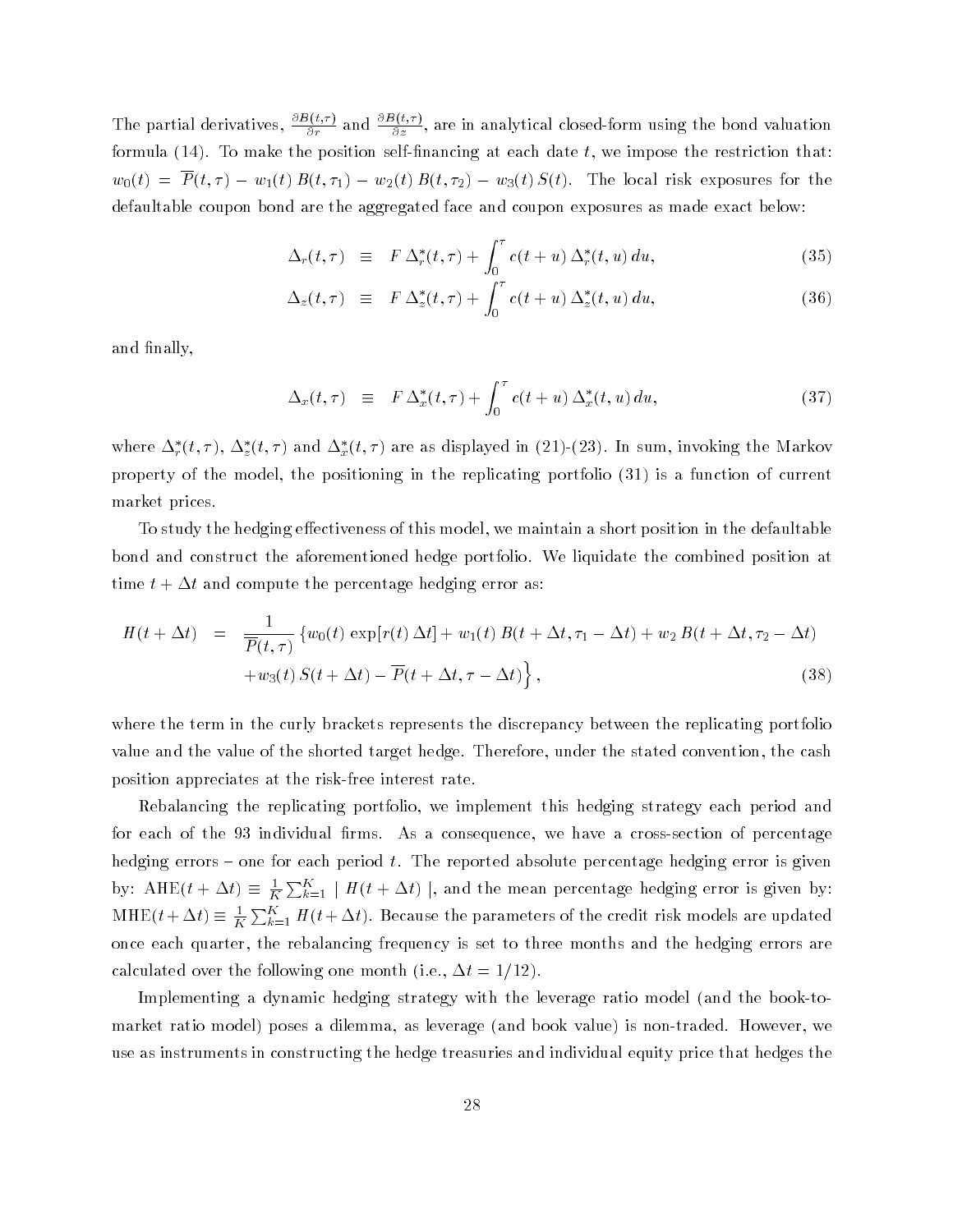market component of leverage and book-to-market. In particular, the long-term debt component of leverage is left unhedged over the next one-month period. That is, write leverage as  $\text{Lev}(t)$  =  $\frac{\mathcal{L}(\mathcal{D})-q}{\mathcal{S}(t)+D(t)/q}$ , where q is the number of shares outstanding and D(t) is the debt value from the previous period (to avoid look-ahead biases). Proceeding in the same fashion as before, we can derive  $w_1(t)$  and  $w_2(t)$  as shown in  $(32)-(33)$  and  $w_3(t)=-\Delta_x\times \frac{2\sqrt{(3(t)+D(t)/q)^2}}{(S(t)+D(t)/q)^2}$ . Replace D(t) with  $B(t)$  to get the respective positioning for the book-to-market ratio model. The percentage hedging errors for the respective credit risk model can now be computed by appealing to equation (38).

Panel A of Table 10 presents the hedging error results. A number of points are worth highlighting. First, using equity of a firm as a hedging instrument reduces the model hedging errors. Specically, measured by both the absolute (percentage) hedging errors and the mean hedging errors, the performance of the stock price model is relatively better than its competitors. To be concrete, the average absolute (mean) hedging error for the stock price model is 1.43% (0.57%). The corresponding hedging errors for the interest rate model is 1.54% (0.65%). That the use of equity positioning improves hedging effectiveness is also observed in subsamples. The same conclusion holds when we replace average hedging error with median errors (not reported). The finding that stock price model provides superior hedging performance is in contrast to the result that stock price model has the worst out-of-sample pricing performance. Therefore, we are potentially confronted with a situation where a credit risk model with the best dynamic hedging performance may in fact provide the worst out-of-sample performance. Simulations confirm that this is possible when the introduction of the non-traded explanatory variable hinders the working of the traded variables.

Second, leaving the debt component and the book component of leverage and book-to-market unaccounted in the delta-neutral strategy can impair the hedging ability of the credit risk models. Despite the use of equity as an instrument in these models, the absolute hedging errors from the leverage ratio model are sometimes even higher than that of the interest rate model (in 8 out 16 categories with AHE and 4 out of 16 with MHE). When averaged over all bonds, the absolute hedging error of the leverage ratio (book-to-market) model is 1.53% (1.61%) compared to 1.54% for the interest rate model. One lesson inherent in this hedging exercise is that credit risk models relying on purely traded factor tend to produce better hedging effectiveness. Moreover, information about dynamic changes in the debt/book value of the firm is economically relevant for the profit/loss accounts of the hedger.

Third, for all credit risk models, the delta-neutral absolute hedging errors are consistently lower for short-term bonds. That is, higher the maturity of the bond, the more variable is the hedge, even after controlling for credit rating. The hedging errors are found to rise with maturity, but not as fast as maturity. The latter result is consistent with the out-of-sample pricing exercises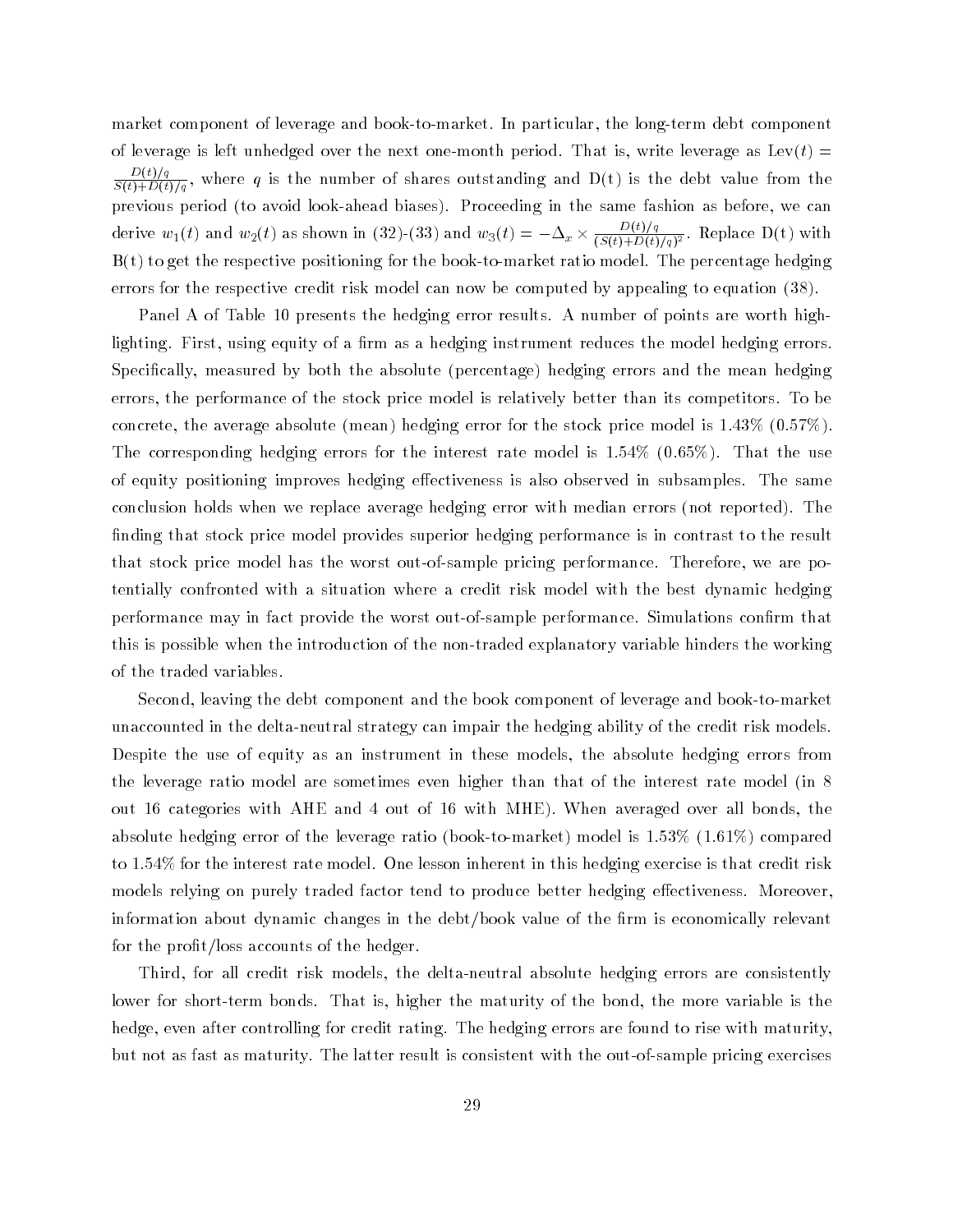where the absolute yield errors were relatively higher for short-term bonds. Shifting focus to the mean hedging errors, all the credit risk models over-hedge the target short position, regardless of the bond maturity. We can also make the observation that the MHE are hump-shaped, with medium-term bonds over-shooting its target position the most.

Fourth, the hedging performance is generally better for high quality borrowers than for less credit worthy borrowers. In this case, the relative ranking from the absolute hedging errors and mean hedging errors are in agreement. Each for short-term and medium-term bonds, the hedging errors are U-shaped in credit rating for each model: going down first from AA-rated to A-rated, and then rising to BBB-rated bonds. As stressed earlier, the average maturity of the AA bonds in our sample is much longer than that of the A bonds. This aspect of the bond data may explain the better hedging performance for the A-rated bonds relative to the AA-rated bonds.

Although not shown in a table, for all models, the hedging performance is the best for utility firms, while there is no clear pattern in the hedging performance between financial and industrial firms. This result also mirrors the out-of-sample pricing performance in the previous section. When we split the sample period into two parts, the hedging errors are virtually similar. Our conclusions about hedging effectiveness are not a factor of the sample.

Finally, delta-neutral hedging errors for 25 individual firms are presented in Panel B of Table 10. One noteworthy aspect of this table is that all four models perform consistently across firms. All the four models generate relatively low hedging errors for the same group of firms, while producing high hedging errors for other groups of firms. Overall, the instruments do a fairly good job neutralizing firm level default risk.

# 8 Concluding Remarks and Future Work

Inspired by the strand of research in Duffee (1999), Duffie and Singleton (1997), Jarrow and Turnbull (1995), Longstaff and Schwartz (1995), and Madan and Unal (1998), this paper has developed a theoretical and empirical framework for analyzing variations in defaultable bond yields. The valuation methodology relies on a surprise stopping time approach and imposes the assumption that recovery is a fraction of the pre-default value of the defaultable debt (Duffie and Singleton (1999)). Specifically, the theoretical approach offers the versatility that the defaultable discount rate can be formulated as a function of firm-specific distress factors as well as systematic distress factors. Our empirical investigation posed two questions of broad economic interest:

1. When fitted to defaultable coupon bonds, which credit risk model provides superior out-ofsample pricing and hedging performance?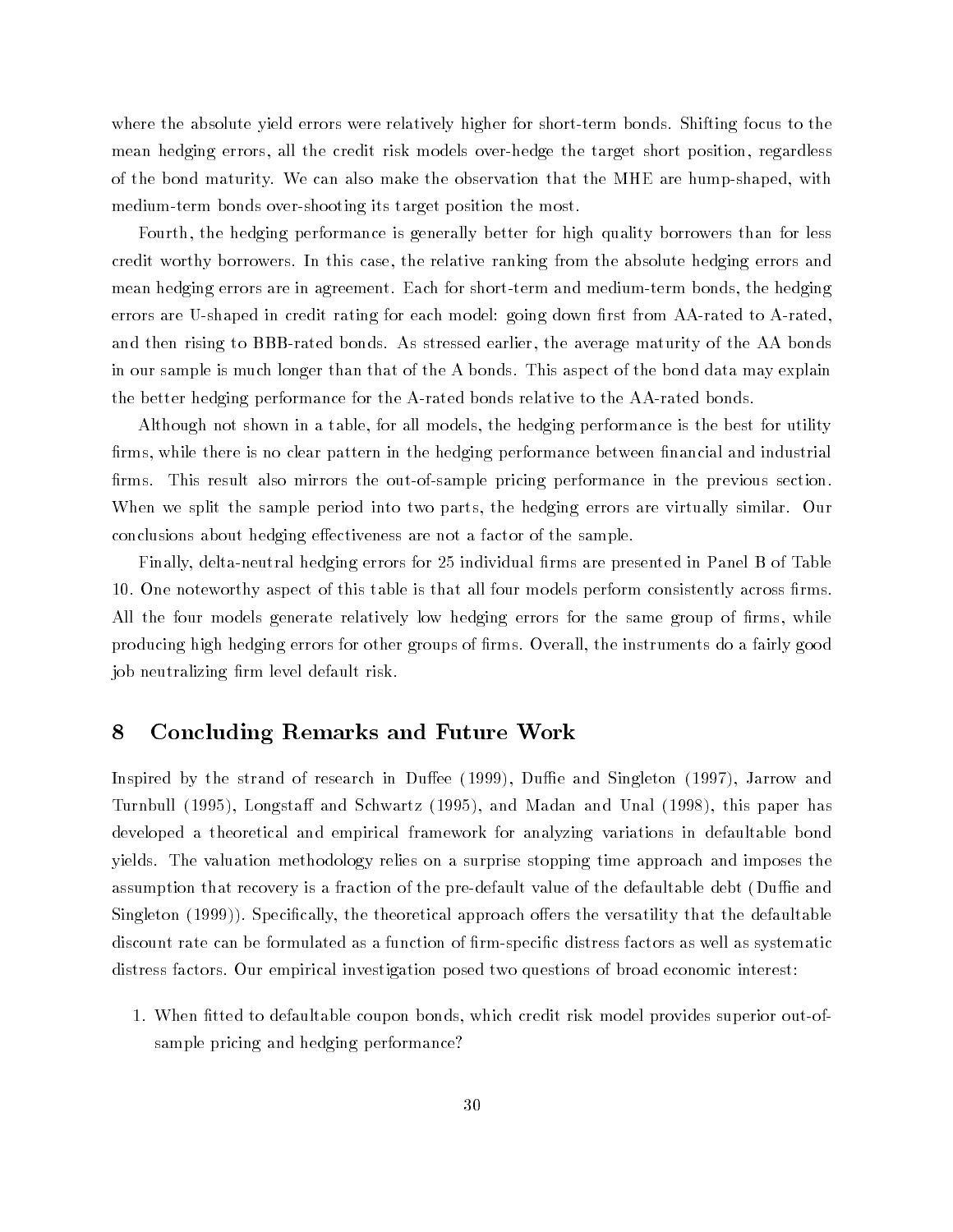2. What type of factors are important for explaining credit risk? Do systematic (or firmspecific) distress factors drive the price of default?

Our analysis of credit risk models is based on measurable yardsticks. First, the econometric framework verifies that such firm-specific factors as leverage and book-to-market account for crosssectional variations in corporate yields. Second, based on the in-sample and out-of-sample pricing error metrics, it is shown that interest rate considerations are of first-order prominence in explaining the pricing and hedging of corporate bonds. At the same time, the empirical examination leads to the conclusion that firm-specific distress factors are not redundant. Particularly parameterized credit risk models that incorporate leverage and book-to-market reduce yield errors for the ma jority of the firms. This portion of the inquiry suggest that model performance is better for  $(i)$ high grade bonds than for low grade bonds (of comparable maturity), and for (ii) long-maturity bonds than for short-maturity bonds (of comparable credit rating). Valuation errors are correlated with default premium; if one were to consider broadening the set of systematic default factors, the default premium would be a good modeling choice. Finally, the use of individual equity as an instrument is desirable from dynamic hedging standpoints. Credit risk models neutralizing equity risk mitigate delta-neutral hedging errors.

Since callability, putability and convertibility are commonly associated features of corporate coupon bonds, more modeling effort is needed to characterize optionality. The class of credit risk models proposed here can be used to understand why firms employ certain type of derivatives. Moreover, closed-form modeling and empirical testing of credit derivatives continues to be an issue relevant to practitioners. Using our assumptions about the defaultable discount rate, the existing set-up can be adapted to price option contracts that are default contingent.

Whether it is an embedded option or a complex credit derivative, its intrinsic value can be made to depend on both systematic distress factors and issuer-specic distress factors. In principle, the empirical work can be extended to the class of non-affine default risk models. The availability of speculative grade bonds can further enhance our comprehension of default. Even though intuitively appealing, one could relax the prevailing assumption about recovery in default. Much remains to be reconciled about default risk.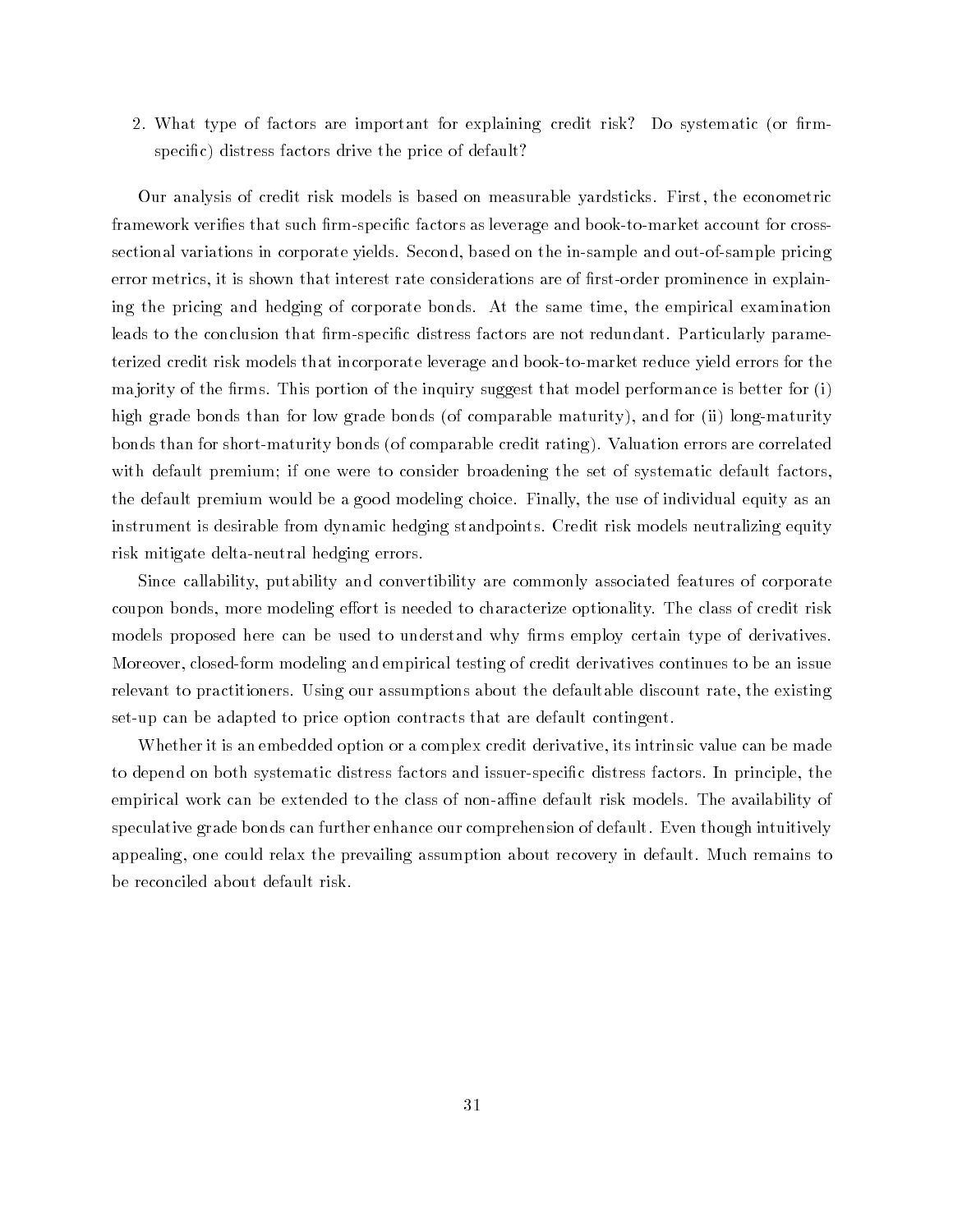# Appendix: Proof of Results

#### Proof of the Defaultable Coupon Bond Price in Equation (7)

In Duffie and Singleton (1999), the recovery in default is:  $y(t) = \lambda(t) P (t_-, \tau)$ , which is an adapted proportion of the pre-default bond value. In this case,

$$
P(t,\tau) = E_t^Q \left\{ \int_t^{t+\tau} \exp\left(-\int_t^u [r(s) + h(s)] ds\right) dC(u) + + F \exp\left(-\int_t^{t+\tau} [r(s) + h(s)] ds\right) + \int_t^{t+\tau} h(u) \lambda(u) P(u,\tau) \exp\left(-\int_t^u [r(s) + h(s)] ds\right) du \right\}.
$$
\n(39)

Now define the discounted gains process:

$$
G(t) \equiv \int_0^t \exp\left(-\int_0^u (r(s) + h(s))ds\right) dC(u) +
$$
  

$$
\int_0^t h(u)\lambda(u) P(u,\tau) \exp\left(-\int_0^u (r(s) + h(s)) ds\right) du
$$
  

$$
+ \exp\left(-\int_0^t (r(s) + h(s)) ds\right) P(t,\tau),
$$

which is a martingale (because it is the conditional expectation of a terminal random variable). It follows by an application of Ito's lemma that:

$$
0 = E_t^Q[dP(t,\tau)] + \{c(t) + h(t)\lambda(t)P(t,\tau) - [r(t) + h(t)]P(t,\tau)\} dt,
$$
\n(40)

or that

$$
0 = E_t^Q[dP(t, \tau)] + \{c(t) + [r(t) + (1 - \lambda(t))h(t)]P(t, \tau)\} dt.
$$
\n(41)

This implies by Ito's Lemma once again that

$$
L(t) = \int_0^t c(u) \exp\left(-\int_0^u [r(s) + h(s)(1 - \lambda(s)] ds\right) du +
$$
  

$$
\exp\left(-\int_0^t [r(s) + h(s)(1 - \lambda(s)] ds\right) P(t, \tau)
$$

is a Q martingale. Equating  $L(t)$  to the conditional expectation of  $L(T)$  and using the terminal condition  $P(0, t + \tau) = F$ , we obtain the desired result.  $\Box$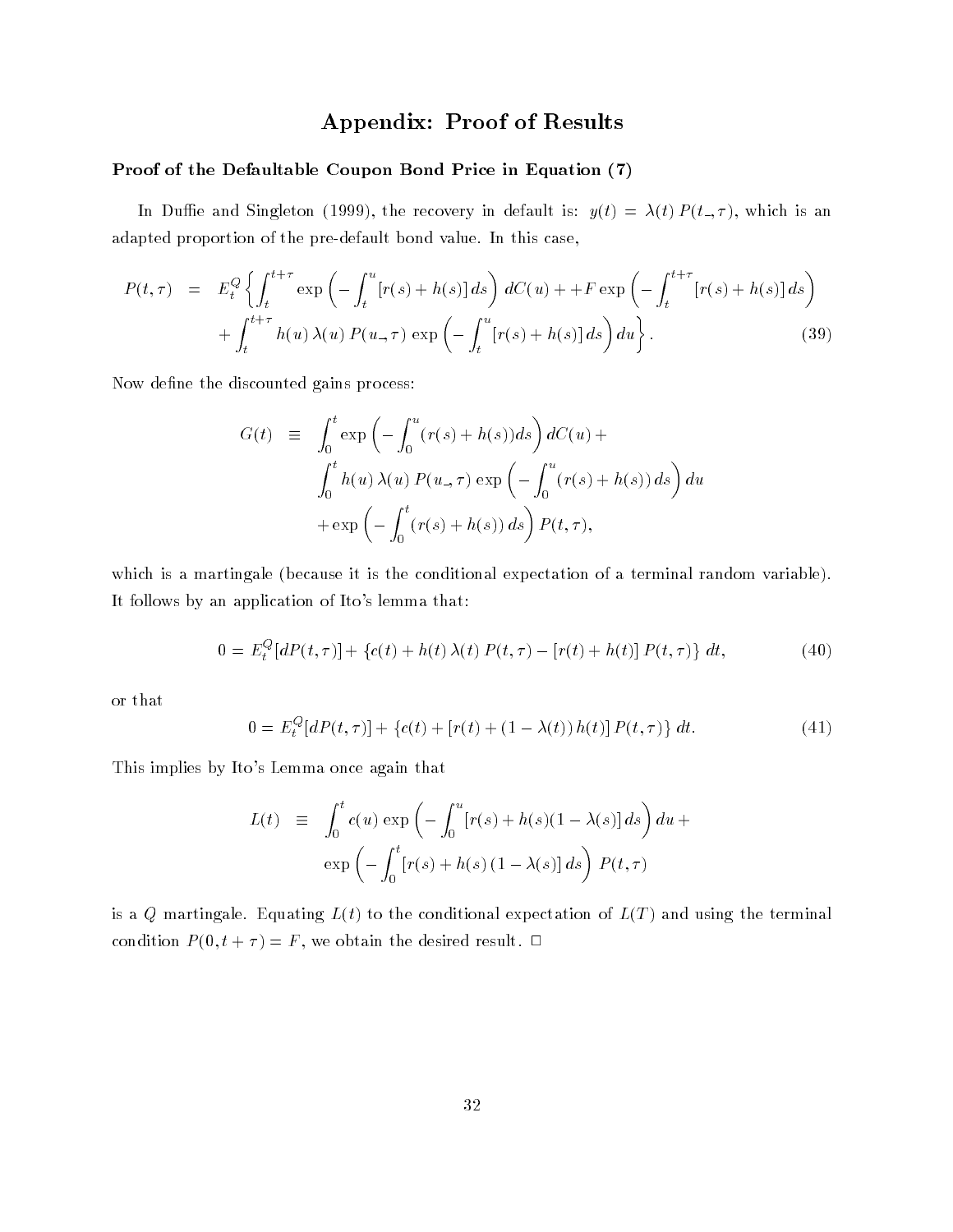#### Proof of Delta-Neutral Hedges in Equations (32)-(34)

Suppose we use a combination of two default-free discount bonds and the equity of the firm to hedge the defaultable coupon bond. Consider a replicating portfolio of the type:

$$
V(t) = w_0(t) + w_1(t) B(t, \tau_1) + w_2(t) B(t, \tau_2) + w_3(t) S(t), \qquad (42)
$$

where  $B(t, t)$  is the default-free discount bond price with maturity  $t$  and  $S(t)$  represents the equity price. Then,

$$
dV(t) - E_t^Q[dV(t)] = w_3(t) (dS - E[dS])
$$
  
+ 
$$
(dr - E[dr]) \left\{ w_1(t) \frac{\partial B(t, \tau_1)}{\partial r} + w_2(t) \frac{\partial B(t, \tau_2)}{\partial r} \right\}
$$
  
+ 
$$
(dz - E[dz]) \left\{ w_1(t) \frac{\partial B(t, \tau_1)}{\partial z} + w_2(t) \frac{\partial B(t, \tau_2)}{\partial z} \right\}.
$$
 (43)

It is also true that:

$$
dP(t) - E[dP(t)] = \frac{\partial P(t,\tau)}{\partial S} \frac{1}{S} (dS - E[dS]) + (dr - E[dr]) \frac{\partial P(t,\tau)}{\partial r} + (dz - E[dz]) \frac{\partial P(t,\tau)}{\partial z}.
$$
(44)

Comparing (43) and (44) and solving a set of simultaneous equations prove the positioning (32)-  $(34)$  displayed in the text.  $\Box$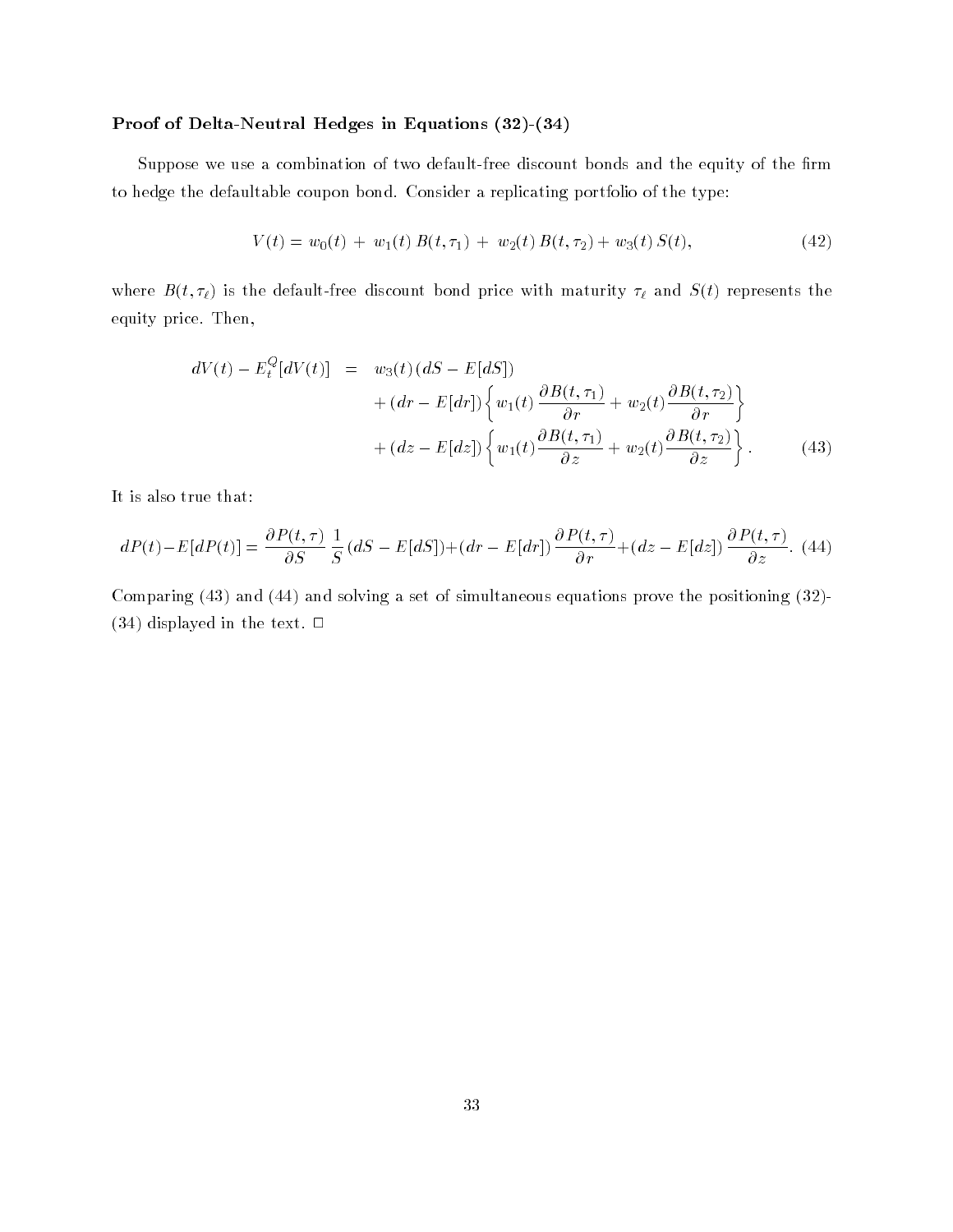#### References

Briys, E., and F. de Varenne, 1997, "Valuing risky fixed rate debt: an extension," Journal of Financial and Quantitative Analysis, Vol. 32, No.2, 239-248.

Brown, S., and P. Dybvig, 1986, "The empirical implications of the Cox, Ingersoll, Ross theory of the term structure of interest rates," Journal of Finance 41, 616-628.

Buhler, W., M. Uhrig-Homburg, U. Walter, and T. Webber, 1999, "An empirical comparison of forward and spot rate models for valuing interest rate options," Journal of Finance 54, 269-305.

Chen, R., and L. Scott, 1993, "Maximum likelihood estimation for a multifactor equilibrium model of the term structure of interest rates," Journal of Fixed Income 3, 14-31.

Collin-Dufresne, P., and R. Goldstein, 1999, "Do credit spreads reflect stationary leverage? Reconciling structural and reduced-form frameworks," Journal of Finance (forthcoming).

Collin-Dufresne, P., and B. Solnik, 1999, "On the term structure of default premia in the swap and LIBOR markets," Journal of Finance (forthcoming).

Dai, Q., and K. Singleton, 2000, "Specification analysis of affine term structure models," Journal of Finance 55 (5), 1943-1978.

Duffee, G., 1998, "The relation between treasury yields and corporate bond yield spreads," Journal of Finance 53, 2225-2242.

Duffee, G., 1999, "Estimating the price of default risk," Review of Financial Studies 12, No.1, 197-226.

Duffie, D., 1996, Dynamic Asset Pricing Theory, 2nd edition, Princeton University Press, Princeton, New Jersey.

Duffie, D., and K. Singleton, 1997, "An econometric model of the term structure of interest rate swap yields," Journal of Finance 52, No.4, 1287-1322.

Duffie, D., and K. Singleton, 1999, "Modeling term structures of default risky bonds," Review of Financial Studies 12, No.4, 687-720.

Elton, E., M. Gruber, D. Agrawal, and C. Mann, 2001, "Explaining the rate spread on corporate bonds," Journal of Finance 56, No. 1, 247-277.

Eom, Y., J. Helwege, and J. Huang, 2000, "Structural models of corporate bond pricing: An empirical analysis," mimeo, Pennsylvania State University.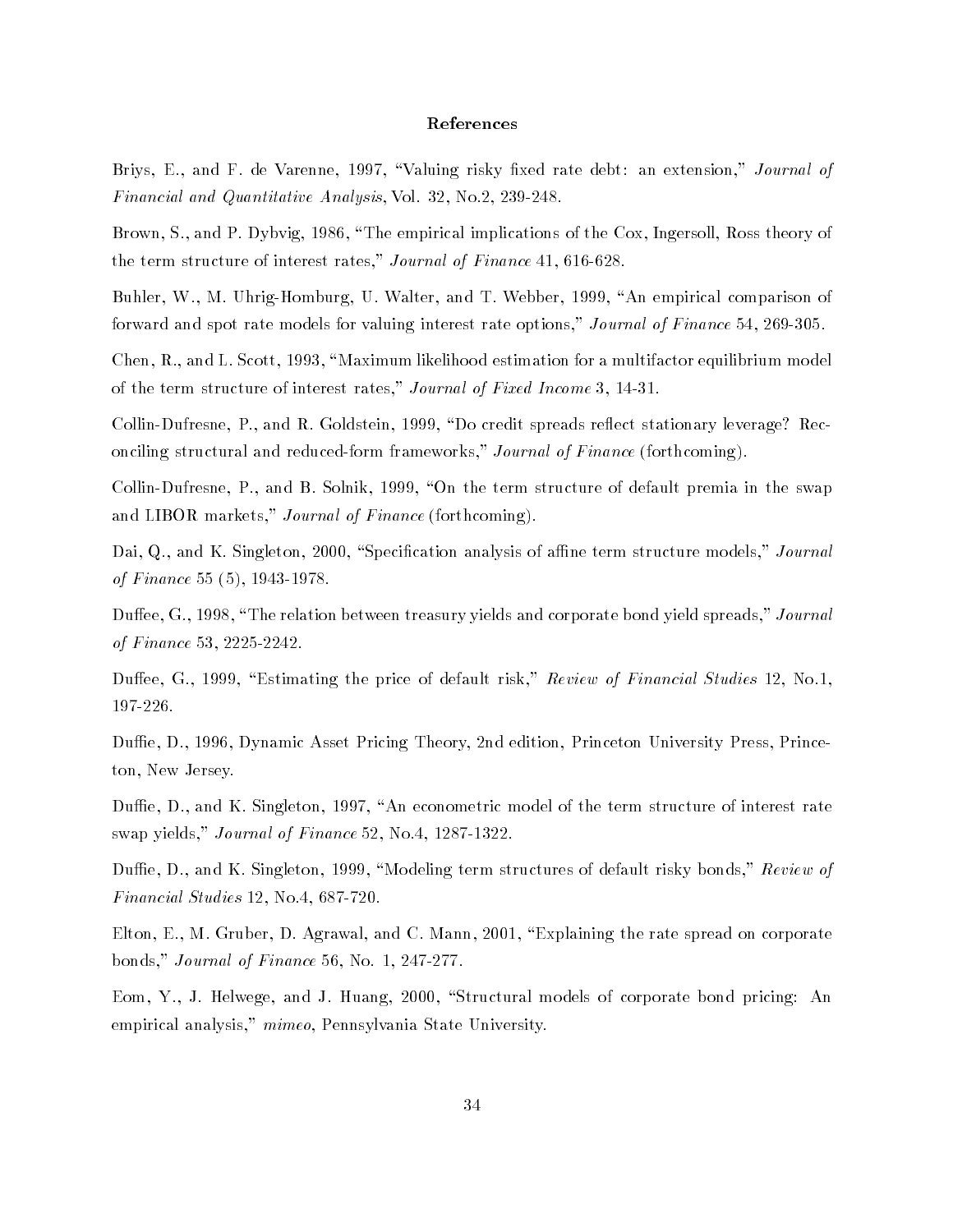Fama, E. and K. French, 1992, \The cross-section of expected stock returns," Journal of Finance 47, No.2, 427-465.

Gupta, A., and M. Subrahmanyam, 2000, "An estimation of the static and dynamic performance of interest rate option pricing models in the dollar cap-floor markets," mimeo, Case Western University and New York University.

Jarrow, R., D. Lando, and S. Turnbull, 1997, "A Markov model for the term structure of credit risk spreads," Review of Financial Studies 10, 481-523.

Jarrow, R., and S. Turnbull, 1995, "Pricing derivatives on financial securities subject to credit risk," Journal of Finance 50, 53-85.

Jones, E., S. Mason, and E. Rosenfeld, 1984, "Contingent claims analysis of corporate capital structures: An empirical investigation," Journal of Finance, 611-625.

Lando, David, 1998, "On Cox Processes and Credit Risky Securities," Review of Derivatives Research 2,99-120.

Litterman, R. and J. Scheinkman, 1991, "Common factors affecting bond returns," Journal of Fixed Income 1, 54-61.

Longstaff, F., and E. Schwartz, 1992, "Interest rate volatility and the term structure: A two-factor general equilibrium model," Journal of Finance 47, 1259-1282.

Longstaff, F., and E. Schwartz, 1995, "A simple approach to valuing risky fixed and floating rate debt," Journal of Finance 50, 789-819.

Madan, D., and H. Unal, 1998, "Pricing the risks of default," Review of Derivatives Research 2. 121-160.

Madan, D., and H. Unal, 2000, "Pricing risky debt: a two-factor hazard-rate model with complex capital structure," Journal of Financial and Quantitative Analysis 35, No. 1, 43-65.

Merton, R., 1974, "On the pricing of corporate debt: the risk structure of interest rates," Journal of Finance 29, 449-470.

Schwartz, T., 1998, "Estimating the Term Structures of Corporate Debt," Review of Derivatives Research 2,193-230.

Shumway, Tyler, 2001, "Forecasting bankruptcy more accurately: A simple hazard rate model," Journal of Business 74, No. 1, 101-124.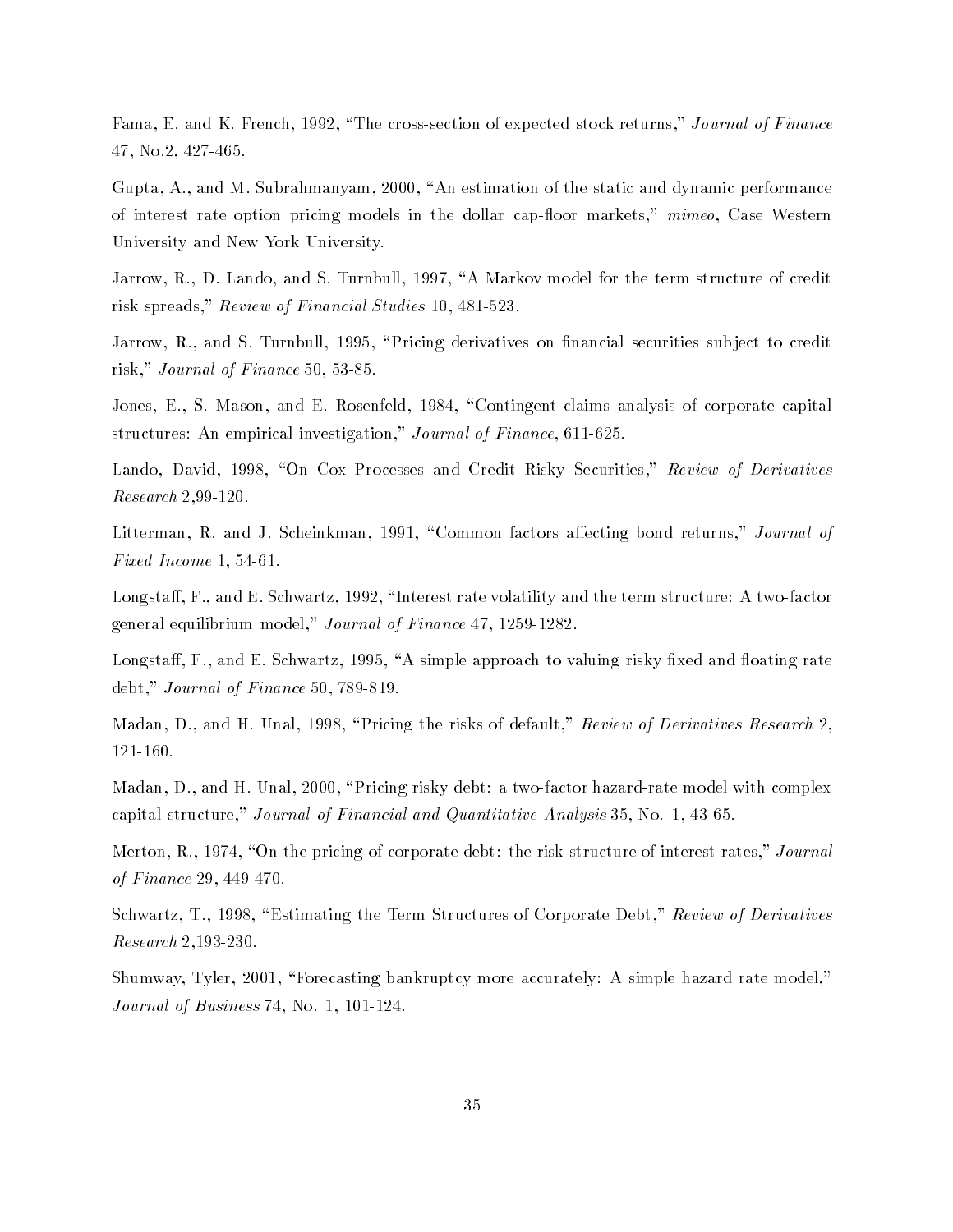Titman, S., and R. Wessels, 1988, "The determinants of capital structure choice," Journal of Finance, Vol.43, No.1, 1-19.

Vasicek, O., 1977, "An equilibrium characterization of the term structure," The Journal of Financial Economics 5, 177-188.

Wei, D., and D. Guo, 1997, "Pricing risky debt: An empirical comparison of the Longstaff and Schwartz and Merton models," Journal of Fixed Income, September, 8-28.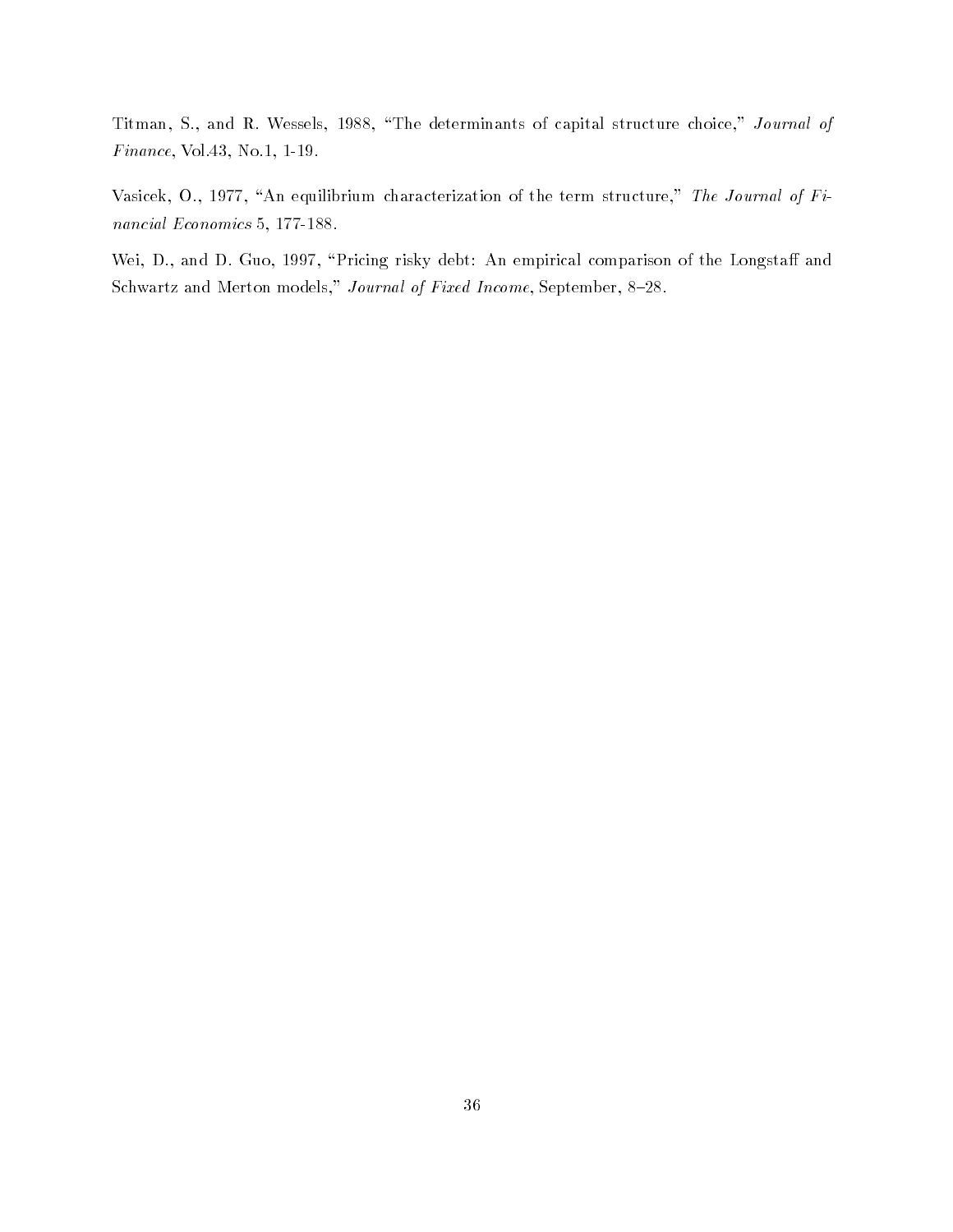### Table 1: Yield, Credit Rating and Firm-Specic Distress Factors

In this table, we report the following bond attributes: (i) the average number of bonds outstanding per month, (ii) the average yield (in %), (iii) the average numerical credit rating (assigned by S&P), and (iv) the average maturity. The source is Lehman Brothers Fixed Income Database. Leverage is long-term debt divided by firm value (sum of longterm debt and market value of equity);  $B/M$  is book value of equity divided by the market value of equity; **Profit** is operating income divided by net sales. All accounting (equity price) information is taken from COMPUSTAT (CRSP). Bonds with credit rating between 1 and 5 are designated as AA-rated; between 6 to 8 as A-rated; and higher than 9 as **BBB-rated** (or below). Each of the 93 firms in our sample are coupon-paying, non-callable and non-putable. We classify firm-specific data by their industry affiliation, i.e., financial, industrial and utility. For brevity, only the information on 25 firms is shown. The number of observations is 46,262. The sample period is March 1989 through March 1998.

|                      |                        |       | <b>Bond Attributes</b> |          |          | Distress Factors |        |
|----------------------|------------------------|-------|------------------------|----------|----------|------------------|--------|
| Name                 | No. of<br><b>Bonds</b> | Yield | Credit<br>Rating       | Maturity | Leverage | B/M              | Profit |
| Amr Corp             | 11.1                   | 8.24  | 11.1                   | 15.4     | 0.530    | 0.739            | 0.132  |
| Boeing Company       | $7\,$ $8\,$            | 7.39  | 3.9                    | 29.7     | 0.119    | 0.504            | 0.090  |
| Bank of America      | 17.7                   | 7.18  | 7.4                    | 6.9      | 0.337    | 0.531            | 0.268  |
| Bell South Corp      | 7.5                    | 6.84  | 2.0                    | 22.4     | 0.167    | 0.355            | 0.444  |
| Bear Stearns Co.     | 10.7                   | 6.97  | 7.1                    | 6.0      | 0.613    | 0.710            | 0.568  |
| Bankers Trust NY     | 12.2                   | 7.00  | 6.4                    | 6.6      | 0.541    | 0.679            | 0.087  |
| Citicorp             | 11.5                   | 7.66  | 6.8                    | 5.7      | 0.535    | 0.831            | 0.199  |
| Coastal Corp         | 8.7                    | 7.43  | 11.7                   | 11.2     | 0.483    | 0.684            | 0.105  |
| Chase Manhatten      | 9.2                    | 8.32  | 8.4                    | 6.1      | 0.588    | 1.570            | 0.161  |
| $Csx$ Corp           | $6.8\,$                | 7.26  | 97                     | 11.6     | 0.302    | 0.503            | 0.185  |
| Delta Airlines       | 79                     | 8.65  | 11.5                   | 15.5     | 0.440    | 0.627            | 0.079  |
| Consolidated Edison  | 8.4                    | 6.64  | 5.8                    | 5.6      | 0.356    | 0.748            | 0.278  |
| Edison Internaitonal | 10.1                   | 6.59  | 6.1                    | 43       | 0.448    | 0.742            | 0.352  |
| Enron Corp           | 8.0                    | 7.37  | 9.8                    | 8.3      | 0.337    | 0.396            | 0.110  |
| Ford Motor Company   | 7.5                    | 7.29  | 6.5                    | 19.9     | 0.771    | 0.737            | 0.192  |
| First Chicago NBD    | 9.0                    | 7.88  | 7.9                    | 7.2      | 0.433    | 1.052            | 0.215  |
| First Union Corp     | 99                     | 6.91  | 8.1                    | $7.1\,$  | 0.309    | 0.639            | 0.230  |
| <b>IBM</b>           | 6.2                    | 7.04  | 7.0                    | 20.1     | 0.182    | 0.388            | 0.157  |
| International Paper  | 7.2                    | 7.14  | 8.0                    | 9.2      | 0.331    | 0.728            | 0.136  |
| Merrill Lynch & Co.  | 17.6                   | 6.73  | 5.9                    | 5.1      | 0.621    | 0.710            | 0.514  |
| Philip Morris Co.    | 18.4                   | 6.91  | 7.0                    | 5.4      | 0.190    | 0.206            | 0.228  |
| Usx Corp             | 8.7                    | 7.90  | 11.6                   | 14.7     | 0.446    | 0.757            | 0.112  |
| Niagara Mohawk Hld.  | 7.3                    | 8.00  | 11.6                   | 7.5      | 0.641    | 1.422            | 0.233  |
| Time Warner, Inc     | 7.7                    | 7.67  | 11.0                   | 13.7     | 0.386    | 0.241            | 0.166  |
| Wal-Mart Stores Inc  | 11.2                   | 6.71  | 4.0                    | $8.5\,$  | 0.132    | 0.226            | 0.060  |
| All                  | 46262                  | 7.26  | 7.7                    | 9.43     | 0.427    | 0.635            | 0.229  |
| Utility              | 10336                  | 7.08  | 8.4                    | 8.14     | 0.443    | 0.755            | 0.314  |
| Financial            | 15452                  | 7.22  | 6.9                    | 6.80     | 0.546    | 0.738            | 0.264  |
| Industrial           | 20474                  | 7.39  | 8.2                    | 12.12    | 0.341    | 0.496            | 0.163  |
| AA                   | 7081                   | 7.07  | 4.3                    | 11.32    | 0.334    | 0.534            | 0.166  |
| $\mathbf{A}$         | 24410                  | 7.08  | 7.1                    | 8.58     | 0.432    | 0.622            | 0.265  |
| BBB and below        | 14771                  | 7.65  | 10.6                   | 9.89     | 0.477    | 0.710            | 0.209  |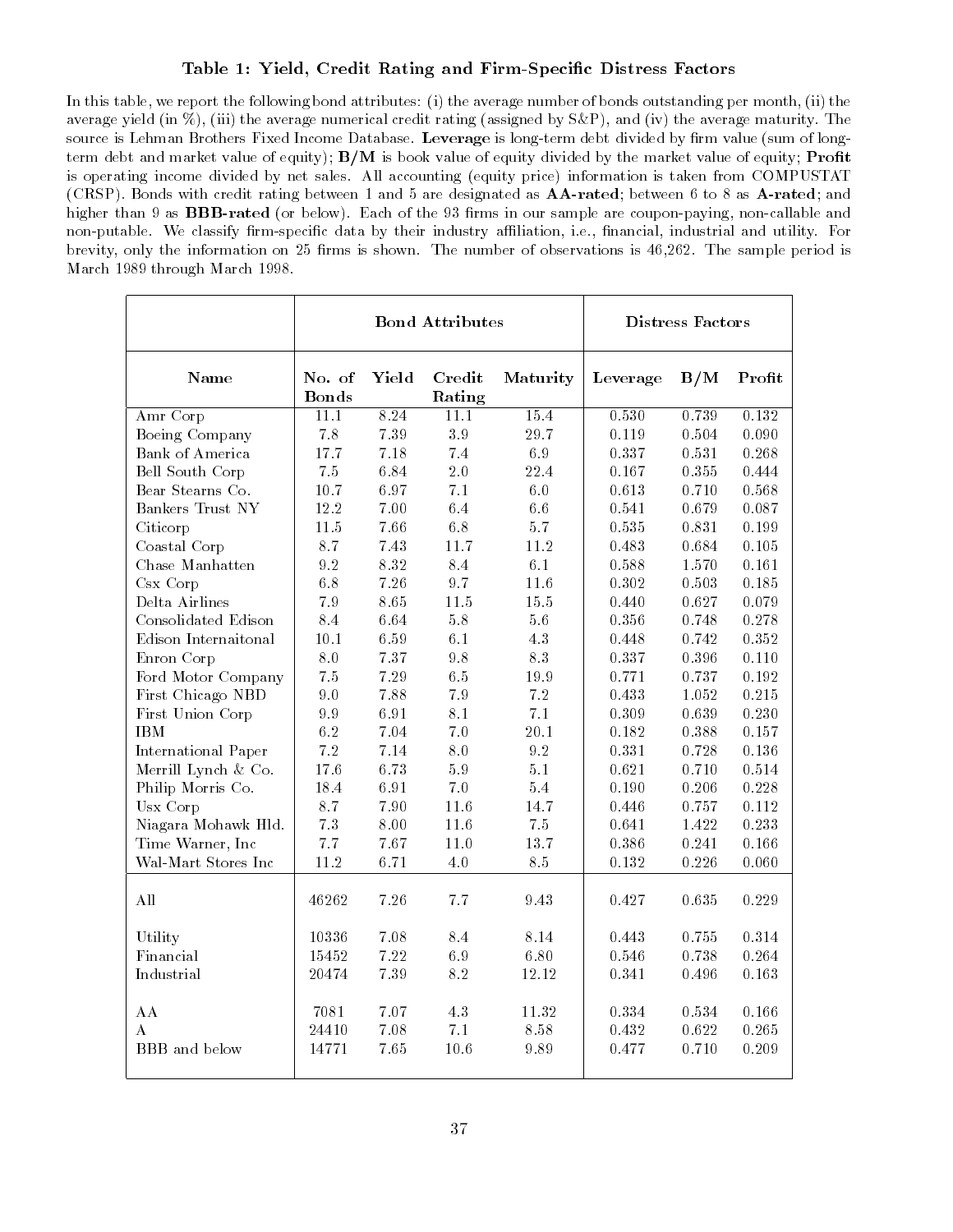### Table 9: Analysis of Credit Rating and Maturity Related Biases

The regression results are based on the following time-series specification:  $APE(t) = \eta_0 + \eta_g \text{GIP}(t) + \eta_p \text{TERM}(t) +$ d DEF(t)+(t). GIP is the growth rate of industrial production, TERM, the term premium, is the yield dierence between the 30 year treasury bond rate and the 3-month treasury bill rate, and DEF, the default premium, is the yield difference between BBB-rated corporate bonds and AAA-rated corporate bonds. The method of estimation is OLS. The t-statistic is computed using a neteroskedasically consistent estimator.  $R^2$  is the adjusted- $R^2$  statistic (in  $\pm$ %). The regressions are done by rating and maturity. The sample period is March 1989 through March 1998. APE is the out-of-sample absolute percentage pricing errors aggregated across the respective category.

|             |                    | $\eta_0$ | $t(\eta_0)$ | $\eta_g$ | $t(\eta_g)$ | $\eta_p$ | $t(\eta_p)$       | $\eta_d$ | $t(\eta_d)$ | $\mathbb{R}^2$ |
|-------------|--------------------|----------|-------------|----------|-------------|----------|-------------------|----------|-------------|----------------|
|             | Leverage           | 0.016    | 3.74        | 0.004    | 2.15        | 0.001    | $\overline{1.25}$ | $-0.007$ | $-1.33$     | $10\,.5$       |
|             | B/M                | 0.017    | $3.92\,$    | 0.004    | $2.11\,$    | 0.001    | 0.91              | $-0.007$ | $-1.43$     | $9\,$ $9\,$    |
| $A$ $A$     | Profitability      | 0.038    | 5.55        | 0.002    | 0.63        | 0.001    | 1.38              | $-0.026$ | $-3.34$     | $14.5\,$       |
|             | Lagged Spread      | 0.021    | 4.95        | 0.004    | $2.24\,$    | 0.000    | 0.56              | $-0.011$ | $-2.34$     | $15.4\,$       |
|             | <b>Stock Price</b> | 0.024    | 5.36        | $-0.000$ | $-0.16$     | 0.001    | 1.62              | $-0.012$ | $-2.27$     | $6.1\,$        |
|             | Interest Rate      | 0.020    | 4.79        | 0.004    | 2.18        | 0.000    | 0.46              | $-0.010$ | $-2.02$     | $12.8\,$       |
|             |                    |          |             |          |             |          |                   |          |             |                |
|             | Leverage           | 0.002    | 0.65        | 0.003    | 1.82        | 0.001    | 1.42              | 0.010    | 2.54        | 63             |
|             | B/M                | 0.002    | 1.65        | 0.003    | 1.43        | 0.001    | 2.53              | 0.010    | 2.53        | 6.1            |
| A           | Profitability      | 0.027    | 5.75        | 0.003    | 1.42        | 0.004    | 5.59              | $-0.006$ | $-1.12$     | 27.6           |
|             | Lagged Spread      | 0.003    | 0.82        | 0.003    | 1.69        | 0.001    | 1.35              | 0.010    | 2.47        | $5.7\,$        |
|             | <b>Stock Price</b> | 0.002    | 0.47        | $-0.002$ | $-1.02$     | 0.001    | 1.41              | 0.019    | 3.64        | 17.5           |
|             | Interest Rate      | 0.002    | 0.51        | 0.003    | 1.98        | 0.001    | 0.92              | 0.012    | 2.86        | $6\,\,6$       |
|             |                    |          |             |          |             |          |                   |          |             |                |
|             | Leverage           | 0.004    | 1.06        | 0.002    | $1.50\,$    | 0.001    | 1.28              | 0.015    | 3.45        | $9\,$ $9\,$    |
|             | B/M                | 0.006    | 1.80        | 0.002    | 1.21        | 0.001    | 1.48              | 0.012    | 2.89        | 7.4            |
| $B$ $B$ $B$ | Profitability      | 0.046    | 7.62        | 0.003    | 1.29        | 0.001    | 1.36              | $-0.019$ | $-2.71$     | $13.6\,$       |
|             | Lagged Spread      | 0.004    | 0.99        | 0.003    | 1.64        | 0.001    | 1.23              | 0.015    | 3.43        | $9\,$ $7\,$    |
|             | <b>Stock Price</b> | 0.009    | 2.35        | 0.003    | 1.66        | 0.001    | 1.22              | 0.014    | 3.10        | $7\,$ $9\,$    |
|             | Interest Rate      | 0.007    | $2.00\,$    | 0.002    | 0.99        | 0.001    | 2.41              | 0.008    | 1.83        | 6.5            |
|             |                    |          |             |          |             |          |                   |          |             |                |
|             | Leverage           | 0.001    | 0.44        | 0.002    | 2.29        | 0.001    | 3.57              | 0.006    | 3.24        | 19.1           |
|             | B/M                | 0.001    | 0.80        | 0.001    | 2.18        | 0.001    | 3.45              | 0.005    | 2.87        | 17.1           |
|             | Profitability      | 0.020    | $7\,\,25$   | 0.002    | $1.53\,$    | 0.002    | 3.70              | $-0.008$ | $-2.50$     | 22.7           |
| Short       | Lagged Spread      | 0.001    | 0.42        | 0.002    | $2.31\,$    | 0.001    | 3.51              | 0.006    | 3.21        | 18.8           |
|             | <b>Stock Price</b> | 0.001    | 0.17        | $-0.002$ | $-1.40$     | 0.001    | 1.81              | 0.012    | 3.53        | 19.2           |
|             | Interest Rate      | 0.001    | 0.51        | 0.002    | 2.47        | 0.001    | 3.21              | 0.006    | 3.17        | $17.5\,$       |
|             |                    |          |             |          |             |          |                   |          |             |                |
|             | Leverage           | $-0.012$ | $-2.30$     | 0.003    | 1.34        | $-0.000$ | $-0.07$           | 0.035    | 6.01        | 26.1           |
|             | B/M                | $-0.010$ | $-2.03$     | 0.002    | $1\,.09$    | $-0.000$ | $-0.15$           | 0.033    | 5.77        | 24.8           |
| Medium      | Profitability      | $-0.027$ | $4.24\,$    | 0.004    | 1.59        | 0.002    | $2.15\,$          | 0.006    | 0.83        | $5\, .3$       |
|             | Lagged Spread      | 0.011    | $-2.19$     | 0.003    | $1.37\,$    | $-0.000$ | $-0.18$           | 0.034    | 6.06        | 26.3           |
|             | <b>Stock Price</b> | $-0.008$ | $-1.83$     | $-0.001$ | $-0.57$     | 0.000    | 0.24              | 0.039    | 7.51        | 42.7           |
|             | Interest Rate      | $-0.009$ | $-1.95$     | 0.003    | $1.31\,$    | 0.000    | 0.08              | 0.032    | 5.70        | $23.8\,$       |
|             |                    |          |             |          |             |          |                   |          |             |                |
|             | Leverage           | 0.018    | 2.95        | 0.005    | 1.89        | 0.001    | 1.11              | 0.001    | 0.10        | $3\,.6$        |
|             | B/M                | 0.018    | $2.92\,$    | 0.005    | 1.69        | 0.001    | 1.16              | 0.001    | $0.14\,$    | $2.7\,$        |
| Long        | Profitability      | 0.046    | 6.13        | 0.003    | 0.89        | 0.001    | 1.12              | $-0.005$ | $-0.55$     | $1.0\,$        |
|             | Lagged Spread      | 0.020    | 3.18        | 0.005    | 1.70        | 0.001    | 0.93              | $-0.000$ | $-0.01$     | 2.4            |
|             | <b>Stock Price</b> | 0.029    | 4.90        | 0.003    | $1.33\,$    | 0.001    | 1.54              | $-0.006$ | $-0.85$     | $4.8\,$        |
|             | Interest Rate      | 0.020    | $3.09\,$    | 0.006    | $1.93\,$    | $-0.001$ | $-0.59$           | 0.006    | $0.80\,$    | $0.8\,$        |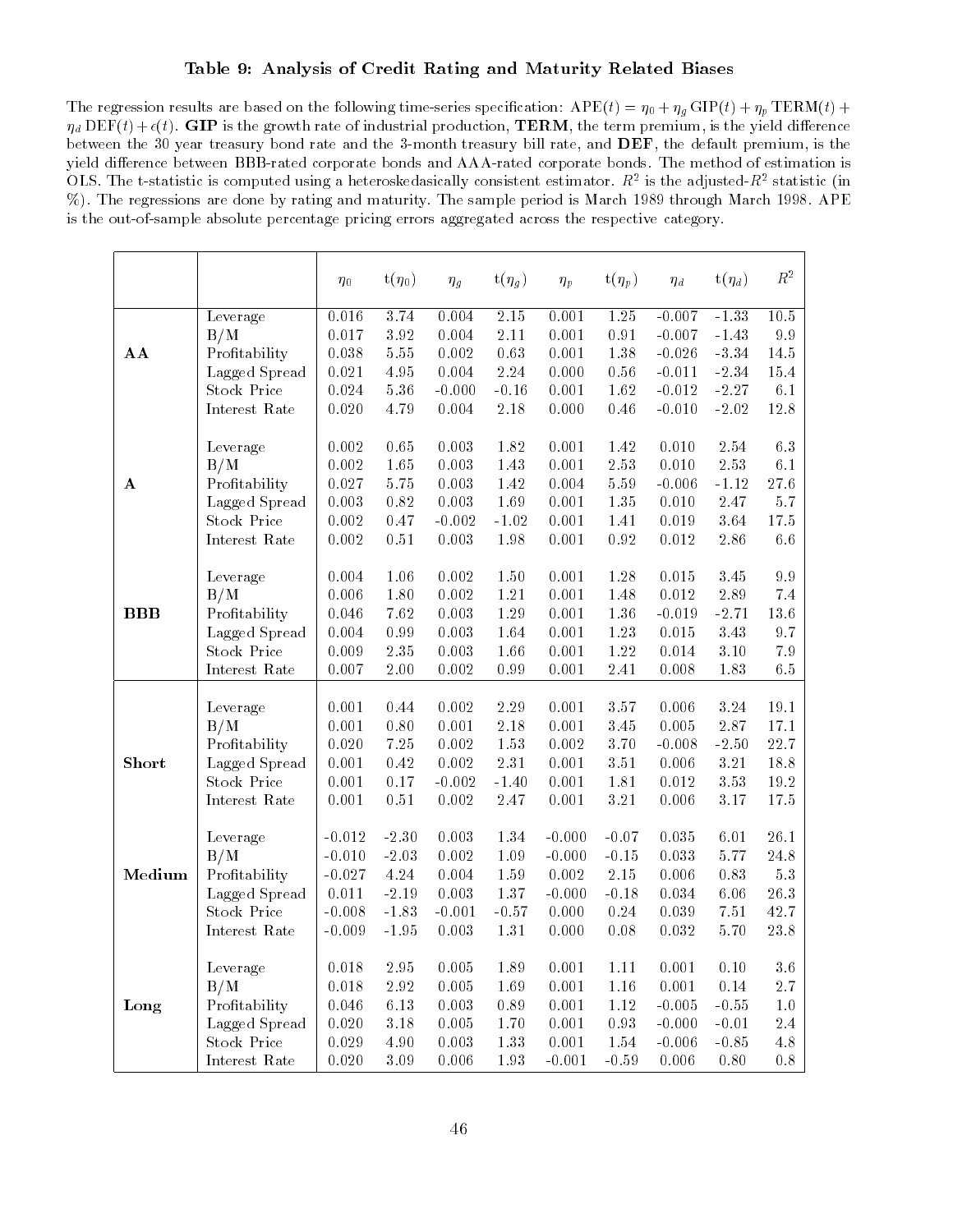| $\frac{1}{2}$<br>ì<br>ļ     |  |
|-----------------------------|--|
| こうこう こうこう<br>į              |  |
| $\frac{1}{2}$               |  |
| í                           |  |
| $\sim$ $\sim$ $\sim$ $\sim$ |  |
| <br> <br>                   |  |

 $\geq$  regression results are based on the cross-sectional regression: $Y_{\ell}(t)$  $\Pi_0(t) + \Pi_1(t)$  $\tau_\ell(t)+\Pi_2(t)$  $X_{\ell}(t),$  $\widetilde{\phantom{aa}}$  1;  $\cdots$ ,  $L,$  $=$  4 pue 1;  $\ldots, T$ . The rm-specic distress factor,  $X_{\ell},$  is either leverage, book-to-market, or protability.  $\mathcal{L}_{\mathcal{L}}$ is thematurity  $\Omega$  the bond $\widehat{E}$  years). $\geq$  bonds with, T. The<br>maturity less than 5 years are classied as short-term; maturities between 5 and10 years are classied as medium-term; and maturities longer than5 ਬ years are classied as long-term. The regressions are performed each month and the coecients are pooled over the entire sample. Ther than 10<br>t-statistic  $\widehat{\Xi}$  square brackets) is the average coecient divided $\mathcal{S}$  the standard error $\Omega$  the coecient. The reported e F is the adjusted-R2 statistic $\widehat{E}$  %). The 국.R in. curly brackets is from the regression with $\Xi$   $\in$ Ⅲ ㄹ효  $\circ$  The counting indicator $1_{t>2}$  $(1_t<-2)$  is the proportionq monthsin. statis<br>which t(112)  $> 2$ <br>  $t(\Pi_2) > 2$ <br>
subsample ∨ ≽? ¤  $\sim$   $\sim$  $\frac{1}{1}$  (if  $(\Pi_2)$ ∧ ∼ ഇ 2). $\blacksquare$  represents the number<u>ር</u> yieldsin. the OLS regression. Only the results for full sample (89:03 - 98:03) are reported (theresults are virtuallysimilar).

| $\lim_{\delta}$<br>$\frac{113}{2}$                | Medium<br>Term<br>172                                | Short<br>Term<br>155                         | Rated<br>BBB<br>138                                   | Rated<br>$\triangleright$<br>131                       | ${\rm Rated}$<br>AA<br>89                     |                | Subsample<br>$\blacksquare$ |
|---------------------------------------------------|------------------------------------------------------|----------------------------------------------|-------------------------------------------------------|--------------------------------------------------------|-----------------------------------------------|----------------|-----------------------------|
|                                                   |                                                      |                                              |                                                       |                                                        |                                               |                |                             |
| $\begin{bmatrix} 7.55 \\ 1.55 \end{bmatrix}$      | $\begin{bmatrix} 6.68 \\ 4.8.9 \end{bmatrix}$        | $\left[ 35.3\right]$<br>06.50                | $\begin{bmatrix} 5.44 \\ 6.41 \end{bmatrix}$          | $\begin{bmatrix} 6.39 \\ 57.9 \end{bmatrix}$           | $\begin{bmatrix} 6.13 \\ 6.1.9 \end{bmatrix}$ | $\Box$         |                             |
| $\begin{bmatrix} 0.01 \\ 0.2 \end{bmatrix}$       | $\begin{bmatrix} 0.09 \\ 14.6 \end{bmatrix}$         | $\begin{bmatrix} 0.29 \\ 16.4 \end{bmatrix}$ | $\begin{bmatrix} 0.08 \\ 23.9 \end{bmatrix}$          | $\begin{bmatrix} 0.06 \\ 16.5 \end{bmatrix}$           | $\begin{bmatrix} 0.04 \\ 13.7 \end{bmatrix}$  | $\mathbf{H}_1$ |                             |
| $\frac{1.38}{[18.8]}$                             | $1.21$                                               | $\left[ 17.8\right]$<br>77.0                 | $\begin{bmatrix} 1.98 \\ 17.4 \end{bmatrix}$          | 0.23                                                   | $\begin{bmatrix} 0.11 \\ 0.01 \end{bmatrix}$  | $\Pi_2$        |                             |
| $\begin{array}{c} 23.4 \\ 15.6 \end{array}$       | $\begin{array}{c} 26.6 \\ 116.5 \end{array}$         | $\{7.2\}$<br>49.2                            | ${10.2}$<br>$49.6\,$                                  | $\{1.5\}$<br>$44.8$                                    | $\{6.1\}$ $1.1\}$                             | R2             | Panel A: Leverage Ratio     |
| $82.4\,$                                          | $8.08\,$                                             | 806                                          | 87.2                                                  | 29.4                                                   | $46.8$                                        | $1_{t>2}$      |                             |
| $\begin{bmatrix} 0.87 \\ 0.77 \end{bmatrix}$      | $\begin{bmatrix} 9.9 \text{F} \\ 20.7 \end{bmatrix}$ | $\begin{bmatrix} 6.13 \\ 35.8 \end{bmatrix}$ | $7.28\atop 86.3$                                      | $\left[ 8.8 \right]$<br>98.9                           | $\begin{bmatrix} 6.39 \\ 23.2 \end{bmatrix}$  | $\rm H_0$      |                             |
| $\begin{bmatrix} 5.01 \\ 5.8 \end{bmatrix}$       | $\begin{bmatrix} 6.71 \\[-4pt] 2.09 \end{bmatrix}$   | $\left[16.8\right]$<br>675                   | $\begin{bmatrix} 0.08 \\ 25.2 \end{bmatrix}$          | $\begin{bmatrix} 16.5 \\ 10.5 \end{bmatrix}$           | $\begin{bmatrix} 0.05 \\ 13.6 \end{bmatrix}$  | $\mathbf{H}_1$ |                             |
| 1.55                                              | 0.27                                                 | $\left[10.3\right]$<br>0.23                  | $\begin{bmatrix} 0.24 \\ 5.5 \end{bmatrix}$           | $\begin{bmatrix} 0.31 \\[-4pt] 11.0 \end{bmatrix}$     | $\begin{bmatrix} 1.00 \\ 2.5 \end{bmatrix}$   | $\Pi_2$        | Panel B: B/M Ratio          |
| $\begin{array}{c} 19.8 \\[-4pt] 13.4 \end{array}$ | ${14.4}$<br>$23.1\,$                                 | $\{7.3\}$<br>$\overline{48.6}$               | $\{0.1\}$<br>$45.1$                                   |                                                        | $\{9.6\}$ (8.1)                               | $R^2$          |                             |
| 46.7                                              | 76.2                                                 | $\!2.2$                                      | 50.5                                                  | 54.1                                                   | 60.55                                         | $1_{t\geq 2}$  |                             |
| $\begin{bmatrix} 8.55 \\ 62.8 \end{bmatrix}$      | $7.35\atop 48.4$                                     | $6.31\phantom{}$                             | $\begin{bmatrix} 2.83 \\ 2.7 \\ 3.7 \\ \end{bmatrix}$ | $\begin{bmatrix} 2.6 \mathrm{F} \\ 2.14 \end{bmatrix}$ | $\begin{bmatrix} 0.03 \\ 7.0.7 \end{bmatrix}$ | $\Box$         |                             |
| $\begin{bmatrix} 0.00 \\ 2.1 \end{bmatrix}$       | $\begin{bmatrix} 0.10 \\ 0.19.0 \end{bmatrix}$       | $\begin{bmatrix} 0.28 \\ 16.5 \end{bmatrix}$ | $\begin{bmatrix} 0.07 \\ 24.8 \end{bmatrix}$          | $\begin{bmatrix} 0.05 \\ 16.0 \end{bmatrix}$           |                                               | $\Pi_1$        |                             |
| $\begin{bmatrix} 0.11.7 \\ -1.01.9 \end{bmatrix}$ | $\frac{1}{1-5.8}$                                    | $[-4.0]$                                     | $\text{--}1.16\text{ }$                               | $\frac{0.18}{[-2.3]}$                                  | $0.04$ -0.16<br>[13.8] [-1.21]                | $\Pi_2$        | Panel C: Profitability      |
| $\begin{array}{c} 19.9 \\ 14.5 \end{array}$       | $\begin{array}{c} 11.8 \\ 3.4 \end{array}$           | $\frac{43.3}{(2.7)}$                         | $\frac{42.7}{10.3}$                                   | 45.3                                                   | $\{1.7\}$                                     | $R^2$          |                             |
| 56.5                                              | $39.8\,$                                             | 122.1                                        | $48.6\,$                                              | $23.9\,$                                               | 16.5                                          | $1_{t<\,-2}$   |                             |

 $\frac{3}{8}$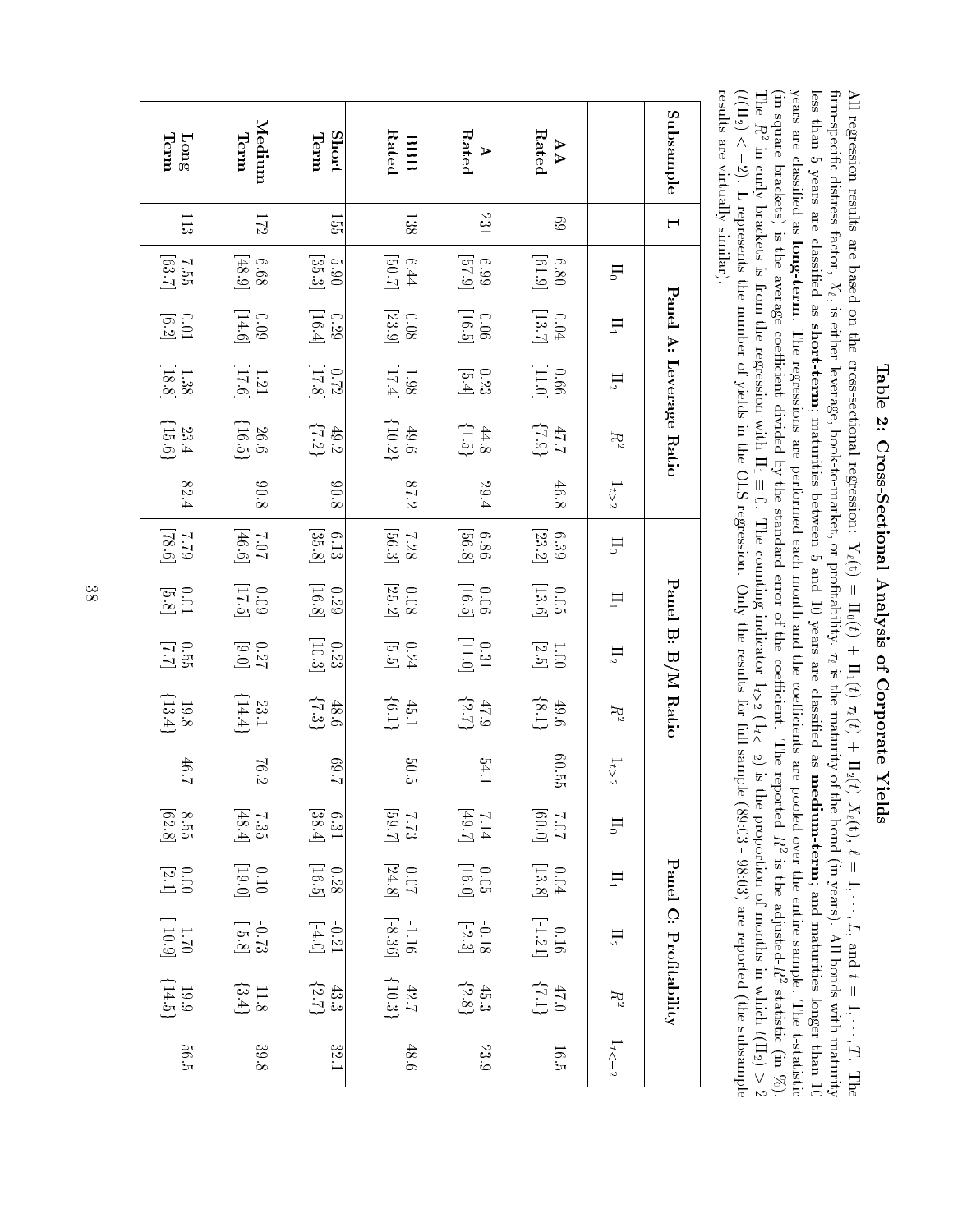# Table 3: Estimation of the Treasury Parameters and Performance of One-Factor Versus $\Gamma_{\rm W}$ o-Factor Models $\mathbf{a}$ Interestforme<br>Rates

This table reports the parameter estimatesq the one-factor and the two-factor modelQ, interest rates. $\mathbb{H}$ two-factor interest rate model is describedਓ ਨੂੰ  $dr(t)$  $\Box$ r<br>F  $f(z(t))$ 1. IT ST  $r(t)$ a :  $+$   $\tilde{\sigma}_r$  $d\omega_r$ (t),and<br>End  $dz(t)$ 11 S -ء ج ل<br>لم 1 X 1  $\widehat{f}(t)$ a<br>a  $+$  2  $$ a a  $d\omega_z(t).$  $\hat{c}$  is the stochastic mean interest ratee è<br>E è r<br>Pr, 2 III 8 T. Cov<sub>t</sub>( $\omega_r$ (t); $\omega_z(t)).$  $\frac{z}{\prod \alpha}$ one-factor interest ratemodel<br>model is describedਬ .  $dr(t)$  $\mathbb{H}$  .  $\overline{\pi}$ r.  $Z^2$ しんさし  $\widetilde{f}(t)$  $\hat{z}$  .  $+$   $\curvearrowright$   $\frac{\pi}{6}$  $\tilde{\sigma}$  $d\omega_r$ (t). $\geq$  model bond prices are percentage s<br>and<br>ftted to treasury STRIPS (source: Lehman Brothers Fixed Income Database). The estimation procedure involves minimizing the sumq squaredⅢ - 유 -

pricing errors: $\mathrm{RMSE}(t)$ e.<br>E  $\sum_{\mathsf{I}}$ Brothers Fixed Inco<br>Brothers Exed Inco<br> $\sum_{j=1}^{L} \left| \frac{\overline{B}(t,\tau_{2}) - B(t,\tau_{\ell})}{\overline{B}(t,\tau_{\ell})} \right|$  $\begin{bmatrix} 2 \\ 1 \end{bmatrix}$  1; se). Ine esu.<br>..., T, where  $\overline{B}(t,\tau)$  is the market price $\Omega$  treasury STRIPSan<br>F  $B(t, \tau)$  is  $\tau$ ) is the<br>(denoted corresponding model bond price. We report the average parameter value, the standard error (denoted SE) and the coecient $\Omega$  variationCV).L<br>Mo typeቧ. pricing errors are recorded. First, Para<br>Be para<br>RMSE denotes the square-root $\Omega$  the sum $\Omega$ l SE) ar<br>squared percentage pricingerrors<br>errors (in %). Second, nding<br>PYE<br>BYE denotes absolute yieldorded.<br>errors  $\widehat{\Xi}$  basis points, bp). In-sample errors are rst shown followed $\zeta$  the out-of-sample errors (in curly from brackets). Toa<br>B consistent with the existing literature, the month t out-of-sample errors are computed using structural parameters estimatedmonth $\mathbb{I}$  treasury STRIPS. There are a totalq 20,173 treasury strips (about 135 STRIPS permonth)<br>month)

| $94:01-98:03$<br>Subsample                             | 89:03-93:12<br>Subsample                                       | <b>Full</b><br>Sample                                       |                                        |                   |
|--------------------------------------------------------|----------------------------------------------------------------|-------------------------------------------------------------|----------------------------------------|-------------------|
| $\mathop{\mathrm{Mean}}_\mathrm{CH}$                   | $\begin{array}{c} \rm{Mean} \\ \rm{SE} \\ \rm{CK} \end{array}$ | $\begin{array}{c} \mathrm{Mean} \\ \mathrm{SE} \end{array}$ |                                        |                   |
| $\begin{array}{c} 0.294 \\ 0.009 \\ 0.236 \end{array}$ | $\begin{array}{c} 0.306 \\ 0.009 \\ 0.009 \end{array}$         | $\begin{array}{c} 0.301 \\ 0.006 \\ 0.000 \\ \end{array}$   | $\kappa_r$                             |                   |
| $\begin{array}{c} 0.080 \\ 0.003 \\ 0.223 \end{array}$ | $\begin{array}{c} 0.090 \\ 0.001 \\ 0.226 \end{array}$         | $\begin{array}{c} 0.085 \\ 0.001 \\ 0.225 \end{array}$      | Ń                                      |                   |
| $\begin{array}{c} 0.054 \\ 0.005 \\ 0.005 \end{array}$ | $\begin{array}{c} 0.043 \\ 0.002 \\ 0.424 \end{array}$         | $\begin{array}{c} 0.048 \\ 0.003 \\ 0.556 \end{array}$      | $\sigma_r$                             |                   |
| $0.027$<br>100.001<br>1337                             | $\begin{array}{c} 0.036 \\ 0.002 \\ 0.435 \end{array}$         | $\begin{array}{c} 0.032 \\ 0.001 \\ 0.436 \end{array}$      | $\kappa_z$                             |                   |
| $\begin{array}{c} 0.168 \\ 0.005 \\ 0.218 \end{array}$ | $\begin{array}{c} 0.149 \\ 0.003 \\ 0.003 \end{array}$         | $\begin{array}{c} 0.158 \\ 0.003 \\ 0.003 \end{array}$      | $\mu_z$                                | of Interest Rates |
| $\begin{array}{c} 0.019 \\ 0.001 \\ 0.001 \end{array}$ | $\begin{array}{c} 0.020 \\ 0.001 \\ 0.269 \end{array}$         | $\begin{array}{c} 0.019 \\ 0.001 \\ 0.001 \end{array}$      | $\sigma_z$                             | Two Factor Model  |
| $-0.206$<br>0.003<br>0.011                             | $-0.206$<br>0.002<br>$-0.088$                                  | $-0.206$<br>0.002<br>$-0.098$                               | $\rho_{r,z}$                           |                   |
| $\begin{array}{c} 0.51 \\[-4pt] 2.92 \end{array}$      | $\{2.73\}$                                                     | $\begin{array}{c} 0.51 \\[-4pt] 2.82 \end{array}$           | $\frac{\text{RMSE}}{\text{(30)}}$      |                   |
| $6.79$ 1<br>{20.23}                                    | $6.72\atop 20.26$                                              | $\{20.82\}$<br>$6.75$                                       | $\frac{\text{BY}}{\text{EYB}}$         |                   |
| 0.087<br>0.002<br>0.204                                | 0.108<br>0.002<br>0.168                                        | $\begin{array}{c} 0.098 \\ 0.002 \\ 0.211 \end{array}$      | N                                      |                   |
| $0.351$<br>$0.014$<br>$0.276$                          | $\begin{array}{c} 0.403 \\ 0.008 \\ 0.154 \end{array}$         | $\begin{array}{c} 0.379 \\ 0.008 \\ 0.222 \end{array}$      | Kr                                     |                   |
| $^{112.0}_{200.0}$<br>$^{100.0}_{100.0}$               | $\begin{array}{c} 0.091 \\ 0.005 \\ 0.005 \end{array}$         | 770.04<br>00.044<br>10.04                                   | $\sigma_r$                             | of Interest Rates |
| $\begin{array}{c} 1.45 \\[-4pt] 3.32 \end{array}$      | $1.80$ $[3.40]$                                                | $1.64$ $[3.36]$                                             | <b>RMSE</b><br>$\Im$                   | One Factor Model  |
| $\begin{array}{c} 10.51 \\ 20.93 \end{array}$          | $18.78$<br>{28.01}                                             | $14.91$<br>14.91                                            | <b>BYE</b><br>$\widehat{\mathfrak{g}}$ |                   |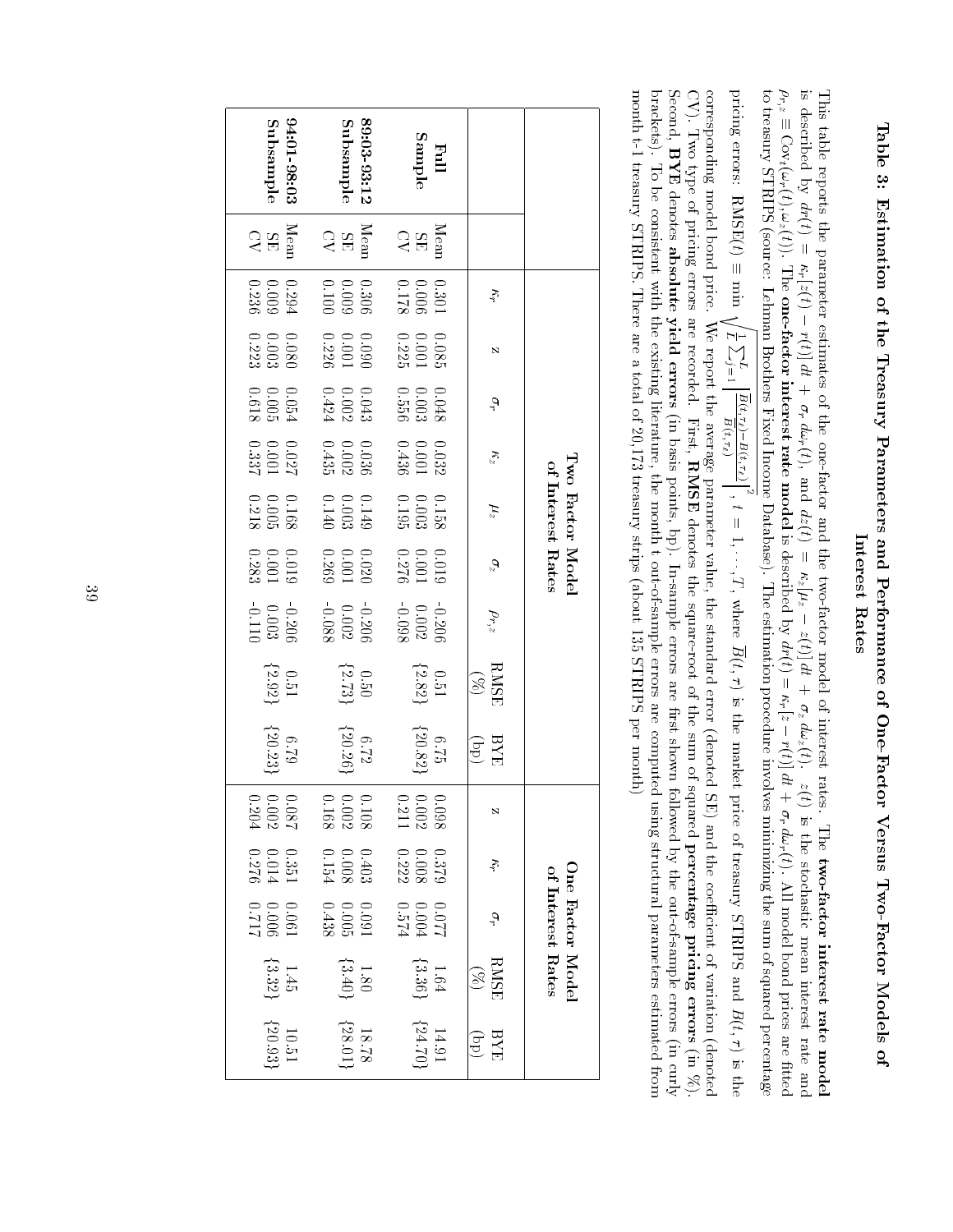# Table 4: Parameter Estimates of Credit RiskModels

 $\geq$  estimation results rely on the following specication $\Xi$  the defaultable discount rate:  $R(t) = \Lambda_0$ + r  $r(t)+\Lambda_x$  $X(t),$  where  $\widetilde{t}$  is the spot interest ratee<br>D  $\widetilde{X}(t)$  surrogates some rm-specic distress factor. As the number $\Xi$  structural parameters is relatively large compared to available bonds, the estimation is done pricing only once each quarter (and conditional on the estimated treasury parameters). Each model is estimated $\mathbf{S}$  minimizing the sum $\Xi$  squared percentageerrors between the market bond price and the model-determined bond price (for each rm). Mean is the average parameter value and $\stackrel{\circ}{\scriptstyle\sim}$  is the coecientن ۽ variation. To conserve on space, only the estimation results from the leverage ratio modeland<br>D the book-to-market ratio model are shown. bercer<br>APE<br>APE denotesthe<br>T in-sample absolute percentage pricingerror<br>error e<br>E e etermin<br>esults f<br>RMSE denotese<br>Ref in-sample root mean-squared percentage pricingerror.

| Industrial                                                                | Utility                       | Financial             | $\Gamma^{\rm ong}$     | Medium                | <b>Short</b>          | BBB                                   | А                                | AA                                            |              |                                                                       |
|---------------------------------------------------------------------------|-------------------------------|-----------------------|------------------------|-----------------------|-----------------------|---------------------------------------|----------------------------------|-----------------------------------------------|--------------|-----------------------------------------------------------------------|
| $\mathbf{M}\mathbf{e}\mathbf{a}\mathbf{n}$<br>$\mathcal{C}^{\mathcal{N}}$ | Mean<br>$\mathcal{S}$         | Mean<br>$\mathcal{S}$ | $\overline{C}$<br>Mean | Mean<br>$\mathcal{S}$ | $\mathcal{S}$<br>Mean | $\mathcal{L}$<br>Mean                 | Mean<br>$\leq$                   | $Mean$<br>CV                                  |              |                                                                       |
| 702.0<br>$0.020$                                                          | $0.018\,$<br>0.206            | 0.275<br>610'0        | 8610<br>0.021          | 0.222<br>81010        | 0.325<br>610'0        | 0.241<br>$0.023\,$                    | 0.222<br>$0.019\,$               | $0.278$<br>$0.018\,$                          | $\lesssim$   |                                                                       |
| 0.053<br>$86L0$                                                           | 0.815<br>720.0                | 690.0<br>0.835        | $0.076$<br>$62\bot 0$  | 0.045<br>0.830        | 0.052<br>0.839        | 0.052<br>0.829                        | 050.0<br>0.810                   | $0.782$<br>0.064                              | Àr           |                                                                       |
| 0.956<br>0.004                                                            | $0.002\,$<br>1.003            | 700.0<br>0.808        | 16:944<br>900°0        | 217.0<br>$0.002\,$    | 0.214<br>100.0        | 6.003<br>1.324                        | 906.0<br>0.003                   | 1.125<br>0.006                                | $\Lambda_x$  | Panel                                                                 |
| 0.043<br>$0.457$                                                          | 0.495<br>0.025                | 0.052<br>0.426        | 0200<br>$0.472$        | 0.459<br>8700         | 1010<br>0.418         | 0.030<br>$62 + 0$                     | 0.040<br>0.445                   | $0.464$<br>$0.058$                            | $\mu x$      | $R(t) = \Lambda_0 + \Lambda_r r(t) + \Lambda_x \operatorname{Lev}(t)$ |
| 0.024<br>9970                                                             | $0.266$<br>$0.022\,$          | 710.0<br>1920         | $0.038\,$<br>$0.262\,$ | 110.0<br>6970         | 110.0<br>6320         | 81010<br>$0.268\,$                    | 0.023<br>0.266                   | 0.264<br>0.056                                | $\kappa_x$   | A: Leverage Ratio Model                                               |
| $0.045\,$<br>$0.123\,$                                                    | 6f0.049<br>$0.121\,$          | 0.022<br>0.120        | 0.065<br>0.124         | 0.015<br>0.120        | 0.014<br>0.120        | 0.029<br>0.121                        | $2 + 0.04$<br>$0.122\,$          | $160^\circ$ $0$<br>$0.122\,$                  | $\sigma_x$   |                                                                       |
| 990.066<br>$-0.103$                                                       | $-0.109$<br>-0.151            | $-0.022$<br>101.0     | $-0.109$<br>$-0.140$   | -0.017<br>$-0.1100$   | -0.018<br>0.100       | $-0.101$<br>-0.031                    | 890.0-<br>$-0.103$               | $-0.233$<br>$-0.115$                          | $\rho_{r,x}$ |                                                                       |
| $60^\circ1$                                                               | 1.001                         | 1.01                  | 1.34                   | 0.93                  | $6.74\,$              | 1.16                                  | 1.01                             | 1.10                                          | APE          |                                                                       |
| 1.36                                                                      | $1.22\,$                      | 1.24                  | 19°I                   | 1.13                  | 0.93                  | 171                                   | $1.23\,$                         | 1.36                                          | RMSE         |                                                                       |
| $0.020\,$<br>$0.190\,$                                                    | 661.0<br>810.0                | 697:0<br>610.0        | 0.180<br>17000         | 0.235<br>810.0        | 0.273<br>610.0        | 0.227<br>0.022                        | 610.0<br>6070                    | 0.258<br>$110.0$                              | $\geq$       |                                                                       |
| $\begin{array}{c} 0.802 \\ 0.053 \end{array}$                             | $0.022\,$<br>780<br>$\approx$ | 0.104<br>184<br>듁     | 0.060<br>$687.0$       | 0.056<br>$0.834\,$    |                       | $0.081\,$<br>0.83<br>$\tilde{\Omega}$ | $1\mathtt{F0.0}$<br>$0.8\,$<br>互 | $0.802$<br>0.057                              | Ş            |                                                                       |
| 0.865<br>$0.004$                                                          | $0.542\,$<br>$100.0$          | 809.0<br>$100.0$      | $0.005\,$<br>1.013     | $100.0$<br>$F6L0$     | 269.0<br>I00'0        | 0.004<br>1.120                        | 118.0<br>$0.002\,$               | $\begin{array}{c} 0.002 \\ 0.642 \end{array}$ | $\Lambda_x$  |                                                                       |
| $0.065\,$<br>$0.460\,$                                                    | 0.521<br>$0.107\,$            | 0.033<br>0.427        | 920.0<br>$0.498\,$     | 0.049<br>1270         | $0.1170$<br>0.403     | $181\!\cdot\! 0$<br>0.053             | 0.060<br>$0.443\,$               | 0.189<br>$0.502\,$                            | $x_{\eta}$   | $R(t) = \Lambda_0 + \Lambda_r(t) + \Lambda_x B(t)/M(t)$               |
| $110.0$<br>$195.0$                                                        | 782.0<br>710.0                | $0.270$<br>0.015      | $0.025\,$<br>0.265     | 0.270<br>6000         | 8000<br>6320          | 782.0<br>$0.025\,$                    | $0.012\,$<br>6970                | 0.030<br>$0.266\,$                            | $\kappa_x$   |                                                                       |
| 0.012<br>$0.119$                                                          | $0.080\,$<br>$0.124\,$        | 0.120<br>$100.0$      | $0.121$<br>$0.051$     | $200.0$<br>$0.120\,$  | $100.0$<br>0.120      | $0.015\,$<br>0.119                    | $0.010\,$<br>0.119               | $\frac{0.127}{0.125}$                         | $\sigma_x$   |                                                                       |
| 20.22<br>$-0.100\,$                                                       | 9010-<br>$-0.135$             | 0.1100<br>0.002       | $-0.104$<br>180.0-     | 7000<br>$-0.1100$     | $100.0\,$<br>0.1100   | $-0.101\,$<br>$-0.033$                | $100.0$ .<br>660'0-              | -0.213<br>$-0.110$                            | $\rho_{r,x}$ | Panel B: Book-to-Market Ratio Model                                   |
| $60^{\circ}$ I                                                            | 1.001                         | 1.03                  | 1.35                   | 0.94                  | 6.73                  | 1.15                                  | 1.01                             | <b>TTT</b>                                    | APE          |                                                                       |
| 1.36                                                                      | $1.22\,$                      | 171                   | 1.67                   | 1.14                  | 16.0                  | 1.46                                  | 1.24                             | 1.37                                          | <b>RMSE</b>  |                                                                       |

 $\ddot{\theta}$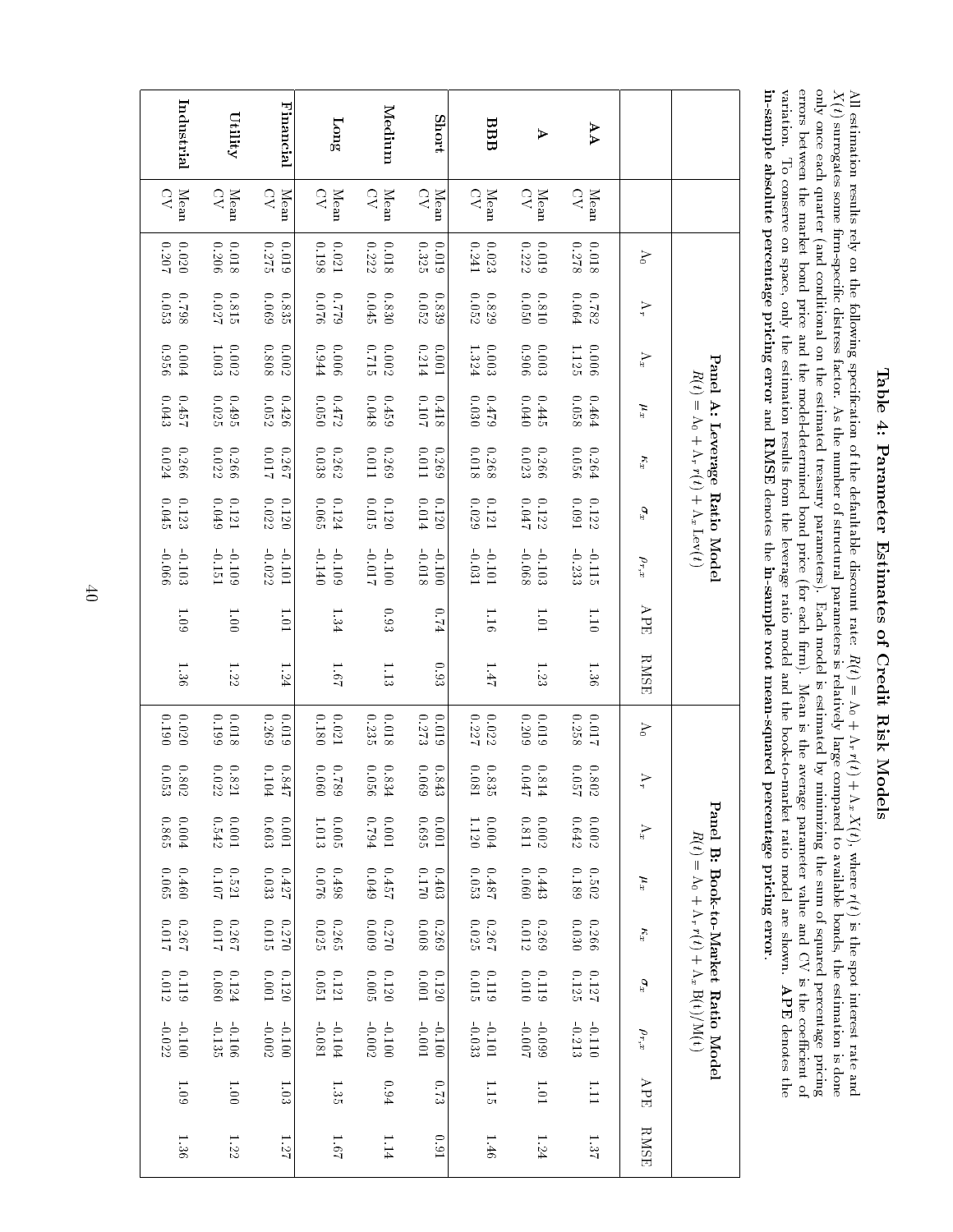# Table 5: In-Sample Valuation Errors of Credit RiskModels

Two types $\Xi$ in-sample valuation errors are reportedin. this table. First, *r* Cred<br>RMSE isthe<br> root-mean square percentage pricing error. Second,  $_{\rm BYF}^{\rm es}$ is the absolute yield basis point error. $\alpha$ everage" is the leverage ratio model, $\mathrm{B/N}$  is the book-to-market ratio model, "Profitability" isthe<br> protability $\operatorname{mag}_\mathrm{eff}$  ,  $\operatorname{Laged}$  Spread" isthe<br> lagged yield spread model, "StockPrice" is the stock price model, and "Interest $\mathrm{Rat}^\mathrm{r}$  is the interest rate only model. All model determined prices are based on implied structural parameters (the 89:03 estimation procedure is explainedin. Tablesدى and 4). RMSE is expressedin.  $\approx$  and BYE isin. basis points. The sample period isthrough98:03.

| Rating                | Model         | Short                                |                         | Medium |               | $\mathop{\mathtt{Long}}$ |                                               | $\mathbf{H}$                                                                                                                                                                                                                                                                                                                                                                                                                                              |                                             |
|-----------------------|---------------|--------------------------------------|-------------------------|--------|---------------|--------------------------|-----------------------------------------------|-----------------------------------------------------------------------------------------------------------------------------------------------------------------------------------------------------------------------------------------------------------------------------------------------------------------------------------------------------------------------------------------------------------------------------------------------------------|---------------------------------------------|
|                       |               | <b>RMSE</b>                          | ${\rm \,H\,}N{\rm \,H}$ | RMSE   | $_{\rm{HVI}}$ | RMSE                     | $_{\rm{TXB}}$                                 | RMSE                                                                                                                                                                                                                                                                                                                                                                                                                                                      | BYE                                         |
|                       | Leverage      | $6.70$                               | 25.26                   | 1.42   | 20.05         | $-80$                    | 16.85                                         | 1.33                                                                                                                                                                                                                                                                                                                                                                                                                                                      | 21.46                                       |
|                       | W/H           |                                      | 25.36                   | 1.41   | 20.11         | $-86$                    | 18.87                                         |                                                                                                                                                                                                                                                                                                                                                                                                                                                           |                                             |
| $\mathbb{I}$          | Profitability |                                      | 24.60                   | 1.42   | 20.25         | $\overline{S}$           | 16.54                                         |                                                                                                                                                                                                                                                                                                                                                                                                                                                           | 21.50<br>21.17                              |
|                       | Lagged Spread | $2320$<br>$233$                      | 25.44                   | 1.42   | 20.10         | 1.89                     | 00'21                                         | $\frac{1}{3} \cdot \frac{3}{2} \cdot \frac{1}{3} \cdot \frac{3}{6} \cdot \frac{1}{3} \cdot \frac{3}{6} \cdot \frac{1}{3} \cdot \frac{3}{6} \cdot \frac{1}{3} \cdot \frac{3}{6} \cdot \frac{1}{3} \cdot \frac{3}{6} \cdot \frac{1}{3} \cdot \frac{3}{6} \cdot \frac{1}{3} \cdot \frac{3}{6} \cdot \frac{1}{3} \cdot \frac{3}{6} \cdot \frac{1}{3} \cdot \frac{3}{6} \cdot \frac{1}{3} \cdot \frac{3}{6} \cdot \frac{1}{3} \cdot \frac{3}{6} \cdot \frac{1$ | 21.57                                       |
|                       | Stock Price   |                                      | 23.62                   | 1.35   | 19.40         | 92.1                     | 16.33                                         |                                                                                                                                                                                                                                                                                                                                                                                                                                                           | $20.52\,$                                   |
|                       | Interest Rate | 22.0                                 | 25.60                   | 1.40   | 19.88         | 1.91                     | 17.31                                         | 1.34                                                                                                                                                                                                                                                                                                                                                                                                                                                      | 21.62                                       |
|                       | Leverage      |                                      | 24.74                   | 1.39   | 19.51         | 06.1                     | 17.29                                         | 1.35                                                                                                                                                                                                                                                                                                                                                                                                                                                      | 20.46                                       |
|                       | W/H           | $0.74$<br>$0.88$                     | 24.18                   |        | 19.34         | 1.92                     |                                               |                                                                                                                                                                                                                                                                                                                                                                                                                                                           | 20.31                                       |
| AA                    | Profitability |                                      | 25.56                   | 1.37   | 16.97         | 1.93                     | $\begin{array}{c} 17.31 \\ 27.31 \end{array}$ | $\frac{1.35}{1.39}$                                                                                                                                                                                                                                                                                                                                                                                                                                       | $20.80\,$                                   |
|                       | Lagged Spread |                                      | 23.62                   | 1.29   | 62.81         |                          | 17.41                                         | 1.31                                                                                                                                                                                                                                                                                                                                                                                                                                                      | $19.54\phantom{}$                           |
|                       | Stock Price   | $\frac{0.67}{5}$                     | $23.32\,$               | 1.24   | 18.35         | $\frac{1.90}{1.81}$      | 16.95                                         | 1.22                                                                                                                                                                                                                                                                                                                                                                                                                                                      |                                             |
|                       | Interest Rate | 0.73                                 | 24.15                   | 1.29   | 18.62         |                          | <b>Z0.71</b>                                  | 1.31                                                                                                                                                                                                                                                                                                                                                                                                                                                      | $20.09\,$                                   |
|                       | Jeverage      |                                      | 25.55                   | 1.31   | 90.06         | 1.80                     | 16.29                                         | 1.26                                                                                                                                                                                                                                                                                                                                                                                                                                                      | $\frac{21.27}{21.33}$ $\frac{20.97}{21.48}$ |
|                       | $_{\rm N/H}$  |                                      | 25.64                   |        | 19.14         |                          | 16.31                                         |                                                                                                                                                                                                                                                                                                                                                                                                                                                           |                                             |
| $\blacktriangleright$ | Profitability | $0.74$<br>$0.72$<br>$0.72$<br>$0.76$ | 24.72                   | 1.31   | 19.18         | 1.72                     | 15.80                                         | 1.27                                                                                                                                                                                                                                                                                                                                                                                                                                                      |                                             |
|                       | Lagged Spread |                                      | $25.82\,$               | $-33$  | 16.17         | 1.84                     | $16.42\,$                                     | 1.29                                                                                                                                                                                                                                                                                                                                                                                                                                                      |                                             |
|                       | Stock Price   | 0.75                                 | 23.59                   | 1.38   | 18.81         | 02.1                     | 15.71                                         | $\frac{1.21}{1.29}$                                                                                                                                                                                                                                                                                                                                                                                                                                       | $20.28\,$                                   |
|                       | Interest Rate |                                      | 26.01                   |        | 19.37         | 1.87                     | 16.84                                         |                                                                                                                                                                                                                                                                                                                                                                                                                                                           | $21.84\,$                                   |
|                       | Leverage      | 0.81                                 | 25.79                   | 1.68   | 23.57         | $-96$                    | 18.02                                         | 1.50                                                                                                                                                                                                                                                                                                                                                                                                                                                      | $22.48\,$                                   |
|                       | N/H           | 0.81                                 | 25.88                   | 1.68   | 23.50         | 1.94                     | 17.90                                         | 1.49                                                                                                                                                                                                                                                                                                                                                                                                                                                      | $22.44\,$                                   |
| BBB                   | Profitability | 82.0                                 | 24.70                   | 1.64   | 23.14         | 1.86                     | 17.58                                         | 1.44                                                                                                                                                                                                                                                                                                                                                                                                                                                      | $21.88\,$                                   |
|                       | Lagged Spread | 0.82                                 | $26.03$                 | 1.69   | 23.69         | 1.98                     | 18.13                                         | $\overline{1.51}$                                                                                                                                                                                                                                                                                                                                                                                                                                         | $22.63\,$                                   |
|                       | Stock Price   |                                      | 24.23                   | 1.54   | 22.33         | 1.82                     | 60'71                                         | 1.40                                                                                                                                                                                                                                                                                                                                                                                                                                                      | 21.58                                       |
|                       | Interest Rate | 0.83                                 | 25.97                   |        | 21.80         | 1.94                     | 17.83                                         | 1.44                                                                                                                                                                                                                                                                                                                                                                                                                                                      | 21.98                                       |

 $\pm$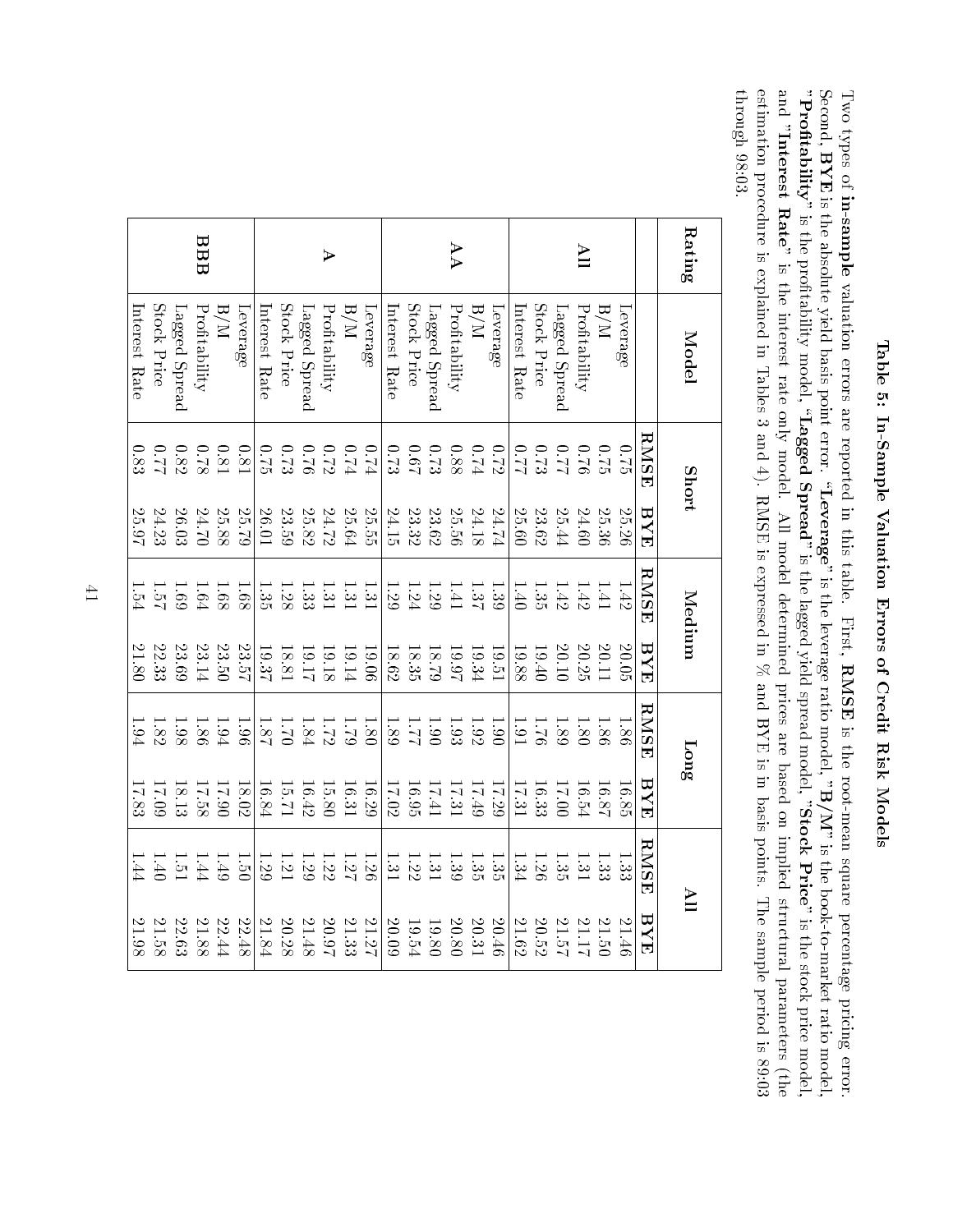Table 6: Out-of-Sample Pricing and Yield Performance of Credit Risk Models $\left( \mathrm{B} \right)$  Rating andMaturity)

The pricing errors are consolidated $\mathrm{S}$  credit rating and maturity. We have reported the out-of-sample pricing performance of six default protability risk models. $\alpha$ everage" is the leverage ratio model, "B/M" is the book-to-market ratio model,"Profitability" is the $\operatorname{mag}$ el, " $\operatorname{Laged}$  Spread" is the lagged yield spread model, "StockPrice" is the stock price model, and "Interest $\operatorname{Rate}^r$  is thel dability<br>interest rate only model. All model determined prices are based on implied structural parameters (the estimation procedure is explainedin. Tables دے and $\hat{\mathbf{t}}$ APE, the absolute percentage pricing error, is the absolute dierence between the market and the model price divided $\mathrm{S}$ hes<br>The market price, averaged over $\stackrel{\circ}{=}$  bonds.  $_{\rm {period}}^{\rm {e\,pt}}$ <br>BYE is the absolute yield basis point error. The sample period is 89:03 through98:03.

|                       | eraged over all bonds. BYE is the absolute yield basis point error. The sample period is 89:03 through |                |             |                     |             |                   |               |          |             |
|-----------------------|--------------------------------------------------------------------------------------------------------|----------------|-------------|---------------------|-------------|-------------------|---------------|----------|-------------|
| Rating                | Model                                                                                                  | Short          |             | Medium              |             | Long              |               | Ě        |             |
|                       |                                                                                                        | RMSE           | ${\rm FYF}$ | RMSE                | ${\rm HYB}$ | RMSE              | $_{\rm{HVI}}$ | RMSE     | ${\rm HYE}$ |
|                       | Leverage                                                                                               | L10            | 30.63       | 1.63                | 02.50       | 2.26              | 92.86         | 1.39     | 09'27       |
|                       | $\mathbb{N}/\mathbb{R}$                                                                                |                | 30.35       |                     | 26.17       | 2.26              | $23.90\,$     | 1.39     | 27.40       |
| ПV                    | Profitability                                                                                          | $0.70$<br>0.74 | 30.92       | $\frac{1}{1}$       | 26.49       | $2.29\,$          | 23.49         | 1.43     | 27.62       |
|                       | Lagged Spread                                                                                          |                | 30.57       | 1.64                | 26.08       |                   | 23.83         | 1.41     | 27.46       |
|                       | Stock Price                                                                                            | 0.72           | 37.31       | $2.19\,$            | 31.92       | $2.30$<br>2.78    | 28.20         | 1.88     | 33.41       |
|                       | Interest Rate                                                                                          | 6.73           | 31.22       | 1.62                | 26.57       | $2.44\,$          | 25.94         | 1.42     | 28.07       |
|                       | Leverage                                                                                               | 0.62           | 26.15       | 1.33                | 22.91       | 2.35              | 23.25         | 1.35     | 23.97       |
|                       | N/d                                                                                                    | 6.62           | 26.47       | 1.35                | 23.25       |                   | 23.52         | 1.36     | 24.26       |
| AA                    | Profitability                                                                                          | 0.70           | 27.75       | 1.48                | 23.42       | $2.38\phantom{0}$ | 23.05         | 1.50     | 24.80       |
|                       | Lagged Spread                                                                                          | 6.63           | 26.60       | 1.34                | 22.81       |                   | 23.56         | 1.38     | 24.05       |
|                       | Stock Price                                                                                            | $16.0\,$       | $32.58\,$   | 1.65                | 26.90       | $2.43$<br>2.74    | 26.36         | 19.1     | 29.05       |
|                       | Interest Rate                                                                                          | 6.62           | 26.44       | 1.43                | 24.29       | $2.49\,$          | 24.21         | 1.41     | $24.63\,$   |
|                       | Leverage                                                                                               | 19.0           | 30.33       | $1 + 1$             | 24.70       | $2.08\,$          | 22.10         | 1.26     | 29.67       |
|                       | N/H                                                                                                    | 99.0           | 29.56       | 1.44                | 23.55       |                   | 21.76         | 1.24     | 25.80       |
| $\blacktriangleright$ | Profitability                                                                                          | 02.0           | 30.26       | $1.53\,$            | 24.19       | $2.04\phantom{0}$ | 21.64         | 1.26     | 26.31       |
|                       | Lagged Spread                                                                                          | 89.0           | 30.13       | 1.46                | 23.92       | $2.09\,$          | 22.28         | 1.27     | 26.39       |
|                       | Stock Price                                                                                            | 1.21           | 38.68       | $\frac{2.00}{1.51}$ | 31.20       | $2.27$<br>2.27    | 26.49         | 1.81     | 33.51       |
|                       | Interest Rate                                                                                          | 69.0           | 30.91       |                     | 24.67       |                   | 24.49         | 1.30     | 27.38       |
|                       | Leverage                                                                                               | 0.86           | 34.20       | 2.24                | 32.76       | $2.98\,$          | 30.26         | 92.1     | 31.87       |
|                       | N/H                                                                                                    | 0.86           | 34.77       | $2.21\,$            | 33.46       | $3.02\,$          | 30.86         | 92.1     | 32.48       |
| BBB                   | Profitability                                                                                          | $0.88\,$       | 34.35       | 2.27                | 32.97       | 96.2              | 29.30         | 1.78     | 31.85       |
|                       | Lagged Spread                                                                                          | $0.88\,$       | 34.23       | 2.26                | 32.52       | $3.02\,$          | 30.12         | 82.1     | 1.74        |
|                       | Stock Price                                                                                            | 1.13           | 38.63       | 3.03                | 37.27       | 3.34              | 33.20         | $2.31\,$ | 36.80       |
|                       | Interest Rate                                                                                          | 0.88           | 42.62       | 1.95                | 31.76       | $2.64\,$          | 69.23         | 1.68     | 31.48       |

 $\ddot{\tilde{c}}$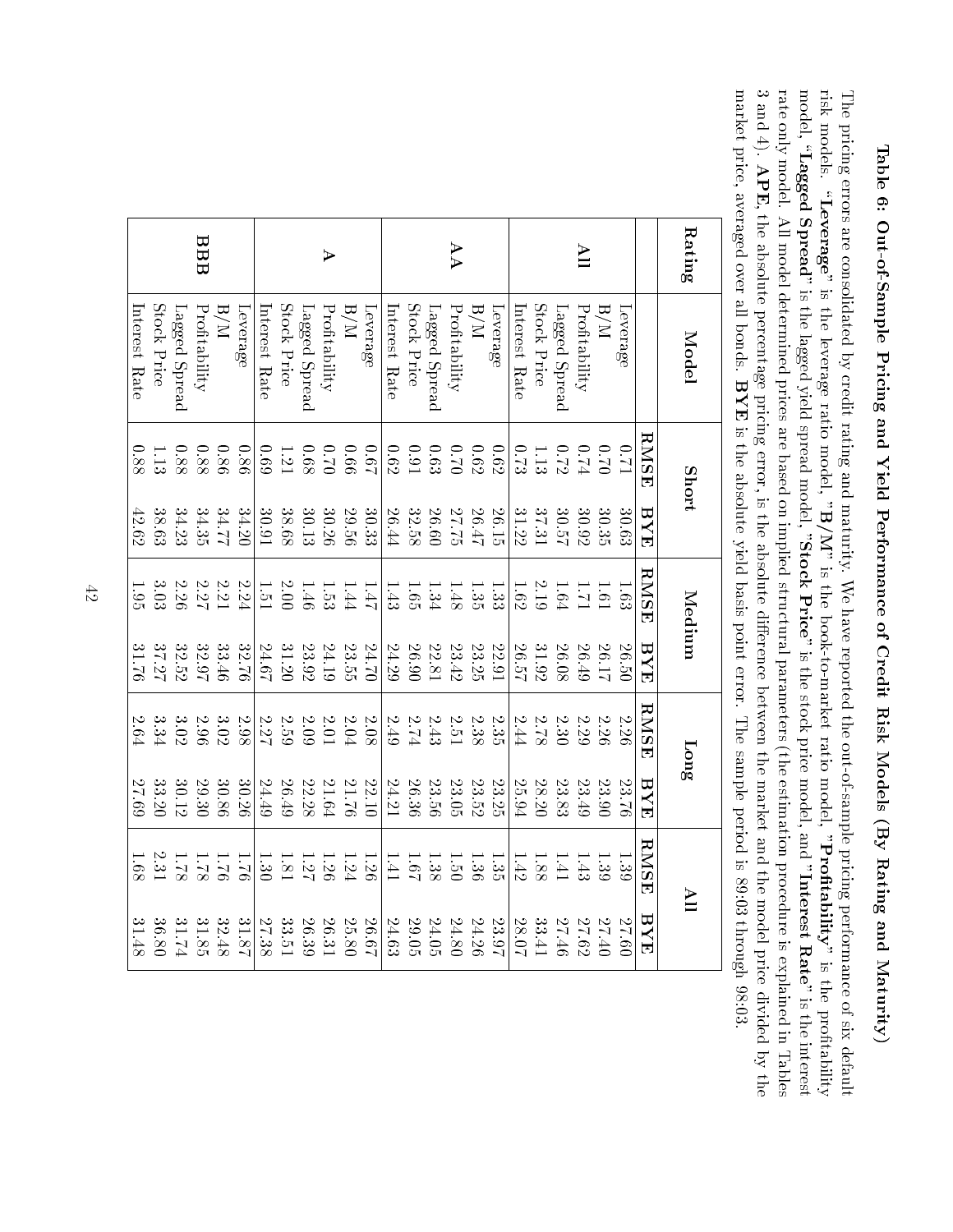# Tableب: Out-of-Sample Pricing and Yield Performance of Credit Risk Models $\left( \mathrm{B} \right)$  Industry and IndividualFirms)

 $\Xi$  Panel $\Rightarrow$  and Panel्म the pricing errors are consolidated $\mathcal{S}_{\mathbf{Q}}$  industry and maturity and individual rms, respectively.≸ have reportedthe se out-of-sample pricing performanceq six default risk models.  $\alpha$ everage  $\alpha$  is the leverage ratio model, $\mathrm{B}/\mathrm{M}^{\mathrm{w}}$  is the book-to-market ratiotio model,<br>"**Interest** "Profitability" is the protability $_{\rm{red}}$ ,  $_{\rm{Lager}}$ Spread" is the lagged yield spread model, "Stock $\Pr^{\mathrm{tree}}$  is the stock price model, and ${\rm Re}^{\nu}$  is the interest rate only model. $\geq$  model determined prices are based on implied structural parameters (the estimation procedure is**Interest**<br>explained in. Tablesدى and 4). APE, the absolute percentage pricing error, is the absolutedifference between the market and the model price divided $\mathcal{S}$ s<br>Eng market price, averaged over $\frac{\omega}{\Box}$  bonds. All m<br>a<br>BYE  ${\bf \Omega}$  . the absolute yield basis point error. Industry and maturity classication used here are the same ones as describedin. Tables 1 and 2. The sample period is 89:03 through 98:03. Panel $\Xi$  present the out-of-sample APE and BYE forಜ individualrms.

| Stock Price<br>Leverage<br>Interest Rate<br>Lagged Spread<br>L20<br>0 0 0 0 0 0<br>6 0 1 0 3 8 9<br>8 9 1 1 3 8 9 9<br>$\begin{array}{c} 26.41 \\ 26.15 \\ 32.01 \\ 26.05 \end{array}$<br>09.60<br>$1.7138747$<br>$2.7138747$<br>24.60<br>22.98<br>$\begin{array}{l} 22.70 \\ 22.43 \\ 28.67 \end{array}$ | $U$ tility<br>Interest Rate<br>N/H<br>Profitability<br>Leverage<br>25.60<br>25.40<br>$21.91$<br>$21.91$ | Financial<br>Stock Price<br>Profitability<br>N/H<br>Leverage<br>Lagged Spread<br>$\begin{array}{c} 0.017 \\ 0.017 \\ -0.012 \\ 0.72 \\ \end{array}$<br>32.73<br>$\begin{array}{l} 32.02 \\ 32.21 \\ 40.16 \\ 32.75 \end{array}$<br>$\begin{array}{c} 1.172 \\ 1.172 \\ 2.42 \\ 1.79 \end{array}$<br>$27.05$<br>$27.26$<br>$28.16$<br>$27.27$<br>27.92 | RMSE<br>BYE<br><b>RMSE</b><br>BYE | Industry<br>Model<br><b>Short</b><br>Medium | Fanel A: Frienig Errors by muustry and Maturity |
|-----------------------------------------------------------------------------------------------------------------------------------------------------------------------------------------------------------------------------------------------------------------------------------------------------------|---------------------------------------------------------------------------------------------------------|-------------------------------------------------------------------------------------------------------------------------------------------------------------------------------------------------------------------------------------------------------------------------------------------------------------------------------------------------------|-----------------------------------|---------------------------------------------|-------------------------------------------------|
| $\begin{array}{c} 0.10 \\ 0.10 \\ 0.70 \\ 0.70 \\ 0.74 \\ \end{array}$                                                                                                                                                                                                                                    |                                                                                                         |                                                                                                                                                                                                                                                                                                                                                       |                                   |                                             |                                                 |
| 35.60<br>30.60<br>$\begin{array}{l} 29.36 \\ 29.67 \\ 29.65 \end{array}$                                                                                                                                                                                                                                  |                                                                                                         |                                                                                                                                                                                                                                                                                                                                                       |                                   |                                             |                                                 |
| $\frac{11}{28}$ $\frac{3}{28}$ $\frac{3}{8}$ $\frac{11}{28}$ $\frac{11}{24}$                                                                                                                                                                                                                              |                                                                                                         |                                                                                                                                                                                                                                                                                                                                                       |                                   |                                             |                                                 |
| $24.24$<br>$23.24$<br>$29.25$<br>$25.21$                                                                                                                                                                                                                                                                  |                                                                                                         |                                                                                                                                                                                                                                                                                                                                                       |                                   |                                             |                                                 |
| 221232<br>333282<br>2425<br>2.33<br>2 2 2 2 3 3 4 4<br>2 2 3 3 3 4 4<br>2 3 3                                                                                                                                                                                                                             |                                                                                                         | $\begin{array}{c}\n 2.11 \\  2.14 \\  2.59\n \end{array}$<br>5.14                                                                                                                                                                                                                                                                                     | <b>RMSE</b>                       | Long                                        |                                                 |
| 23.50<br>$23.29\,$<br>23.71<br>24.65<br>$\begin{array}{c} 22.23 \\ 24.36 \end{array}$<br>$27.67$<br>23.60<br>$28.39\,$                                                                                                                                                                                    | 23.91<br>22.97<br>29.10<br>25.57                                                                        | $24.49\,$<br>24.50<br>24.81<br>$24.68\,$                                                                                                                                                                                                                                                                                                              | BYE                               |                                             |                                                 |
| 1.48<br>$1.148$<br>$1.35$<br>$1.52$<br>$\begin{array}{c} 1.12 \\ 1.29 \\ 1.39 \\ 1.59 \end{array}$                                                                                                                                                                                                        |                                                                                                         | $\frac{11}{288888}$                                                                                                                                                                                                                                                                                                                                   | <b>RMSE</b>                       | ПУ                                          |                                                 |
| $\begin{array}{c} 26.18 \\ 25.91 \\ 26.17 \\ 31.80 \end{array}$<br>24.46<br>$\begin{array}{l} 24.09 \\ 24.16 \\ 30.03 \end{array}$<br>26.28                                                                                                                                                               | $23.67\,$<br>$23.41\,$<br>29.03                                                                         | $\frac{28.48}{28.82}$<br>$\frac{28.49}{35.39}$<br>29.23                                                                                                                                                                                                                                                                                               | BYE                               |                                             |                                                 |

Panel A: Pricing Errors $\mathbf{\hat{z}}$  Industry andne out-or-s<br>Maturity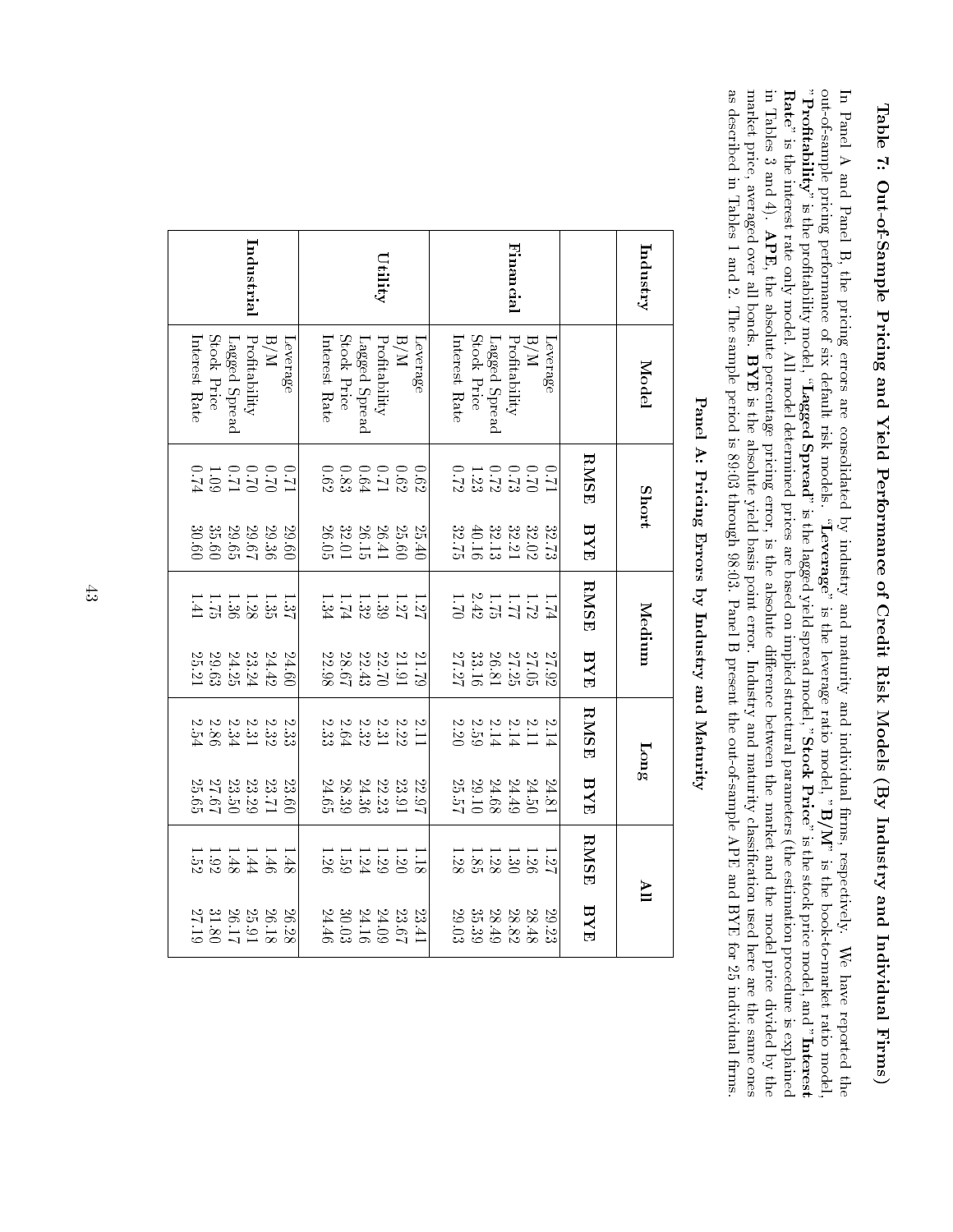| j                       |  |
|-------------------------|--|
| $\frac{1}{2}$           |  |
| ļ<br>j                  |  |
| í                       |  |
|                         |  |
| $\frac{1}{2}$<br>l<br>J |  |
| I                       |  |
|                         |  |
|                         |  |
| İ<br>I<br>J<br>l        |  |
| J                       |  |
| ŗ                       |  |
| ١                       |  |
|                         |  |
| <br> <br>               |  |
| ı<br>l                  |  |
|                         |  |
|                         |  |
|                         |  |
|                         |  |

|                  |                                             | Leverage                                               |                                                     | B/M Ratio                                              |                                                     | Lagged Spread | Profitability                                       |                                               | Stock Price                                                    |                       |                                                                                                  | Interest Rate                                                               |
|------------------|---------------------------------------------|--------------------------------------------------------|-----------------------------------------------------|--------------------------------------------------------|-----------------------------------------------------|---------------|-----------------------------------------------------|-----------------------------------------------|----------------------------------------------------------------|-----------------------|--------------------------------------------------------------------------------------------------|-----------------------------------------------------------------------------|
|                  | ${\tt AFL}$                                 | BYE                                                    | APE                                                 | BYE                                                    | APE                                                 | BYE           | $\mathbf{A}\mathbf{P}\mathbf{E}$                    | BYE                                           | $_{\rm APE}$                                                   | BYE                   | APE                                                                                              | $\rm \overline{H}Y\overline{H}$                                             |
| Ann Corp         | 2.08                                        | 34.47                                                  | 2.11                                                | 34.83                                                  | 5.11                                                | 34.81         | 2.11                                                | 34.8                                          | 2.32                                                           | $32.03$               | ىج                                                                                               | $34.82$                                                                     |
| Boeing Co.       |                                             | 26.90                                                  | $2.57\phantom{1}$                                   | 26.44                                                  |                                                     | 26.66         | 2.76                                                | 27.85                                         |                                                                | $\frac{35.12}{25.39}$ |                                                                                                  |                                                                             |
| Bank America     |                                             | 24.41                                                  |                                                     | 23.76                                                  |                                                     | 24.94         | 1.18                                                | $22.87\,$                                     | $4.19$<br>1.35                                                 |                       |                                                                                                  |                                                                             |
| Bell South       | 3.49                                        | 42.24                                                  | 4.28                                                | 52.40                                                  | $\frac{2.60}{5.17}$                                 | 62.85         | 5.63                                                | 45.74                                         | 10.8                                                           | 37.57                 | 3.698                                                                                            |                                                                             |
| Bear Stern       | 1.10                                        | $22.82\,$                                              | 1.08                                                | 22.45                                                  | 1.03                                                | 21.27         | 1.001                                               | 20.23                                         | 1.93                                                           | 38.70                 |                                                                                                  | $\begin{array}{l} 27.93 \\ 25.63 \\ 22.71 \\ 25.57 \\ \end{array}$          |
| Bankers Trust    |                                             | $25.26\,$                                              | 1.14                                                | 25.17                                                  | 0.09                                                | 24.89         | 1.20                                                | 26.59                                         | $-1.46$                                                        | 28.92                 |                                                                                                  |                                                                             |
| Citicorp         |                                             | 33.80                                                  | 1.39                                                | 42.07                                                  | 1.42                                                | 34.98         |                                                     |                                               |                                                                | 34.50                 |                                                                                                  |                                                                             |
| Coastal Corp     |                                             | $25.03\,$                                              |                                                     | 26.70                                                  | 1.62                                                | 26.42         | $\begin{array}{c} 1.37 \\ 1.71 \end{array}$         | $\begin{array}{c} 33.97 \\ 28.51 \end{array}$ | 1.37                                                           | 31.62                 |                                                                                                  | $\begin{array}{c} 34.38 \\ 29.37 \end{array}$                               |
| Chase Manhat     | $\frac{1.138}{1.35}$                        |                                                        | $1.62\phantom{1}$                                   | 39.30                                                  | $2.04\,$                                            | 36.99         | $2.00\,$                                            | 36.68                                         | 1.93                                                           | 45.94                 |                                                                                                  | $37.93$                                                                     |
| Csx Corp         |                                             | $\frac{38.24}{21.74}$                                  |                                                     | $21.75\,$                                              | $\begin{array}{c} 1.31 \\ 2.34 \\ 0.91 \end{array}$ | 21.46         |                                                     | 22.03                                         |                                                                | 28.44                 |                                                                                                  |                                                                             |
| Delta Air.       | $1.32\phantom{1}$                           | $\begin{array}{c} 35.75 \\ 20.50 \\ 22.50 \end{array}$ | $\begin{array}{c} 1.32 \\ 2.37 \\ 0.91 \end{array}$ | $36.14$                                                |                                                     | 32.29         | $1.35\phantom{0}$                                   | 35.91                                         |                                                                | 30.26                 |                                                                                                  | $\frac{22.00}{36.81}$                                                       |
| Edison N.Y.      | $0.92\,$                                    |                                                        |                                                     | 20.27                                                  |                                                     | 20.35         | 66.0                                                | 22.62                                         | 1.23                                                           | 28.63                 |                                                                                                  |                                                                             |
| Edison Int'l     |                                             |                                                        |                                                     | 21.65                                                  |                                                     | 22.64         |                                                     | 22.68                                         |                                                                | $31.34\,$             |                                                                                                  |                                                                             |
| Enron Corp       | $\begin{array}{c} 0.86 \\ 1.19 \end{array}$ | 21.19                                                  | $0.82\phantom{0}$                                   | $21.22$ $\phantom{1}$                                  | $\begin{array}{c} 0.86 \\ 1.21 \end{array}$         | 21.59         | $\begin{array}{c} 0.86 \\ 1.27 \\ 2.21 \end{array}$ | 22.89                                         | $1.18\phantom{1}$                                              | $32.27\,$             | 1 1 1 1 1 1 2 3 0 0 1 1 1 1 1 2 3 0 3 1 1 2<br>0 5 5 7 5 7 3 7 3 8 8 8 9 5 7 7 7 7 7 8 8 8 9 8 7 | $\begin{array}{l} 20.62 \\ 21.99 \\ 22.39 \\ 32.68 \\ 33.42 \\ \end{array}$ |
| Ford Motor       | 1.96                                        | 25.74                                                  | $2.02\,$                                            |                                                        | $2.03\,$                                            | 26.82         |                                                     | 29.14                                         |                                                                | 30.35                 |                                                                                                  |                                                                             |
| First Chicago    | 1.67                                        | $31.84\,$                                              |                                                     | $\begin{array}{c} 37.27 \\ 22.53 \end{array}$          |                                                     | 87.78         | $2.01\,$                                            | $26.74$                                       |                                                                | 38.99                 |                                                                                                  |                                                                             |
| First Union      | 1.11                                        | 22.56                                                  | $2.02\phantom{}$                                    |                                                        | $1.67$<br>$1.11$<br>$1.33$                          | 22.67         | $1.10\,$                                            | 22.65                                         | $\begin{array}{c} 2.07 \\ 2.32 \\ 1.23 \\ 1.51 \\ \end{array}$ | 25.73                 |                                                                                                  |                                                                             |
| Ibm              | $2.12\,$                                    |                                                        |                                                     |                                                        |                                                     | $27.96\,$     |                                                     | 27.55                                         |                                                                | $32.50\,$             |                                                                                                  |                                                                             |
| $\ln t$ 'l Paper | 1.29                                        | $27.99$<br>21.73                                       | $\begin{array}{c} 2.20 \\ 1.33 \end{array}$         | $\frac{28.09}{22.71}$                                  |                                                     | 22.76         | $\begin{array}{c} 2.13 \\ 1.31 \end{array}$         | 22.61                                         |                                                                | 25.64                 |                                                                                                  | $\begin{array}{c} 27.83 \\ 23.34 \end{array}$                               |
| Merrill Lynch    | $0.84\,$                                    | 26.04                                                  | $0.84\,$                                            | $25.86\,$                                              | $0.84\,$                                            | 25.97         | 1.18                                                | 34.93                                         | 1.38                                                           | 34.14                 |                                                                                                  | 26.62                                                                       |
| Philip Morris    | $62.0$                                      | 20.58                                                  | $62^\circ$                                          |                                                        |                                                     | 20.88         | $0.80\,$                                            | 21.44                                         | 1.10                                                           | 27.20                 |                                                                                                  | $21.81\,$                                                                   |
| $\sum_{i=1}^{n}$ | $2.23\,$                                    | 32.06                                                  | $2.20\,$ $\,$                                       | $\begin{array}{l} 20.60 \\ 31.75 \\ 32.87 \end{array}$ | $0.80\phantom{0}$                                   | 32.36         | $2.24\,$                                            | 32.32                                         | $2.54\,$                                                       | 17.14                 |                                                                                                  | $\begin{array}{c} 31.99 \\ 31.78 \end{array}$                               |
| Niagara M. P     | 16.1                                        | 34.97                                                  |                                                     |                                                        | $2.02\,$                                            | 35.11         | 1.92                                                | 34.23                                         | 2.56                                                           | 46.17                 |                                                                                                  |                                                                             |
| Time Warner      | 2.46                                        | 39.90                                                  | $2.67\,$                                            | 36.67                                                  | $2.49\,$                                            | 42.58         | 1.72                                                | 37.75                                         | 3.14                                                           | $42.83\,$             | $\ddot{\ddot{\theta}}$                                                                           | 42.<br>.84                                                                  |
| Walmart Store    | 1.20                                        | 20.96                                                  | $1.21\,$                                            | 21.25                                                  | 1.13                                                | 19.28         | $-18$                                               | 20.40                                         | $-38$                                                          | 32.27                 | $\overline{11}$                                                                                  | 20.21                                                                       |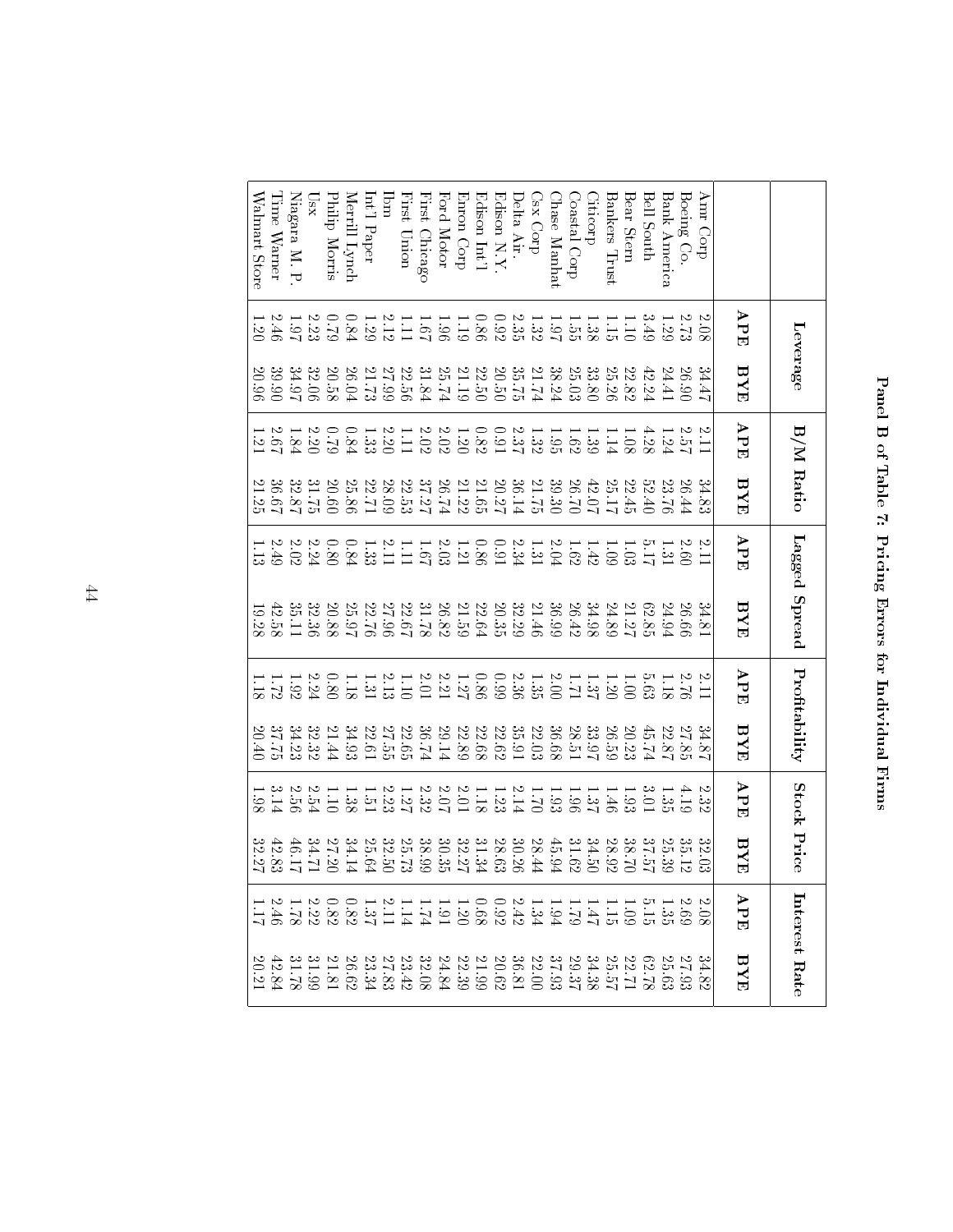Table $\stackrel{\sim}{.}$  Robustness Issues (Median and Subsample Analysis of Yield Basis $_{\rm points}$ Errors)

≶ report the $\bigoplus$  the (out-of-sample) yield basis point errors from the 1994:03-1998:03 sub-sample, (ii) the median yield basis point errors, and (iii)e<br>E<br>F<br>F<br>F mean yield basis point errors, when the parameters are kept constant over the entire sample. $\geq$  pricing errors are consolidated $\mathcal{S}^{\mathbf{d}}$  creditrating and<br>Pagged"<br>Pagged" maturity.  $\alpha$ everage  $\alpha$  is the leverage ratio model, $\mathrm{B}/\mathrm{M}^{\mathrm{w}}$  is the book-to-market ratio model, $^{\circ}$ Profitability" is the protability model,  ${\bf S}_{\bf{pred}}$  is the lagged yield spread model, "StockPrice is the stock price model, and $^{\rm n}$ Interest  $\operatorname{Rae}^{\circ}$  is the interest rate only model. $\geq$  model the determined prices are based on implied structural parameters. The median absolute yield basis error is computedin. two steps. First,≶<br>∂ computemedian yield error across rms $\stackrel{\scriptscriptstyle \omega}{=}$  each date. Next,≶<br>∂ time-average the monthly medians $\overline{\mathbb{S}}^*$  get the averaged median. As before,  $\begin{array}{c} \mathbf{m}\text{od} \ \mathbf{r}\ \mathbf{w}\ \mathbf{B}\ \mathbf{Y}\mathbf{E} \end{array}$ is there dhe<br>mean absolute yield basis point error averaged over $\frac{\omega}{\Box}$ bonds.

| Rating              | Model                   |                                               | BYE, 1994-1999 Subsample |              |                |         | Median Yield       |           |                      |       | $\overline{M}$                                                                                                                                                                                                                        | ਚ਼                                                                        |                                                                 |
|---------------------|-------------------------|-----------------------------------------------|--------------------------|--------------|----------------|---------|--------------------|-----------|----------------------|-------|---------------------------------------------------------------------------------------------------------------------------------------------------------------------------------------------------------------------------------------|---------------------------------------------------------------------------|-----------------------------------------------------------------|
|                     |                         |                                               |                          |              |                |         | Basis Point Errors |           |                      |       |                                                                                                                                                                                                                                       | Constant Parameters                                                       |                                                                 |
|                     |                         | Short                                         | Med.                     | $L$ ong      | $\blacksquare$ | Short   | Med.               | $F$ ong   | $\mathbb{I}^\forall$ | Short | Med.                                                                                                                                                                                                                                  | $F$ ong                                                                   | $\mathbf{H}$                                                    |
|                     | Leverage                | 27.12                                         | 23.10                    | 26.23        | 25.27          | 26.44   | 22.94              | 20.90     | 23.42                | 39.   | 42.01                                                                                                                                                                                                                                 | 42.52                                                                     |                                                                 |
|                     | N/H                     | 12.21                                         | 23.37                    | 26.32        | 25.41          | 26.51   | 22.78              | 20.75     | 23.40                |       |                                                                                                                                                                                                                                       |                                                                           |                                                                 |
| ΠУ                  | Profitability           | 27.54                                         | 23.25                    | 25.63        | 25.27          | 27.07   | 22.94              | 20.52     | 23.56                |       | $\begin{array}{r} 41.85 \\ 41.69 \\ 42.58 \\ 43.38 \end{array}$                                                                                                                                                                       | $\begin{array}{c} 42.62 \\ 42.91 \\ 43.91 \\ 46.02 \\ \end{array}$        | $\begin{array}{l} 40.92 \\ 41.38 \\ 44.38 \\ 42.66 \end{array}$ |
|                     | Lagged Spread           | 27.26                                         | 23.36                    | 26.52        | 25.48          | 26.63   | 22.78              | 20.80     | 23.48                |       |                                                                                                                                                                                                                                       |                                                                           |                                                                 |
|                     | Stock Price             | 32.44                                         | 28.32                    | 29.80        | 30.06          | 31.13   | 26.59              | $24.13$   | 27.29                |       |                                                                                                                                                                                                                                       |                                                                           |                                                                 |
|                     | Interest Rate           | 27.73                                         | 23.62                    | 26.74        | 25.81          | 27.26   | 23.22              | 23.10     | 23.98                |       |                                                                                                                                                                                                                                       |                                                                           |                                                                 |
|                     | Leverage                | 24.61                                         | 22.96                    | 27.21        | 24.92          | 23.68   | $21.00$            | $20.85\,$ | 21.26                |       |                                                                                                                                                                                                                                       | 42.39                                                                     | 38.34                                                           |
|                     | N/H                     | 25.26                                         | 24.12                    | 27.39        | 25.56          | 24.15   | 20.91              | 20.48     | $21.07$              |       |                                                                                                                                                                                                                                       |                                                                           |                                                                 |
| $\forall$ $\forall$ | Profitability           | 27.23                                         | 24.10                    | 26.78        | 26.02          | 25.15   | 21.48              | 20.66     | 21.99                |       |                                                                                                                                                                                                                                       |                                                                           |                                                                 |
|                     | Lagged Spread           | 25.26                                         | 25.24                    | 28.01        | 26.21          | 23.93   | 19.73              | 20.58     | 20.56                |       |                                                                                                                                                                                                                                       |                                                                           |                                                                 |
|                     | Stock Price             | $30.54\,$                                     | 27.80                    | 27.73        | 28.58          | 29.11   | 23.51              | 23.44     | 25.49                |       |                                                                                                                                                                                                                                       |                                                                           | 38.325<br>38.515<br>38.36                                       |
|                     | nterest Rate            | 25.53                                         | 25.27                    | 28.19        | 26.36          | 23.63   | 21.62              | 21.23     | 21.20                |       | $\begin{array}{c} 39.26 \\ 40.17 \\ 39.39 \\ 11.38 \\ \hline \end{array} \quad \begin{array}{c} 39.16 \\ 40.18 \\ 30.19 \\ 41.39 \\ \hline \end{array} \quad \begin{array}{c} 39.16 \\ 40.19 \\ 41.39 \\ 41.30 \\ \hline \end{array}$ | $\begin{array}{c} 44.02 \\ 43.52 \\ 41.07 \\ 44.27 \end{array}$           |                                                                 |
|                     | Leverage                | 84.78                                         | 20.73                    | <b>74.77</b> | 23.14          | 27.18   | 22.21              | 20.18     | 23.14                |       |                                                                                                                                                                                                                                       |                                                                           | 41.12                                                           |
|                     | $\mathrm{N}/\mathrm{H}$ | 24.48                                         | 20.67                    | 24.26        | 22.86          | 26.80   | 21.67              | 20.14     | 122.74               |       |                                                                                                                                                                                                                                       |                                                                           |                                                                 |
| ⋗                   | Profitability           | 24.65                                         | 20.65                    | 24.27        | 22.87          | 57.79   | 21.27              | 19.84     | 23.05                |       |                                                                                                                                                                                                                                       |                                                                           | $\begin{array}{l} 40.84 \\ 39.69 \\ 41.73 \\ 41.73 \end{array}$ |
|                     | Lagged Spread           | 24.96                                         | 20.80                    | 25.06        | $23.31\,$      | 27.40   | $22.03\,$          | 20.56     | $23.22\,$            |       |                                                                                                                                                                                                                                       |                                                                           |                                                                 |
|                     | Stock Price             | 31.86                                         | 26.53                    | 28.64        | 28.87          | 33.68   | 26.78              | 23.12     | 27.65                |       |                                                                                                                                                                                                                                       |                                                                           |                                                                 |
|                     | interest Rate           | 25.14                                         | 21.04                    | 25.34        | 23.55          | 28.05   | 22.54              | 23.02     | 24.36                |       |                                                                                                                                                                                                                                       | $\begin{array}{c} 42.33 \\ 41.97 \\ 44.196 \\ 46.44 \\ 43.27 \end{array}$ | $\frac{43.79}{2}$                                               |
|                     | Leverage                | 33.65                                         | 27.85                    | 28.02        | 29.56          | 27.90   | 88.79              | 27.36     | 25.95                |       | 43.74                                                                                                                                                                                                                                 | $44.48$                                                                   | 17.PP                                                           |
|                     | N/H                     | 34.05                                         | 27.90                    | 28.56        | 29.85          | 28.93   | 29.11              | 27.65     | 26.50                |       |                                                                                                                                                                                                                                       | $45.12$                                                                   | $44.29$                                                         |
| BBB                 | Profitability           |                                               | 27.88                    | 26.85        | 29.19          | $28.74$ | 18.74              | 26.69     | 26.39                |       |                                                                                                                                                                                                                                       |                                                                           |                                                                 |
|                     | Lagged Spread           | $\begin{array}{c} 33.75 \\ 33.58 \end{array}$ | 27.35                    | 28.09        | 29.37          | 28.16   | 28.72              | 27.53     | 26.05                |       | $\begin{array}{c} 44.03 \\ 44.51 \\ 42.51 \\ 42.8 \\ \end{array}$                                                                                                                                                                     | 44444<br>8583<br>458                                                      | 43.51<br>44.43<br>45.43                                         |
|                     | Stock Price             | 34.61                                         | 32.27                    | 32.32        | 32.98          | 31.48   | 31.36              | 28.96     | 30.63                |       |                                                                                                                                                                                                                                       |                                                                           |                                                                 |
|                     | Interest Rate           | 34.61                                         | 27.67                    | 28.12        | 29.81          | 28.98   | 26.86              | 24.29     | 25.87                |       |                                                                                                                                                                                                                                       |                                                                           |                                                                 |

 $\frac{4}{5}$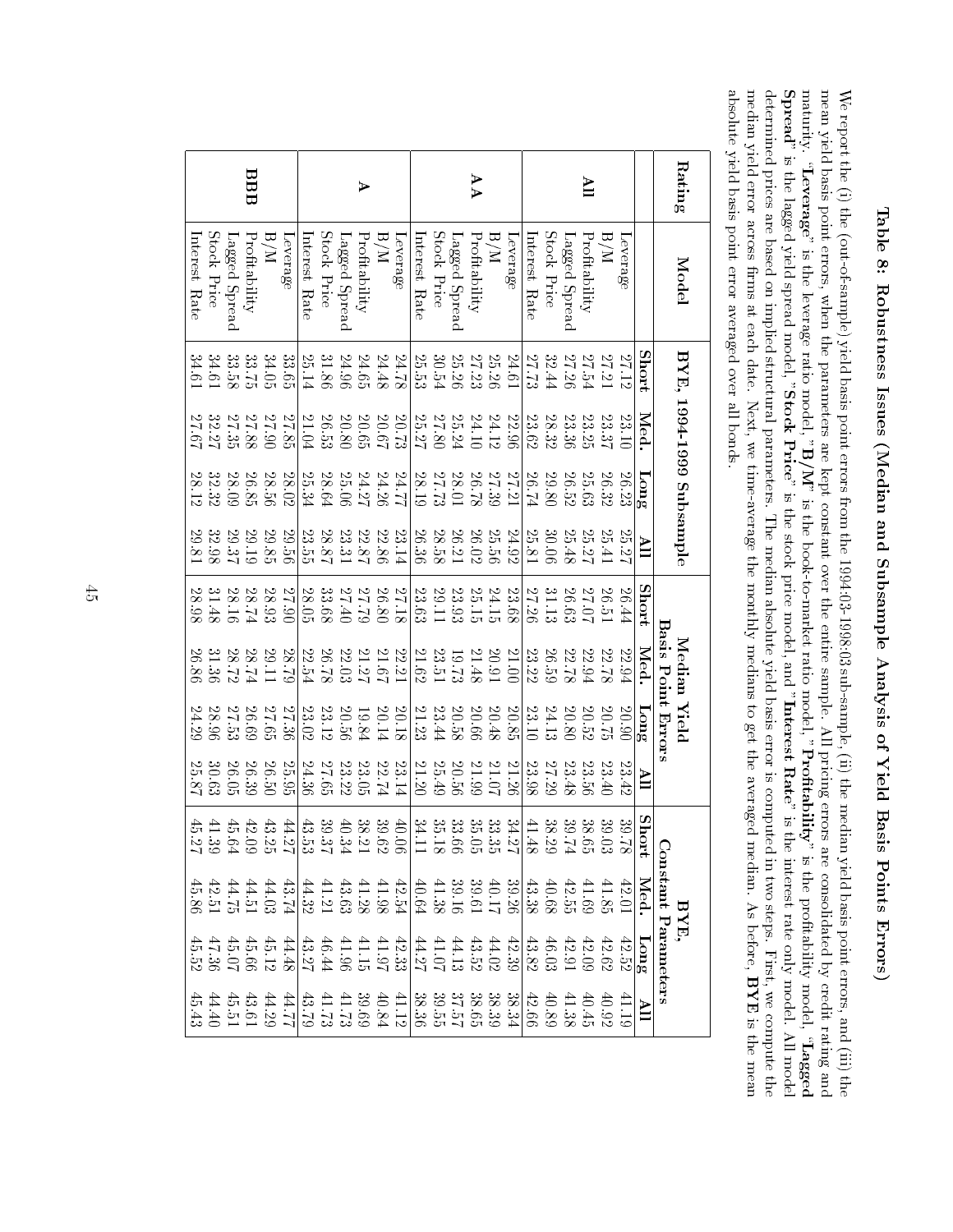# Table 10: Hedging Eectiveness of Credit RiskModels

This table evaluates the dynamic performanceq credit risk models. For each model,  $_{\rm AHE}^{\rm C}$ is the average absolute percentage hedging error and This t<br>MHE is the average mean percentage hedging error. The target hedge is a short positionin. the corporate coupon bond. $\overline{z}$  constructinga<br>E<br>E<br>E hedge, as $\rm \Delta m$  instruments as sources<u>ር</u> risks are employedಕ create a delta-neutral hedgein.  $\stackrel{\scriptscriptstyle \omega}{=}$  dimensions. The positioningin. each instrumentung ule<br>ment is<br>position<br>he B/M computed using implied structural parameters. $\geq$  hedges are liquidatedin. the following $\stackrel{c}{\simeq}$  days. The hedging error isdefined as the longin. the replicating portfolio net<u>ር</u> the short positionin. the target. Four credit risk models are considered: $\bigoplus$  the leverage ratio model, (ii) theratio model, (iii) the stock price model, and (iv) the interest rate only model. The sample period is 03:89 through03:98.

|                       | Panel A: Delta-Neutral Hedging Errors Across Credit Kating and Maturity |                                                                 |                               |                             |                             |                                                             |                                                               |                                                                |                                                           |
|-----------------------|-------------------------------------------------------------------------|-----------------------------------------------------------------|-------------------------------|-----------------------------|-----------------------------|-------------------------------------------------------------|---------------------------------------------------------------|----------------------------------------------------------------|-----------------------------------------------------------|
| <b>Rating</b>         | Model                                                                   |                                                                 | <b>Short</b>                  |                             | Medium                      |                                                             | $\lim_{\mathbf{g}}$                                           |                                                                | $\blacksquare$                                            |
|                       |                                                                         | AHE                                                             | MHE                           | <b>AHE</b>                  | MHE                         | AHE                                                         | MHE                                                           | AHE                                                            | MHE                                                       |
| $\blacksquare$        | N/H<br>Leverage                                                         |                                                                 |                               | $\frac{1.72}{1.91}$         | $0.64\,$                    | $\begin{array}{c} 2.07 \\ 2.03 \\ 2.03 \\ 0.08 \end{array}$ |                                                               | $1.53$<br>$1.61$<br>$1.54$                                     |                                                           |
|                       | Stock Price<br>Interest Rate                                            | $\begin{array}{c} 1.05 \\ 1.19 \\ 0.99 \\ 1.03 \end{array}$     | 0 0 0 0<br>0 0 0 0<br>0 0 0 0 |                             |                             |                                                             | 0 0 0 0 0<br>5 10 10 10<br>4 10 11                            |                                                                | 0000<br>00000<br>0000                                     |
| AA                    | Stock Price<br>Interest Rate<br>N/H<br>Leverage                         | $\frac{1.10}{1.13}$                                             | $0.61$<br>$0.54$<br>$0.63$    | $1.581$<br>$1.81$<br>$1.83$ |                             | 2223<br>2233<br>2023                                        | $0.45$<br>$0.54$<br>$0.54$                                    | $\frac{1.68}{1.62}$                                            | $\begin{array}{c} 0.0000 \\ 0.0000 \\ 0.0000 \end{array}$ |
| $\blacktriangleright$ | Stock Price<br>Interest Rate<br>Leverage<br>N/H                         | $0.98\,$<br>$1.04\phantom{0}$<br>$0.98\,$                       |                               | $\frac{1.49}{1.540}$        | 0.0.0.5<br>2.0.5.5.6        | $1311$<br>$1311$<br>$131$                                   | $0.500$<br>$0.500$<br>$0.40$                                  | $\begin{array}{c} 1.48 \\ 1.32 \\ 1.42 \end{array}$<br>$0 + 1$ | 0.000<br>52554                                            |
| BBB                   | Stock Price<br>Interest Rate<br>N/H<br>Leverage                         | $\begin{array}{c} 1.03 \\[-4pt] 1.10 \\[-4pt] 1.02 \end{array}$ | $0.61$<br>$0.61$<br>$0.53$    | $11.31$<br>$1.31$<br>$1.31$ | 0.5<br>35<br>95<br>31<br>22 | $\begin{array}{c} 2.33 \\ 2.41 \\ 2.26 \end{array}$         | $\begin{array}{c} 0.66 \\ -0.59 \\ -0.59 \end{array}$<br>89.0 | $1.363 + 1.5$                                                  | $0.54$<br>$0.61$<br>$0.57$                                |

Panel A: Delta-Neutral Hedging Errors Across Credit Rating andnrougn 0*3:*<br>Maturity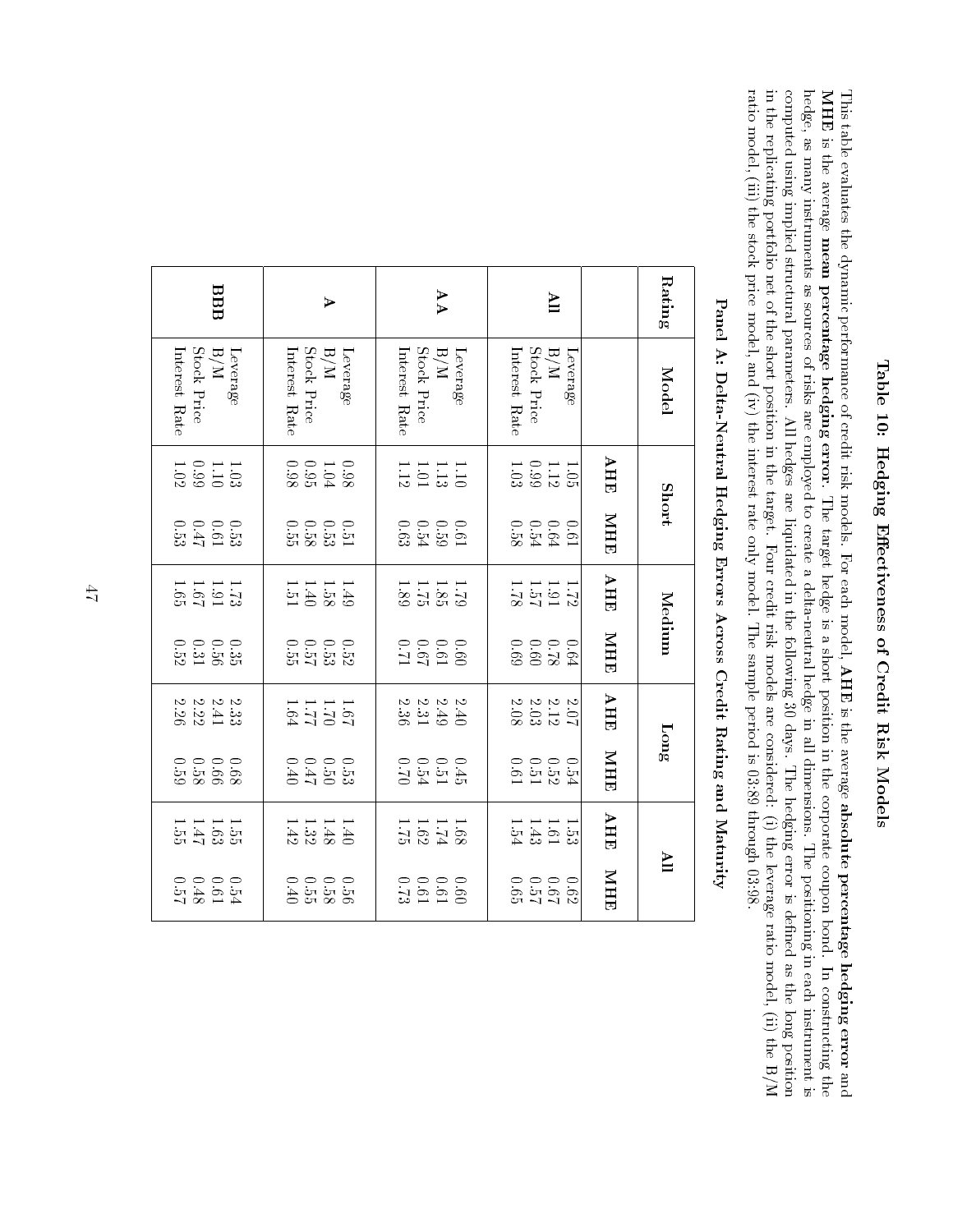| i<br>F<br>I<br>くそう けんさく                                                             |  |
|-------------------------------------------------------------------------------------|--|
| くろくしく しんご しんくしゅう しょくとくしょう                                                           |  |
| -<br>-<br>-<br>-<br>į<br>しゅうりんし<br> <br> <br> <br>in a security of the control<br>J |  |

|                |                                                     | Leverage                                                    |                                                                 | B/M Ratio                                                              | Stock Price                                                     |                                                     |                                                             | Interest Rate                                                          |
|----------------|-----------------------------------------------------|-------------------------------------------------------------|-----------------------------------------------------------------|------------------------------------------------------------------------|-----------------------------------------------------------------|-----------------------------------------------------|-------------------------------------------------------------|------------------------------------------------------------------------|
|                | AHE                                                 | NHR                                                         | AHE                                                             | <b>NHE</b>                                                             | AHE                                                             | MHE                                                 | AHE                                                         | NHE                                                                    |
| Amr Corp       | 1.92                                                | $\frac{1}{2}$                                               | 2.00                                                            | 02.0                                                                   | 3.1                                                             | 0.53                                                | 1.97                                                        | 0.80                                                                   |
| Boeing Co.     | 1.5 <sub>7</sub>                                    | 01.0                                                        |                                                                 | $-0.05$                                                                | 0.49                                                            | 0.05                                                | 1.68                                                        | 0.06                                                                   |
| Bank America   | 2.21                                                | 0.33                                                        |                                                                 | 0.51                                                                   | 5.99                                                            | 0.41                                                |                                                             | 0.62                                                                   |
| $BelI$ $South$ | 2.09                                                | 0.30                                                        | $\frac{1.58}{2.51}$                                             | 10.01                                                                  | 62.1                                                            | 82.0                                                | $2.37$<br>1.65                                              | 1.35                                                                   |
| Bear Stern     | 1.32                                                | $16.0\,$                                                    | 1.44                                                            | 00.00                                                                  | 1.36                                                            | 96.0                                                | 1.34                                                        | 0.92                                                                   |
| Bankers Trust  |                                                     |                                                             |                                                                 |                                                                        | 1.61                                                            |                                                     |                                                             |                                                                        |
| <i>iticorp</i> | $1.58$<br>2.28                                      | $10.07$<br>87.0                                             | $1.61\phantom{1}$                                               | $0.81\phantom{0}$                                                      | 66:1                                                            | $\frac{0.82}{0.15}$                                 |                                                             | $\frac{0.7}{8}$                                                        |
| Coastal Corp   | 1.54                                                |                                                             |                                                                 |                                                                        |                                                                 | $2F$ <sup>0</sup>                                   | $\begin{array}{c} 1.60 \\ 2.36 \\ 1.51 \\ 2.03 \end{array}$ |                                                                        |
| hase Manhat    | 06.1                                                | $0.23$<br>$0.55$<br>$0.80$                                  | $1.63\phantom{1}$                                               | $0.84\phantom{0}$                                                      | $\frac{1.32}{2.12}$<br>$\frac{2.12}{2.06}$                      | $0.88\,$                                            |                                                             | $0.22\phantom{0}$                                                      |
| Csx Corp       | $1.92\phantom{0}$                                   |                                                             |                                                                 |                                                                        |                                                                 |                                                     | $-1.90$                                                     |                                                                        |
| Delta Air.     |                                                     |                                                             | $1.83\phantom{1}$                                               | $\begin{array}{c} 0.80 \\ 0.81 \end{array}$                            |                                                                 | $\begin{array}{c} 18.0 \\ 61.0 \\ 89.0 \end{array}$ | $2.00\,$                                                    |                                                                        |
| $Edison$ N.Y.  | 1.68                                                |                                                             | 02.1                                                            | 0.89                                                                   | $1.59\phantom{0}$                                               |                                                     |                                                             |                                                                        |
| Edison Int'l   |                                                     |                                                             | 1.09                                                            |                                                                        |                                                                 | 0.10                                                |                                                             |                                                                        |
| Enron Corp     | $\begin{array}{c} 0.96 \\ 1.85 \\ 0.74 \end{array}$ | $\begin{array}{c} 0.86 \\ 0.11 \\ 0.19 \\ 0.38 \end{array}$ | $1.88\,$                                                        | $\begin{array}{c} 0.24 \\ 0.17 \\ 0.46 \\ 0.59 \\ 0.53 \\ \end{array}$ | $\begin{array}{c} 1.63 \\ 1.99 \\ 1.92 \end{array}$             | 69.0                                                | $\begin{array}{c} 1.68 \\ 0.86 \\ 1.53 \end{array}$         | $0.64$<br>$0.86$<br>$0.29$<br>$0.63$                                   |
| Ford Motor     |                                                     |                                                             | 0.84                                                            |                                                                        |                                                                 | 60.09                                               |                                                             |                                                                        |
| First Chicago  |                                                     |                                                             | 2.06                                                            |                                                                        |                                                                 | 0.37                                                |                                                             |                                                                        |
| First Union    | $1.92\phantom{1}$                                   | $\rm ^{f9.0}$                                               |                                                                 |                                                                        |                                                                 |                                                     | $0.73$<br>$0.87$<br>$0.87$<br>$0.99$                        | $\begin{array}{c} 0.27 \\ 0.37 \\ 0.51 \\ 0.51 \\ 0.51 \\ \end{array}$ |
| $_{\rm lim}$   |                                                     | $1.30$<br>$0.55$                                            | $\begin{array}{c} 2.06 \\ 2.13 \end{array}$                     |                                                                        |                                                                 | 0.85                                                |                                                             |                                                                        |
| Int'l Paper    |                                                     |                                                             |                                                                 |                                                                        |                                                                 | 920                                                 | 99.0                                                        |                                                                        |
| Merrill Lynch  | $\frac{0.66}{1.16}$                                 | 6.63                                                        | $1.27\atop-2.27$                                                |                                                                        | $\begin{array}{c} 0.78 \\ 1.14 \end{array}$                     | 6.75                                                | 1.39                                                        |                                                                        |
| Philip Morris  |                                                     | 69.0                                                        |                                                                 |                                                                        | $\begin{array}{c} 1.39 \\[-4pt] 2.10 \\[-4pt] 1.74 \end{array}$ | 82.0                                                | 1.40                                                        | 99.0                                                                   |
| $\log_{\rm X}$ | $\frac{1.38}{2.11}$                                 | 880                                                         | $\begin{array}{c} 1.39 \\[-4pt] 2.17 \\[-4pt] 2.74 \end{array}$ | 0.69                                                                   |                                                                 | $\begin{array}{c} 1.0 \\ 1.0 \\ 0.0 \end{array}$    |                                                             | 0.93                                                                   |
| Niagara M. P.  | $-1.49$                                             | $\begin{array}{c} 0.32 \\ 0.15 \end{array}$                 |                                                                 | $0.41\,$                                                               |                                                                 |                                                     | $2.22\phantom{}$                                            | $14.41\,$                                                              |
| Lime Warner    | 1.10                                                |                                                             | 1.04                                                            | 0.25                                                                   | 2.06                                                            | $-55$                                               | 66.0                                                        | 0.27                                                                   |
| Walmart Store  | 0.60                                                | 0.34                                                        | 0.55                                                            | 0.37                                                                   | 89.0                                                            | 67.9                                                | 0.52                                                        | 0.45                                                                   |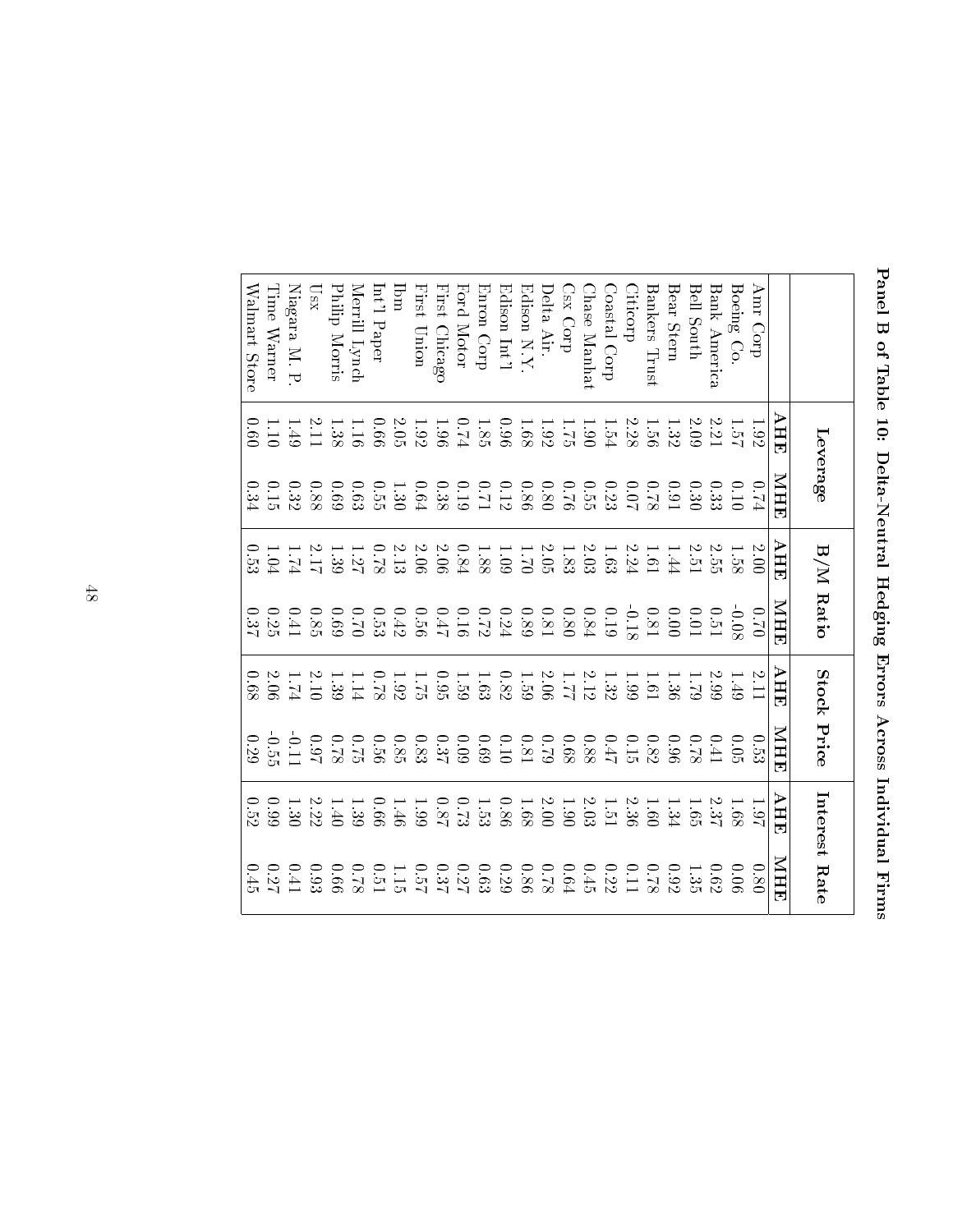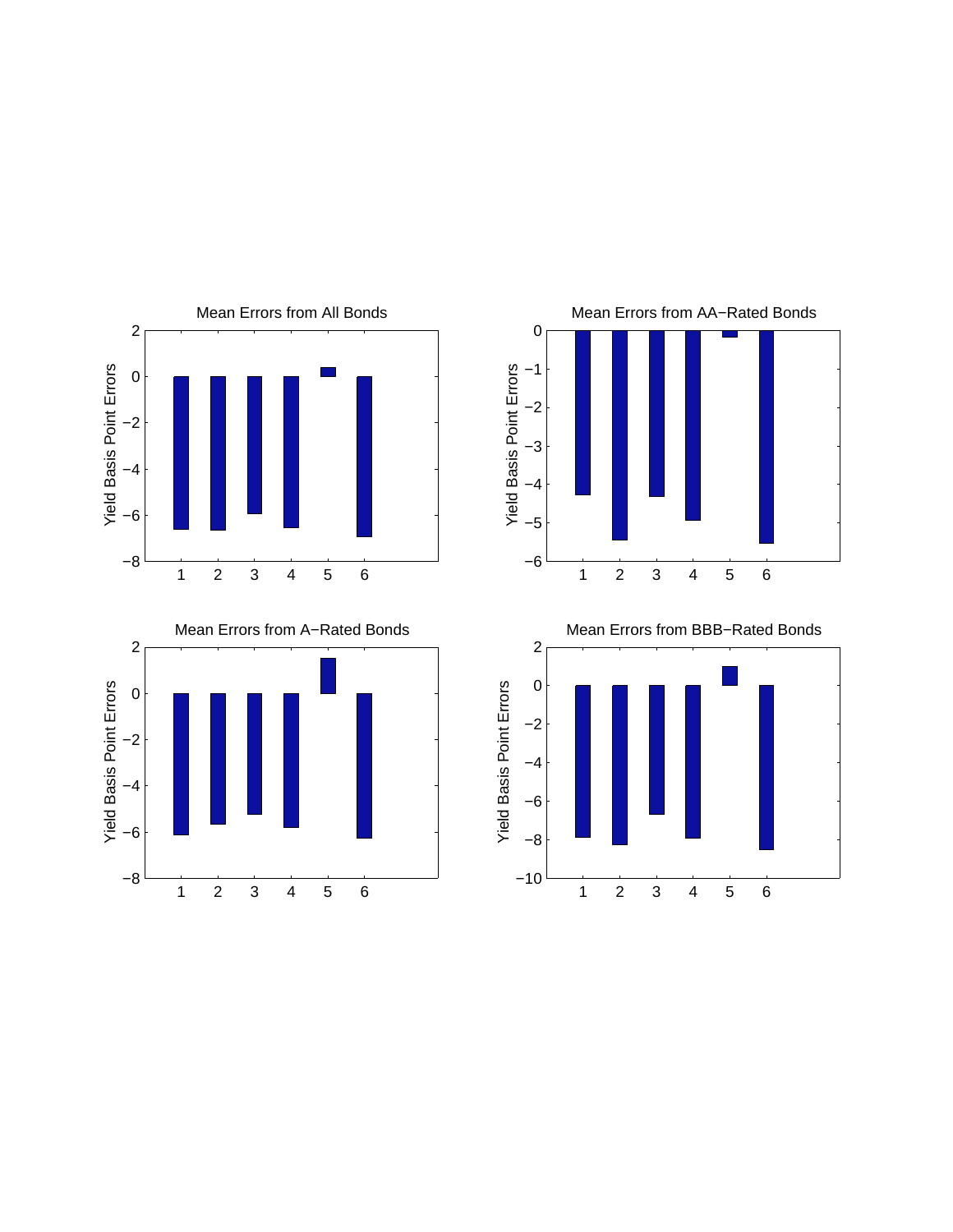